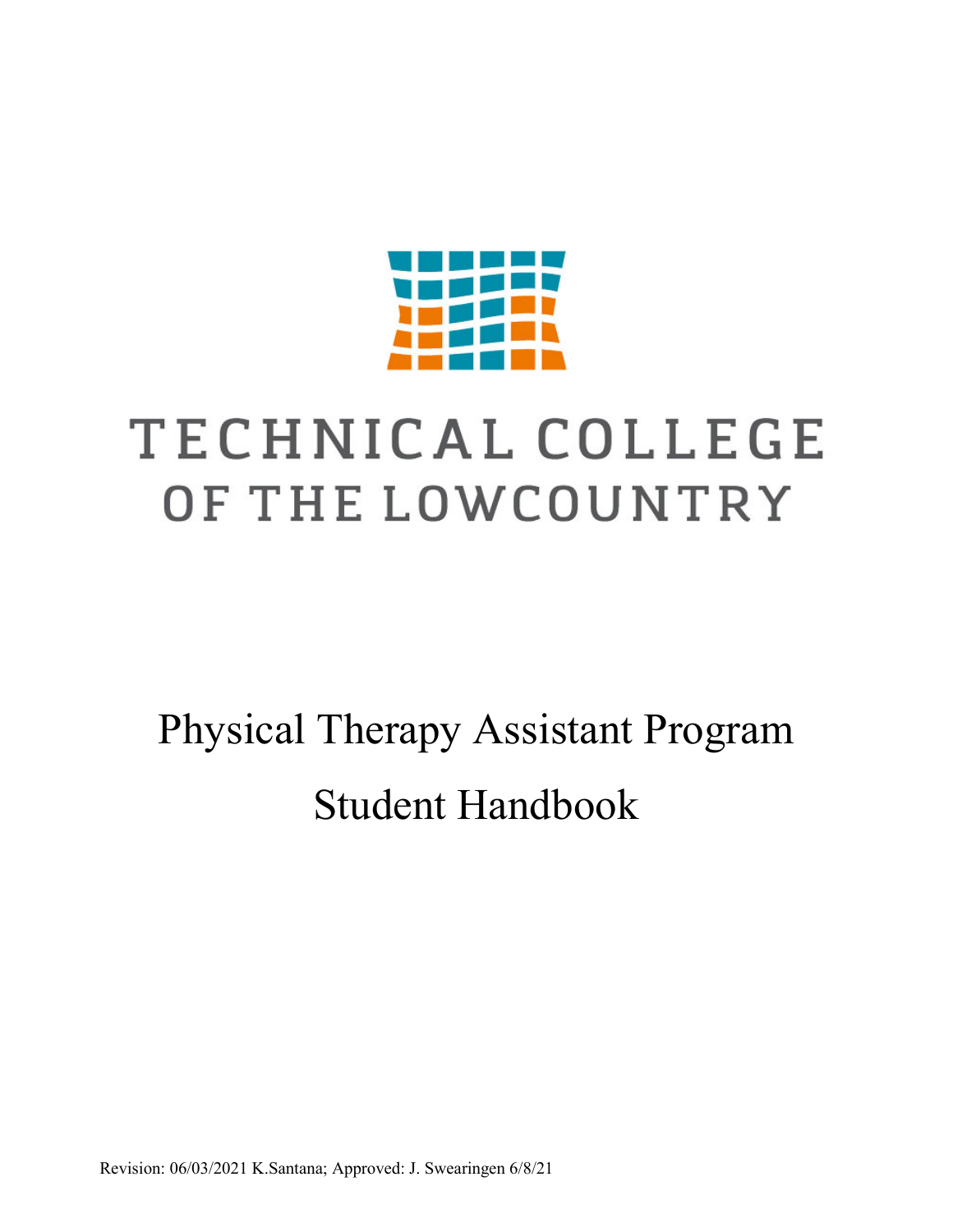## **TECHNICAL COLLEGE OF THE LOWCOUNTRY**

## Mailing address: 921 Ribaut Road P.O. Box 1288 Beaufort, SC 29901-1288 (843) 525-8324 1-800-768-8252 [www.tcl.edu](http://www.tcl.edu/)

| PHYSICAL THERAPIST ASSISTANT PROGRAM CONTACTS      |                                   |           |               |                             |
|----------------------------------------------------|-----------------------------------|-----------|---------------|-----------------------------|
| <b>Name</b>                                        | <b>Title</b>                      | Telephone | <b>Office</b> | <b>E-Mail Address</b>       |
| Joey Swearingen, DPT,<br><b>ATC</b>                | <b>PTA</b> Program Director       | 525-8230  | 4/113         | $is wearing en (a)$ tcl.edu |
| Kara Santana DPT                                   | Academic Clinical<br>Coordinator  | 525-8335  | 4/126         | ksantana@tcl.edu            |
| Glenn Levicki, DHA,<br>MSRS, R.T. (R) (MR)<br>(CT) | Dean, Health Sciences<br>Division | 525-8276  | 4/109         | glevicki@tcl.edu            |
| LaQuetta Washington                                | Administrative Assistant          | 525-8267  | 4/115         | <u>lpwashington@tcl.edu</u> |
| Becky Callahan                                     | Administrative Assistant          | 525-8378  | 4/110         | bcallahan@tcl.edu           |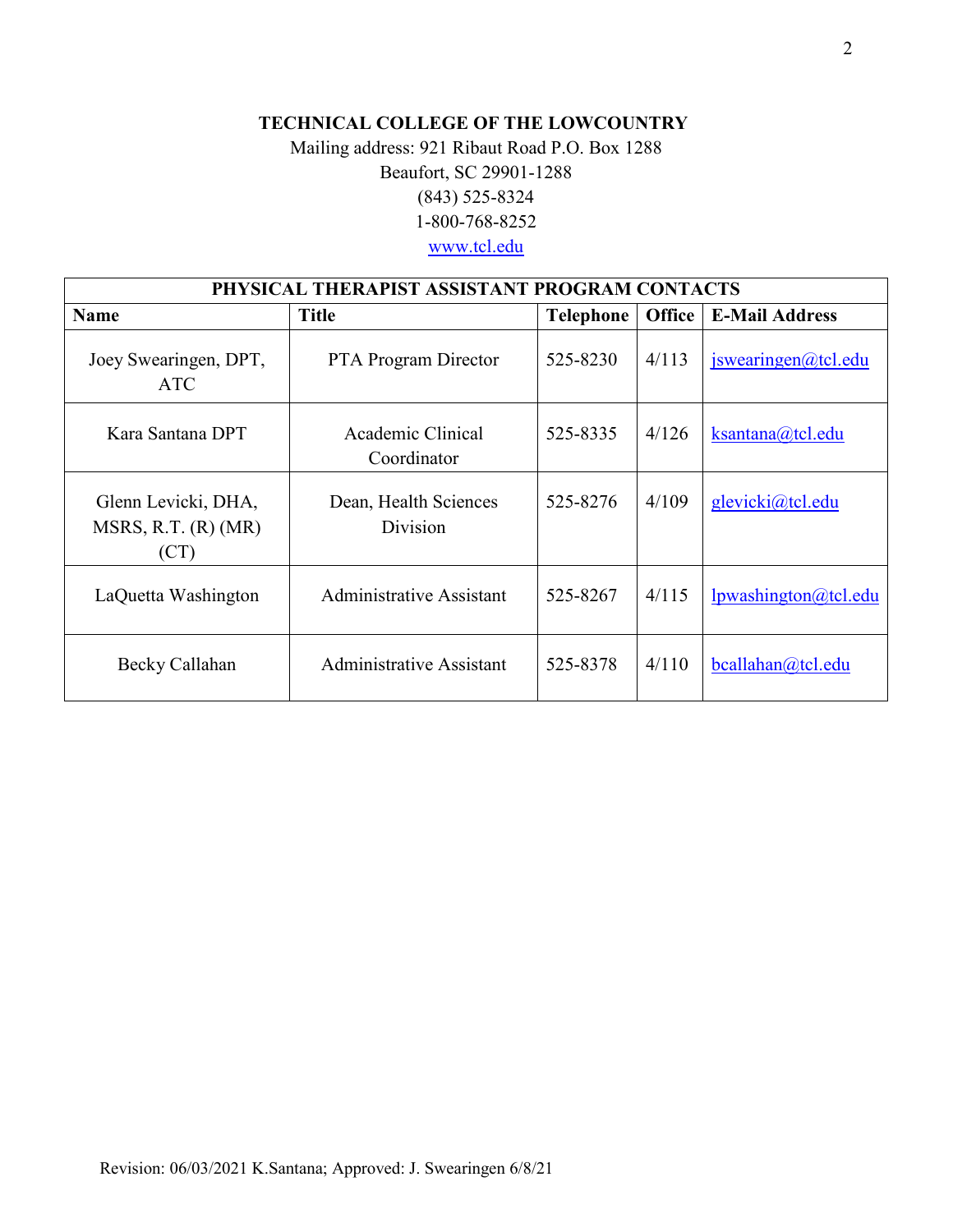| <b>OTHER IMPORTANT CONTACT INFORMATION</b><br><b>COLLEGE CONTACTS</b> |                                     |                           |                |  |  |
|-----------------------------------------------------------------------|-------------------------------------|---------------------------|----------------|--|--|
| <b>Topic</b>                                                          | Contact                             | Location                  | <b>Phone</b>   |  |  |
| ADA (Student<br>Disability Act)                                       | Dean of Students                    | Coleman Hall, Building 2  | 525-8219       |  |  |
| Bookstore                                                             | Bookstore                           | MacLean Hall, Building 12 | 525-8303       |  |  |
| <b>Blackboard</b>                                                     | Online 24/7 Support Center          |                           | 1-877-736-2586 |  |  |
| Career & Transfer<br>Services                                         | Career & Transfer<br>Services       | MacLean Hall, Building 12 | 525-8224       |  |  |
| College Work Study                                                    | Career & Transfer<br>Services       | Coleman Hall, Building 2  | 525-8215       |  |  |
| Dean of Students                                                      | <b>Student Affairs</b>              | Coleman Hall, Building 2  | 525-8219       |  |  |
| Disciplinary                                                          | Dean of Students                    | Coleman Hall, Building 2  | 525-8219       |  |  |
| Discrimination                                                        | <b>Student Affairs</b>              | Coleman Hall, Building 2  | 525-8215       |  |  |
| Emergencies                                                           | Security                            | Building 11               | 525-8301       |  |  |
| <b>Financial Assistance</b>                                           | Financial Aid                       | Coleman Hall, Building 2  | 470-5961       |  |  |
| Student Email/Web<br>Advisor                                          | <b>Help Desk</b>                    | Coleman Hall, Building 2  | 525-8344       |  |  |
| ID Cards/Parking<br>Decals                                            | <b>Student Records</b>              | Coleman Hall, Building 2  | 525-8272       |  |  |
| Library and Library<br>Services                                       | <b>Learning Resources</b><br>Center | MacLean Hall, Building 12 | 525-8304       |  |  |
| <b>Military Students</b><br>(TCL Campus)                              | Military Coordinator                | MacLean Hall, Building 12 | 525-8340       |  |  |
| Probation/Suspension                                                  | <b>Retention Coordinator</b>        | Coleman Hall, Building 2  | 525-8218       |  |  |
| Registration                                                          | Registrar/Student<br>Records        | Coleman Hall, Building 2  | 525-8272       |  |  |
| Scholarships                                                          | Financial Aid                       | Coleman Hall, Building 2  | 470-5961       |  |  |
| Services for Disabled<br>Students                                     | Dean of Students                    | Coleman Hall, Building 2  | 525-8219       |  |  |
| <b>Student Support</b><br>Services (SSS)                              | <b>SSS Coordinator</b>              | Coleman Hall, Building 2  | 470-5957       |  |  |
| <b>Student Email</b>                                                  | <b>Help Desk</b>                    | Coleman Hall, Building 2  | 525-8344       |  |  |
| <b>Student Records</b>                                                | Registrar                           | Coleman Hall, Building 2  | 525-8272       |  |  |
| Transcripts                                                           | Registrar/Student<br>Records        | Coleman Hall, Building 2  | 525-8272       |  |  |
| <b>Tutoring Center</b>                                                | Academic Support                    | MacLean Hall, Building 12 | 525-8221       |  |  |
| Web Advisor                                                           | Help Desk                           | Coleman Hall, Building 2  | 525-8344       |  |  |
| Withdrawal TCL                                                        | <b>Student Records</b>              | Coleman Hall, Building 2  | 525-8272       |  |  |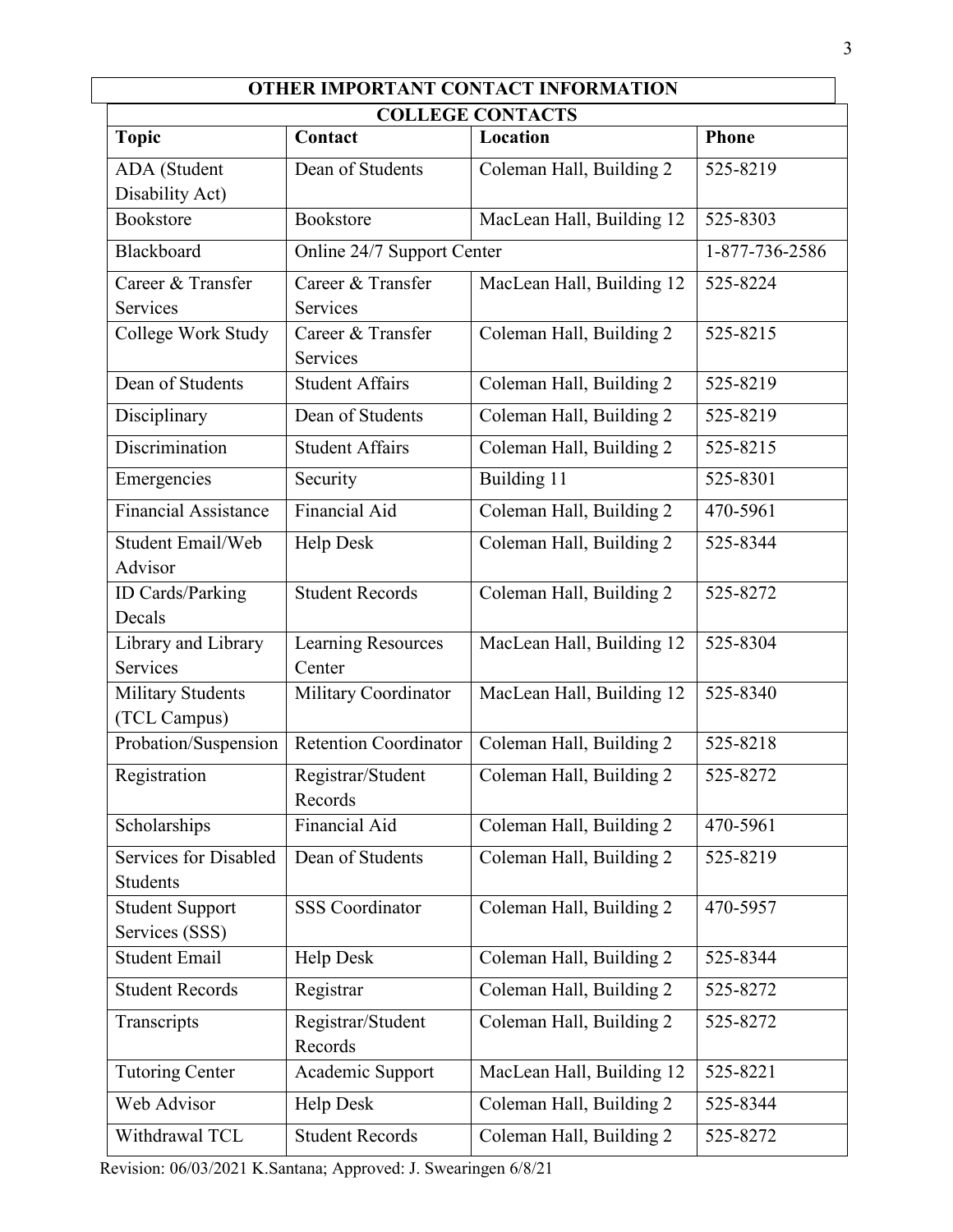#### **American Physical Therapy Association (APTA)**

3030 Potomac Avenue, Suite 100 Alexandria, VA 22305-3085 800-999-2782 (APTA) 703-684-2782 (APTA) 703-684-7343 (fax) [www.apta.org](http://www.apta.org/)

## **South Carolina Chapter of the American Physical Therapy Association (SCAPTA)**

3030 Potomac Avenue, Suite 100 Alexandria, VA 22305-3085 800-999-2782 (APTA) ext. 3237 [703-706-8575](tel:703-706-8575) [southcarolina@apta.org](mailto:southcarolina@apta.org)

#### **State Board of Physical Therapy (South Carolina)**

South Carolina Department of Labor, Licensing, and Regulation Synergy Business Park; Kingstree Building 110 Centerview Drive Columbia, SC 29210 803-896-4655 803-896-4719 (fax) <https://www.llr.sc.gov/pt/> [Contact.PT@llr.sc.gov](mailto:Contact.PT@llr.sc.gov)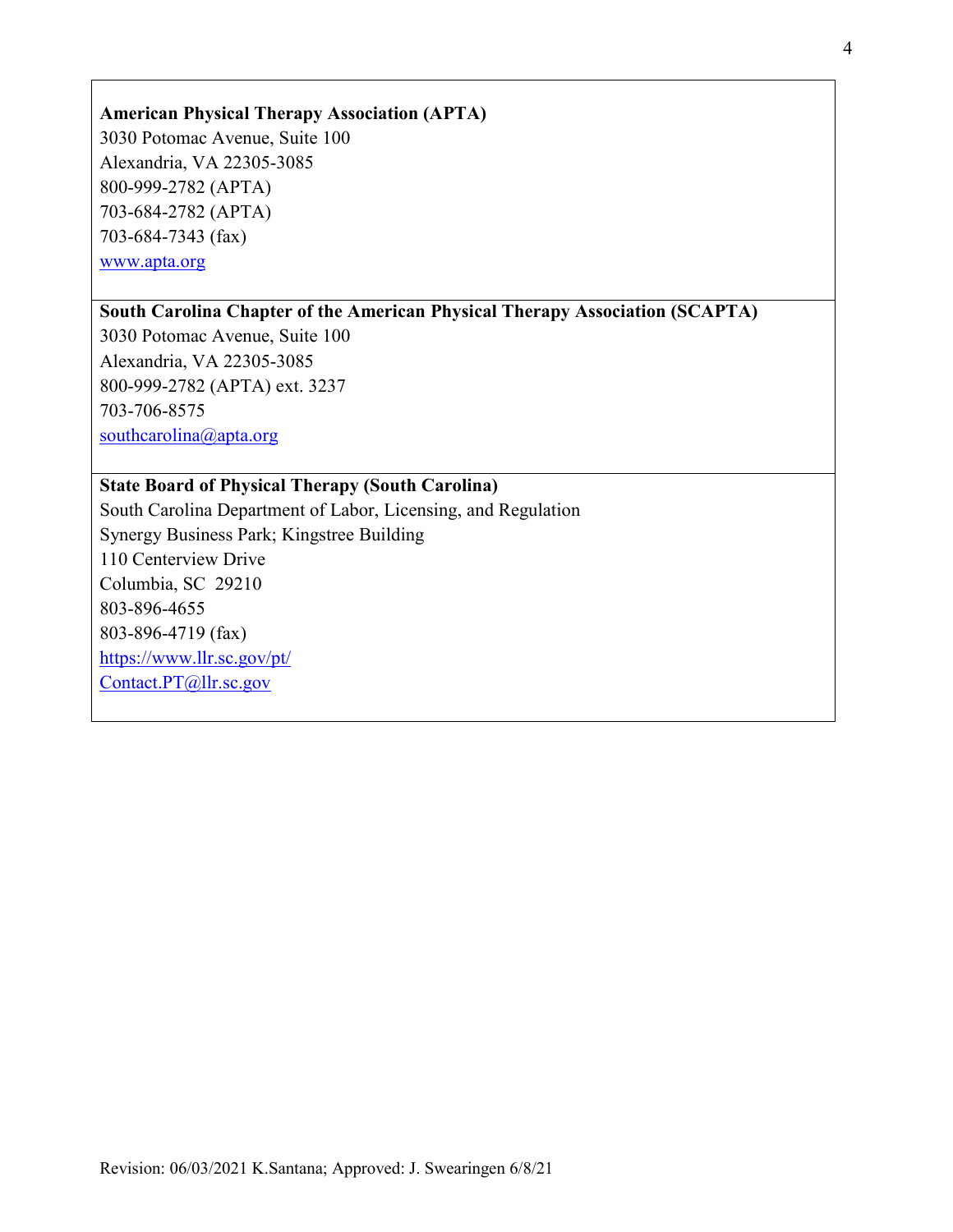# **OTHER IMPORTANT CONTACT INFORMATION**

# **The Federation of State Boards of Physical Therapy (FSBPT)**

#### **Administrative Office**

Phone: 703-299-3100 Fax: 703-299-3110

## **Exam Services**

Phone: 703-739-9420 Fax: 703-739-9421

**Score transfers:** ScoreTransfer@fsbpt.org **PEAT questions:** peat@fsbpt.org **All other exam questions:** ExamRegistration@fsbpt.org **Jurisprudence Assessment Modules:** JAM@fsbpt.org

FSBPT 124 West Street South Third Floor Alexandria, VA 22314 <https://www.fsbpt.org/>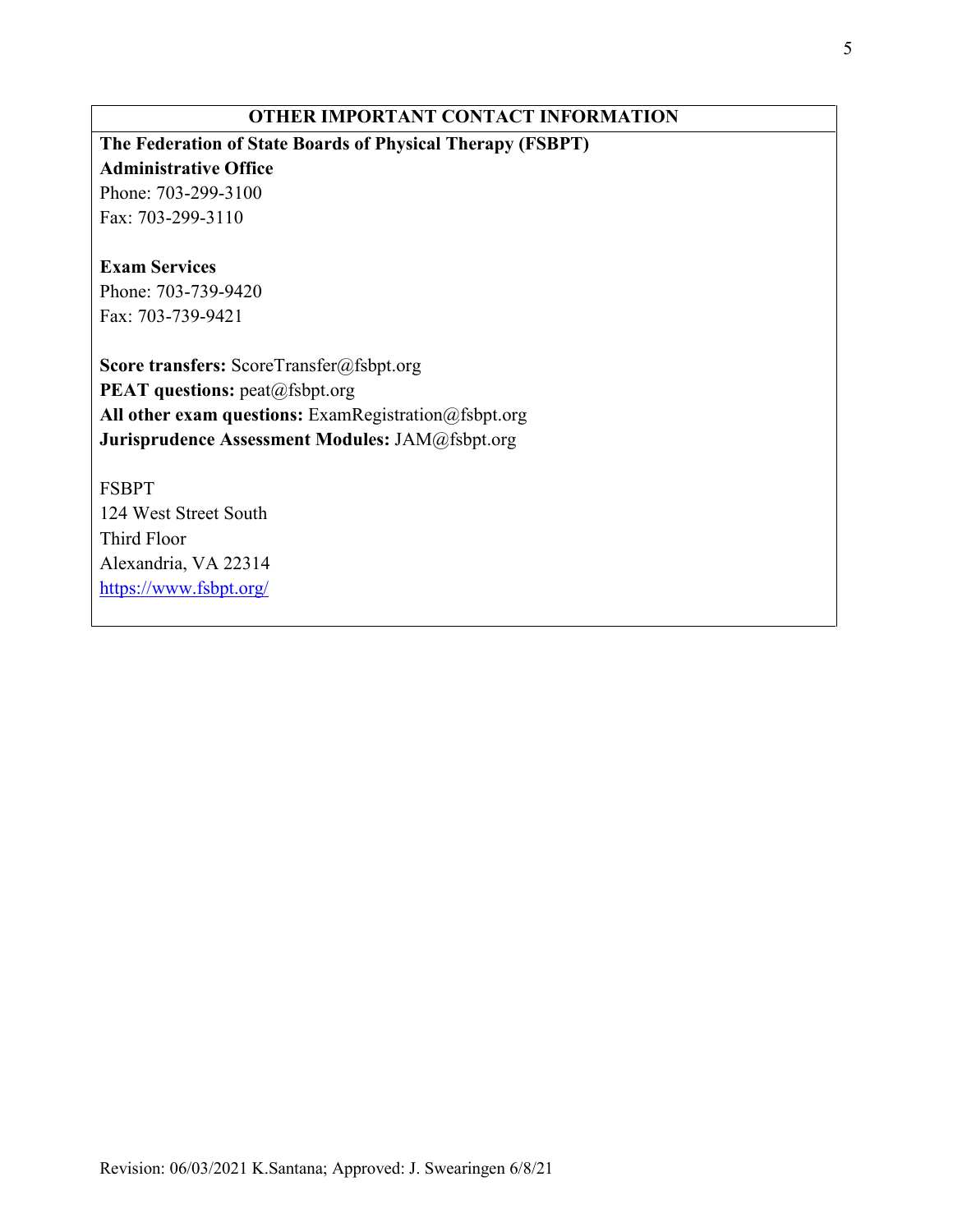#### **ADDITIONAL RESOURCES**

TCL Student Handbook (link via Catalog) :<https://www.tcl.edu/catalog-search/>

Health Sciences Division Handbook (link via Other Resources): <https://www.tcl.edu/programs/physical-therapist-assistant-associate-of-applied-science/>

PTA Student Handbook (link via Other Resources): [https://www.tcl.edu/programs/physical](https://www.tcl.edu/programs/physical-therapist-assistant-associate-of-applied-science/)[therapist-assistant-associate-of-applied-science/](https://www.tcl.edu/programs/physical-therapist-assistant-associate-of-applied-science/)

PTA Clinical Education Manual (link via Other Resources): <https://www.tcl.edu/programs/physical-therapist-assistant-associate-of-applied-science/>

Academic Calendar:<https://www.tcl.edu/academic-calendar/>

Tutoring Services:<https://www.tcl.edu/student-services/tutoring/>

Library and Learning Resources Center:<https://www.tcl.edu/library/>

APA citation guide: [https://libguides.tcl.edu/apa\\_editions](https://libguides.tcl.edu/apa_editions)

Online paper review:<http://libguides.tcl.edu/paper>

Office of Retention:<https://www.tcl.edu/student-services/retention/>

Student services:<https://www.tcl.edu/student-services/>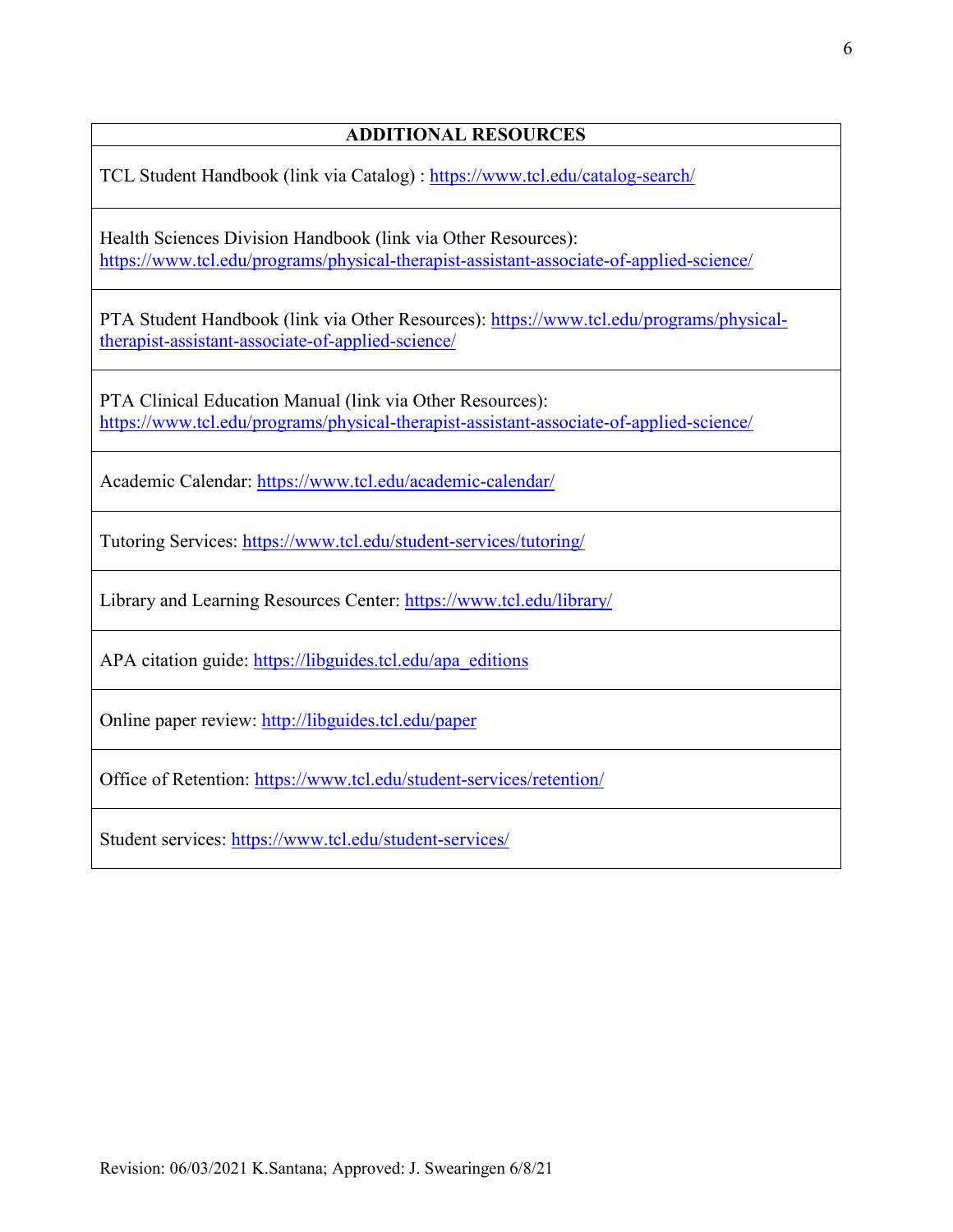#### **Forward**

Congratulations on your acceptance into the Physical Therapy Assistant Program at the Technical College of the Lowcountry! The Technical College of the Lowcountry, PTA faculty and staff, and your fellow PTA students would like to welcome you to the program.

This PTA Student Handbook is for student orientation to the PTA program, and contains essential program information. It serves as source regarding program standards, and the expectations of a PTA student at the Technical College of the Lowcountry, and its clinical affiliates.

The information policies and procedures in this Handbook are specific to the PTA program and are supplemental to the TCL College Catalog and Health Sciences Division Handbook. PTA students are governed by the policies and procedures outlined in the Technical College of the Lowcountry Catalog, the Health Sciences Division Handbook, and the PTA Clinical Education Manual, well as the policies and guidelines in this PTA Student Handbook.

It is the students' responsibility to become thoroughly familiar with the contents of these publications and understand all content. Success in the PTA program will be enhanced with the knowledge and understanding of the expectations, policies, and procedures governing this program. Students should ask for clarification when and where necessary.

The TCL College Catalog, the Health Sciences Division Handbook, the PTA Clinical Education Manual, and the PTA Student Handbook are updated annually. However, the PTA program faculty and staff reserve the right to add or revise policies as necessary during the academic year. Students will be informed of any updates, changes, or revisions to any established guidelines and policies that are not part of the annual update of these documents. Otherwise, you are responsible to read, understand, and ask questions about the current versions of these documents.

Physical Therapist Assistant education represents the initial commitment to professional service and lifelong learning in physical therapy. Admittance into the program acknowledges the students agreement to assume the role as an active learner in the PTA program. With this role comes the important responsibility to actively participate in the ongoing program improvement, assessment, and the accreditation process.

Program faculty serve to facilitate the student learning process. Faculty are available for the duration of the educational experience in the PTA program, as well as after graduation as successful graduates become employed and work as physical therapist assistants.

Faculty are committed to making student professional growth a successful and enriching experience. Student involvement in an active learning process is paramount to a successful academic experience.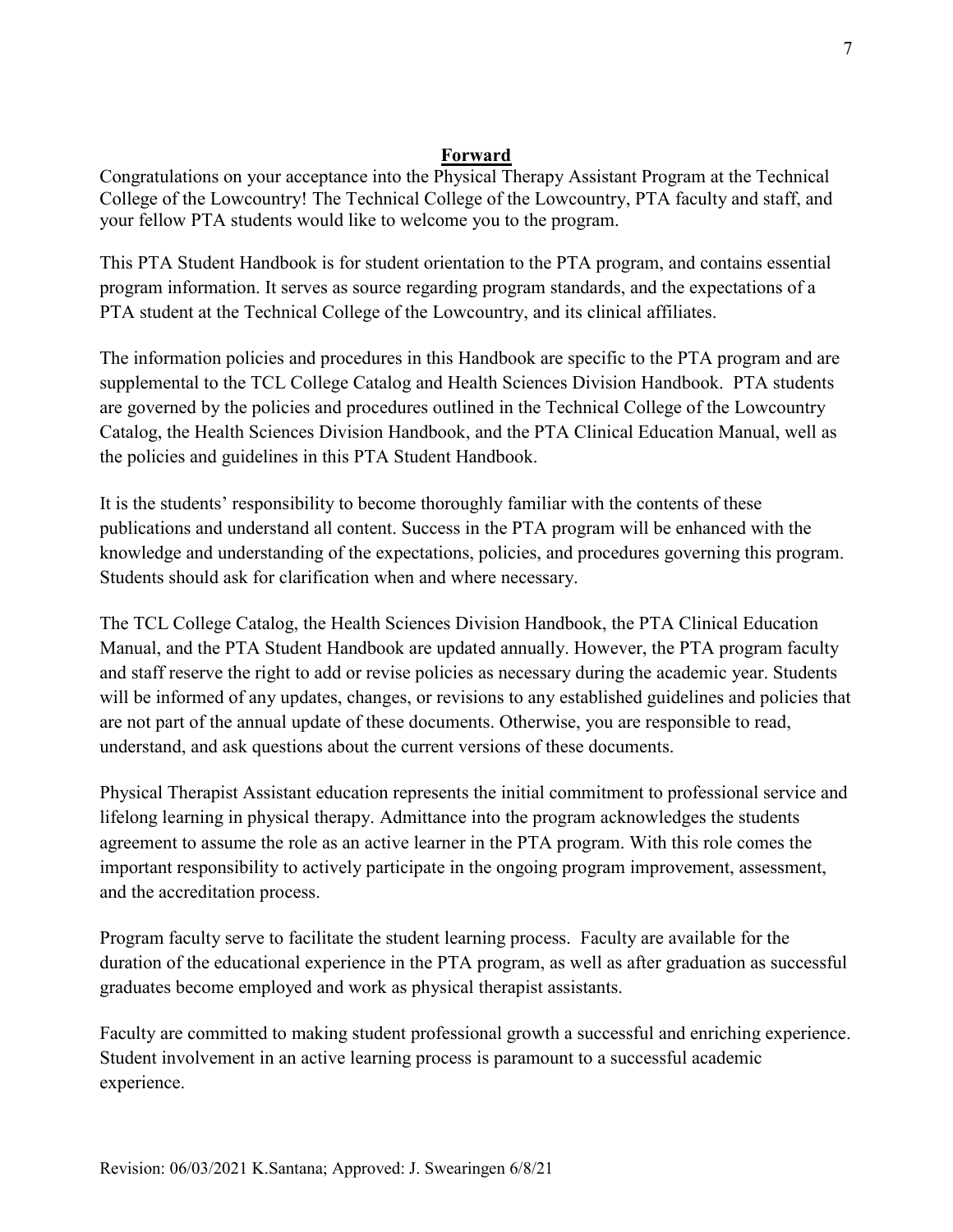While faculty can guide and mentor students, we cannot learn for you. What you get out of this program will be directly proportional to what you put into it as an active learner.

You are embarking on a career path that is challenging, yet rewarding. The faculty and staff at TCL sincerely hope you will find this program to be the same.

#### **Accreditation Status**

The Technical College of the Lowcountry PTA Program is accredited by the Commission on Accreditation in Physical Therapy Education (CAPTE); 3030 Potomac Avenue, Suite 100 Alexandria, VA 22305-3085, phone: 800-999-2782 (APTA); email: [accreditation@apta.org;](mailto:accreditation@apta.org) website: [http://www.capteonline.org.](http://www.capteonline.org/)

#### **Degree Awarded**

Associate in Applied Science, with a major in Physical Therapist Assistant (PTA)

#### **Statement of Non-Discrimination**

The Technical College of the Lowcountry is committed to a policy of equal opportunity for all qualified applicants for admissions or employment without regard to race, gender, national origin, age, religion, marital status, veteran status, disability, or political affiliation or belief. All programs, activities, rights and privileges generally accorded or made available are provided on a nondiscriminatory basis.

#### **Americans with Disabilities Act**

In accordance with the mission of the Technical College of the Lowcountry to provide quality affordable education to all citizens of the service area, the College complies with the requirements of the Americans with Disabilities (ADA)**.** The President of the Technical College of the Lowcountry has appointed an ADA Coordinator and established an ADA committee to implement procedures in compliance with the Americans with Disabilities Act. The ADA contacts are: Director of Student Support Services (843-525-8228) and Vice President of Finance (843-525- 8251).

The Technical College of the Lowcountry provides access, equal opportunity and reasonable accommodation in its services, programs, activities, education and employment for individuals with disabilities. To request disability accommodation, contact the counselor for students with disabilities at (843) 525-8228 during the first ten business days of the academic term.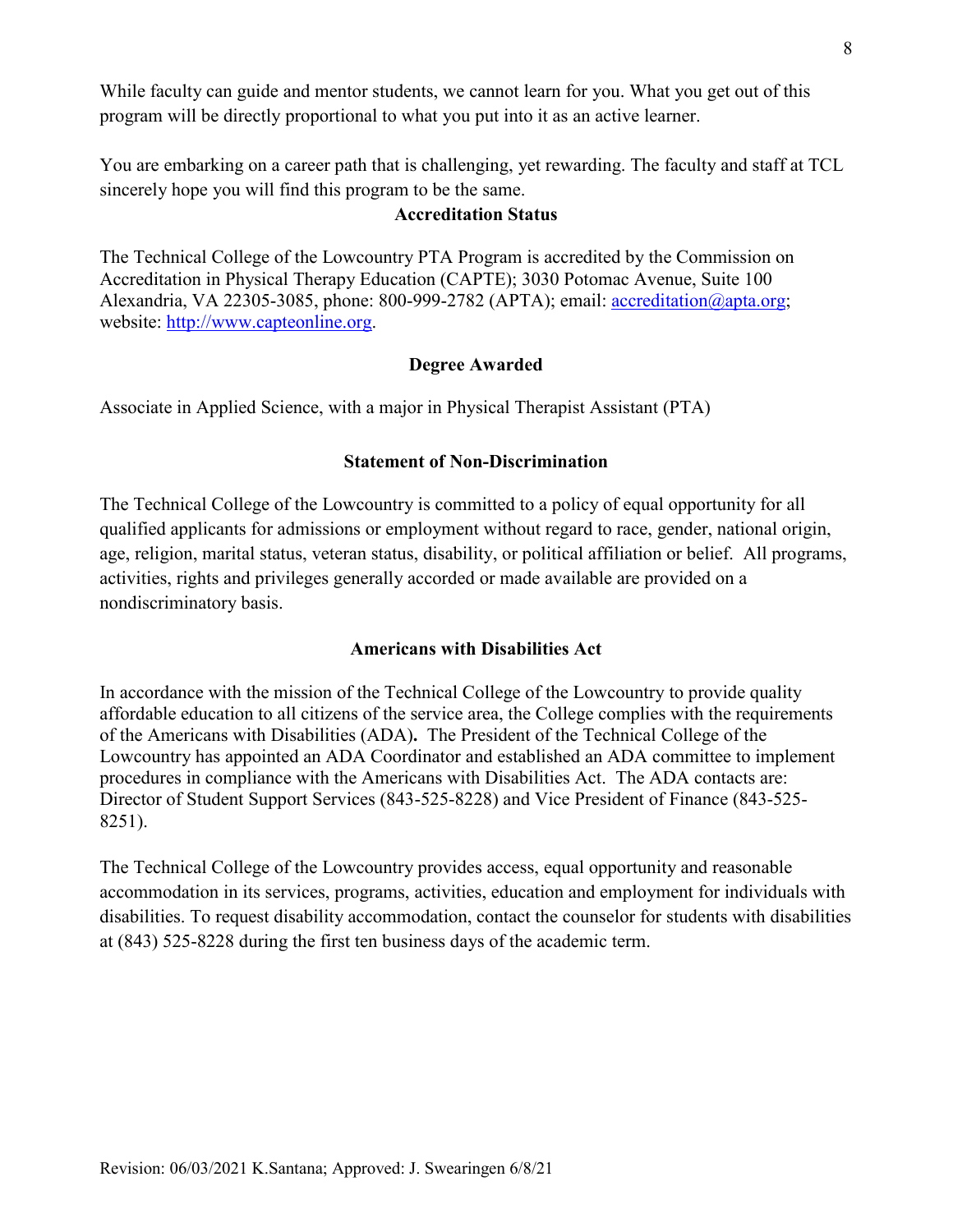#### **Student Rights and Responsibilities**

The Student Code for South Carolina Technical College System sets forth the rights and responsibilities of the individual student, identifies behaviors that are not consistent with the values of college communities, and describes the procedures that will be followed to adjudicate cases of alleged misconduct, except cases of alleged acts of sexual violence and sexual harassment. This Code applies to behavior on college property, at college-sponsored activities and events, and to offcampus behavior that adversely affects the college and/or the college community.

The Code applies to all students from the time of applying for admission through the awarding of a degree, diploma, or certificate. A copy of the complete Student Code can be found in the TCL Student Handbook found in the TCL course catalog: <https://www.tcl.edu/catalog-search/>

#### **Complaints**

Concerns or complaints may arise that are outside the scope of the grievance procedure or that cannot be resolved by communication with the Technical College of the Lowcountry PTA Program faculty. Individuals may use the "Contact TCL" link on the TCL web page to file such concerns. Remarks submitted via the website are first read by a member of the TCL public relations department. The public relations department will forward the complaint to the appropriate personnel. Complaints against the PTA Program are forwarded to the Health Sciences Division Dean, who then discusses the issue with the PTA Program Director. Once an investigation is completed, the PTA Program Director, the Division Dean and the Vice President for Academic Affairs review the findings and determine the appropriate course of action. Documentation regarding complaints is stored with the Program Director and the Dean.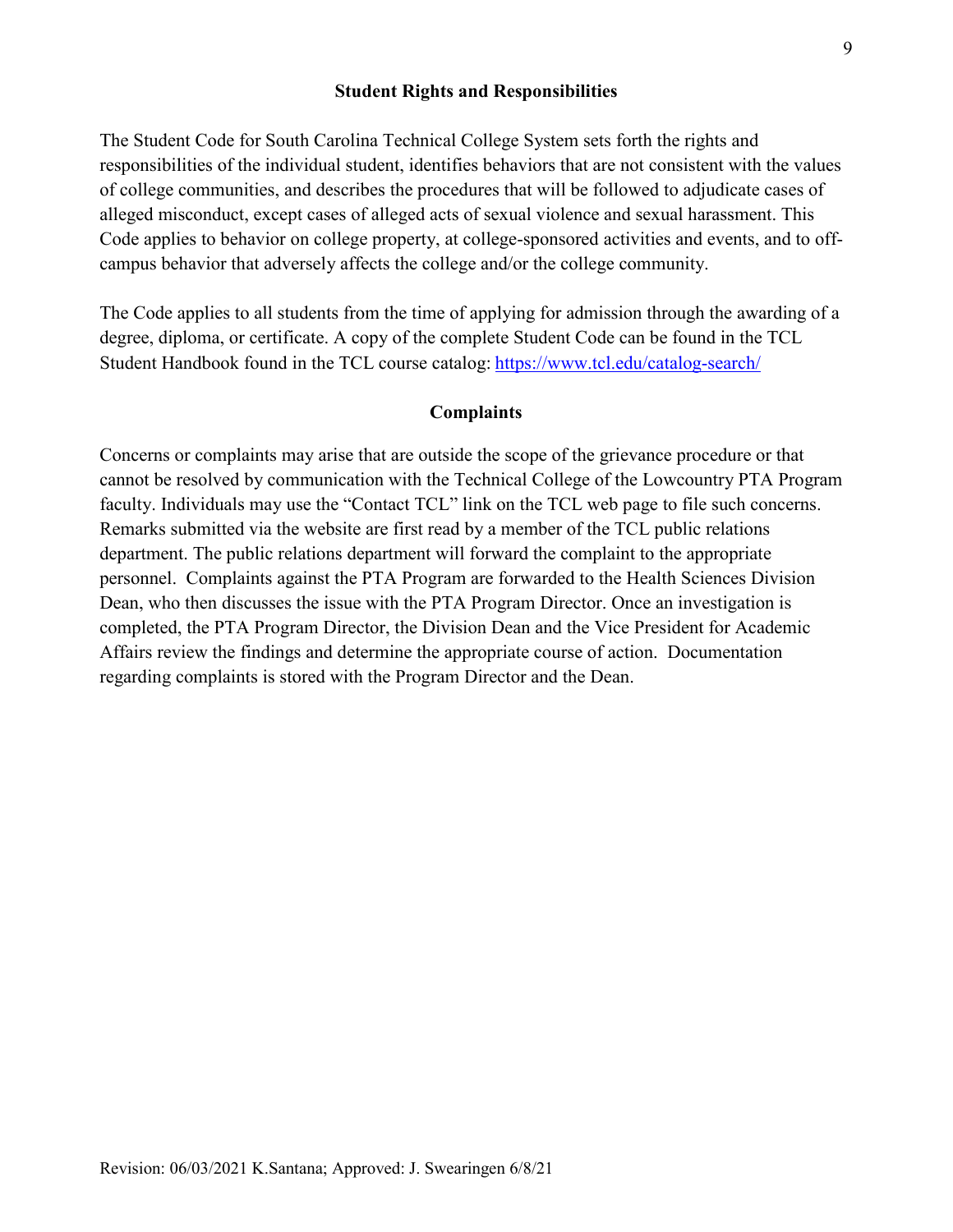## **TABLE OF CONTENTS**

## **SECTION I**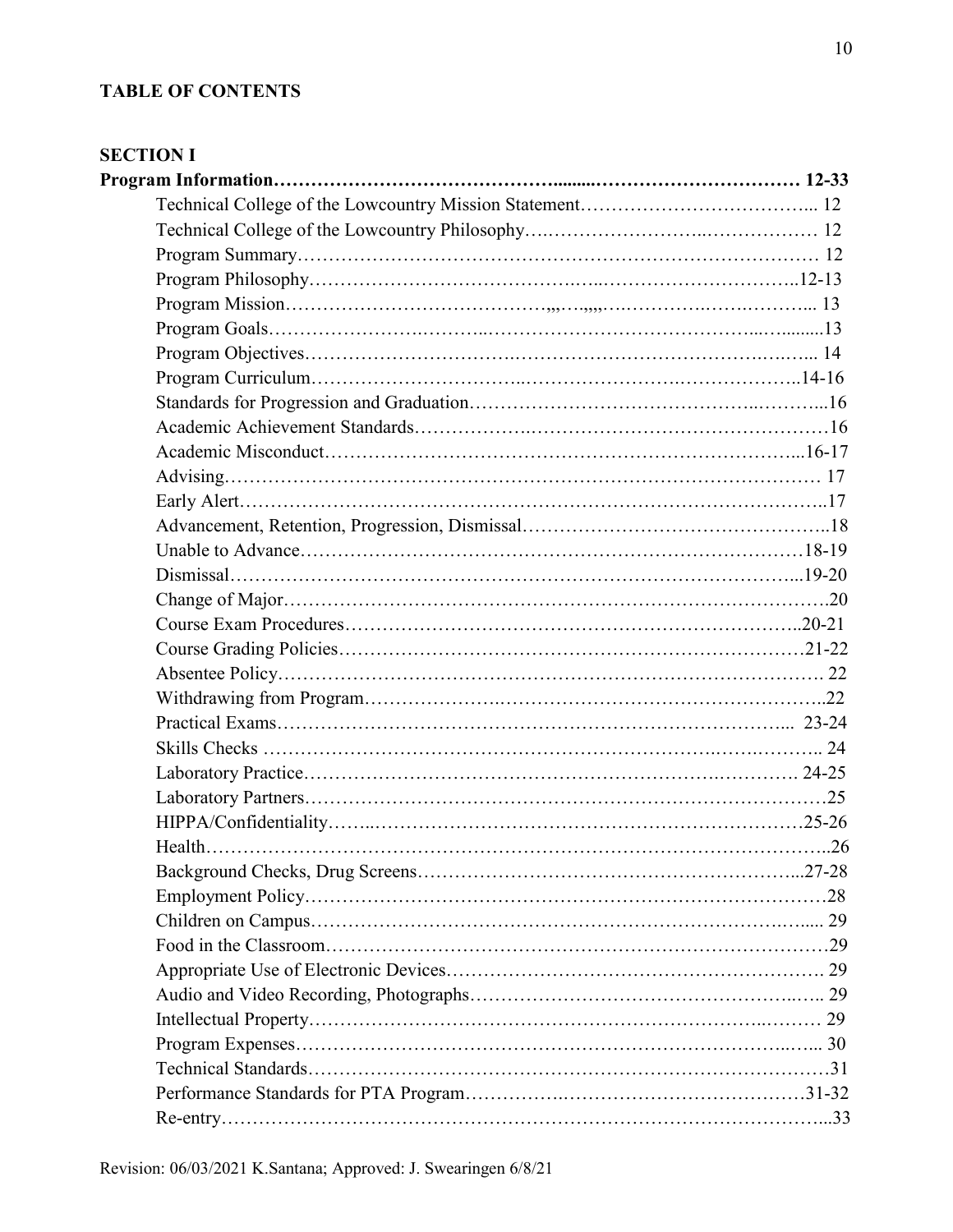# **SECTION II**

# **SECTION III**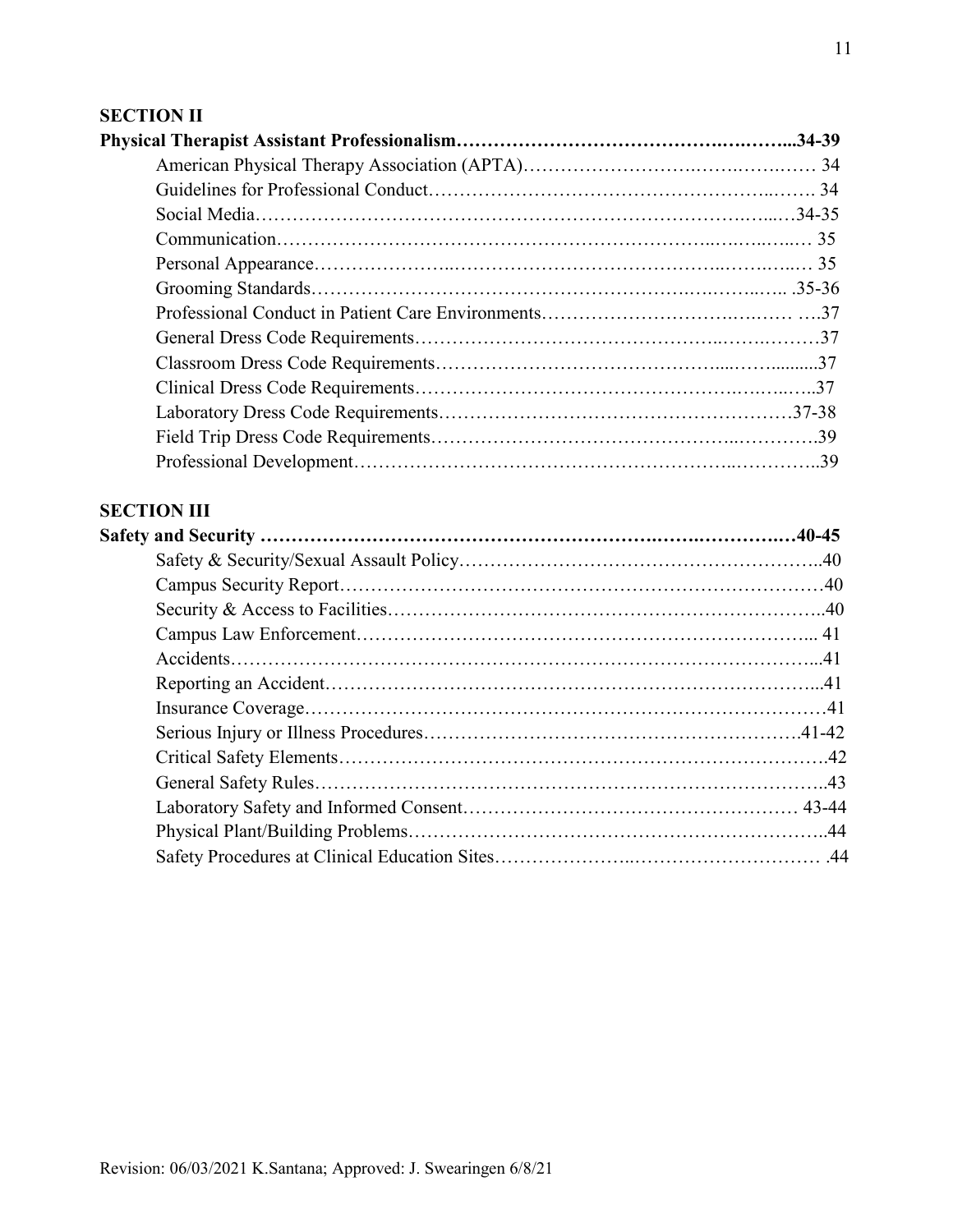#### **SECTION I: PROGRAM INFORMATION**

#### **1.1 Technical College of the Lowcountry Mission Statement**

The Technical College of the Lowcountry provides quality, affordable academic and technical programs leading to Associate Degrees, Diplomas, and Certificates in an environment fostering excellence in teaching and learning. The College prepares graduates with knowledge and skills for transfer to senior colleges and universities and for careers in computer technology, industrial technology, engineering technology, occupational technology, business, health sciences, and public service.

#### **1.2 Technical College of the Lowcountry Philosophy**

The College serves as an effective partner in the economic and human resource development of the Lowcountry. As an open admissions institution, the Technical College of the Lowcountry offers academic, transfer, and specialized programs. Offerings include developmental education; arts and sciences; career development; specialized, contract courses tailored for specific businesses and industries; and continuing education to meet the workforce needs of the Lowcountry. In addition to responding to local and regional needs of the area, the College recognizes that state, national, and international issues affect the lives of the citizens of the Lowcountry and responds to these issues appropriately.

In support of its educational programs and services the College offers comprehensive student development services to all who seek to better their lives through education. In an atmosphere of shared values, the College encourages creativity, innovation, and resourcefulness among its students, faculty, staff, and administrators. With a commitment to excellence, the Technical College of the Lowcountry creates a positive, student-centered environment. The College empowers individuals by enabling them to learn and to develop throughout their lifetimes.

#### **1.3 Program Summary**

The Physical Therapist Assistant (PTA) Program at Technical College of the Lowcountry (TCL) is a two-year, five-semester program leading to an Associate Degree in Applied Sciences. Course work in the Program consists of classes in general education, health-related sciences and technical course work. Three formal clinical education courses are scheduled during the third and fifth semesters.

#### **1.4 Program Philosophy**

The philosophy of the Physical Therapist Assistant (PTA) Program is congruent with the mission of the Technical College of the Lowcountry (TCL). The PTA Program faculty serves the profession, community and society. Both TCL and the PTA Program strive to create an atmosphere of excellence in teaching and learning. Within the college's open atmosphere of shared values, the PTA Program encourages creativity, innovation, and resourcefulness among its students and faculty. With these commitments, a positive, student-centered environment is created and individuals are empowered to learn and develop throughout their lifetimes.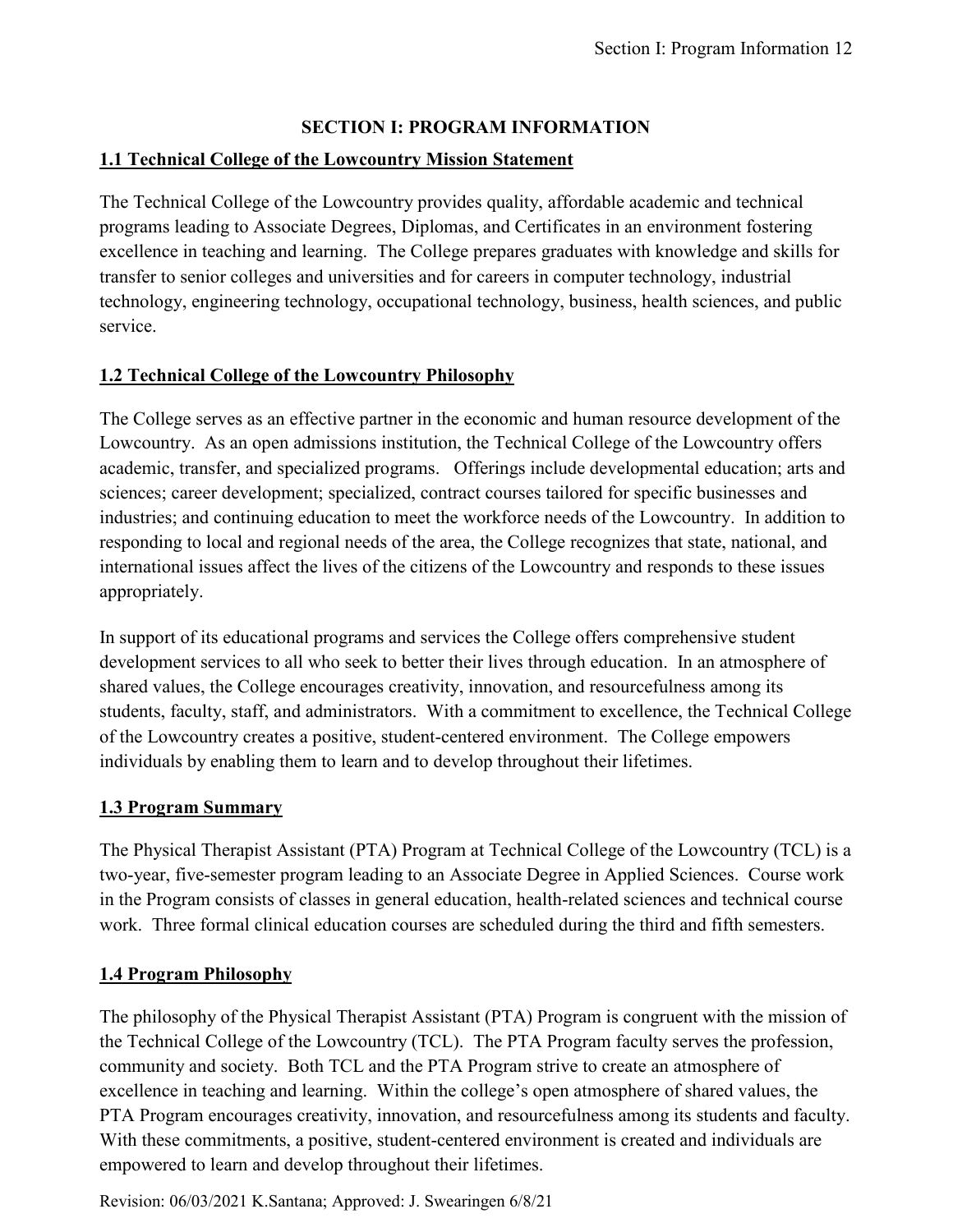Physical therapy is at once both a science and an art. Only through a careful blending of these two components can optimal patient care be provided. For this reason, the PTA Program strives to instill clinical decision-making and technical skills into a strong framework of ethics and compassion. Theory and research drive the science of physical therapy, while caring serves to promote dignity and creates a climate of support that is respectful and accepting of each person's beliefs, culture and lifestyles. With these values in mind, the PTA Program at TCL was created to prepare individuals to come into the healthcare arena with confidence and competence as entry-level practitioners.

Physical therapy education uses biological, behavioral, and physical therapy sciences to provide students with the opportunities to meet their learning needs. It is the responsibility of the faculty to develop, implement, and evaluate the program and to promote an environment that fosters mutual respect and the development of self-initiated personal and professional goals. It is the responsibility of the student to be an active, committed partner in the educational process by critically examining information and reflecting upon concepts, beliefs, and ideas. Only through this partnership will both student and program outcomes be achieved.

The PTA Program endorses and promotes the vision of the college which is to "elevate each student and every community we serve through transformative technology and exceptional teaching", as well as the core values of the American Physical Therapy Association, include accountability, altruism, compassion/caring, excellence, integrity, professional duty, and social responsibility.

#### **1.5 Program Mission**

The mission of the Physical Therapist Assistant Program at Technical College of the Lowcountry is to prepare technically competent Physical Therapist Assistants that provide quality physical therapy services within a rapidly changing healthcare environment.

To support this mission, the Physical Therapist Assistant Program provides a comprehensive curriculum that:

- Prepares the physical therapist assistant student with the knowledge and abilities necessary to meet the minimum required skills of physical therapist assistant graduates.
- Prepares the physical therapist assistant students to work under the direction and supervision of a licensed physical therapist in a safe and effective manner.

#### **1.6 Program Goal(s)**

- 1. Student: To graduate students that demonstrate competency in the skills necessary for entry level practice, and who can function effectively and safely under the direction and supervision of a physical therapist.
- 2. Program: The PTA Program will provide a variety of effective learning experiences including classroom, laboratory, interprofessional, service learning, and clinical education.
- 3. Faculty: The PTA Faculty will be effective in teaching and delivery of information.
- 4. Faculty: The PTA core faculty will be engaged in service to the college.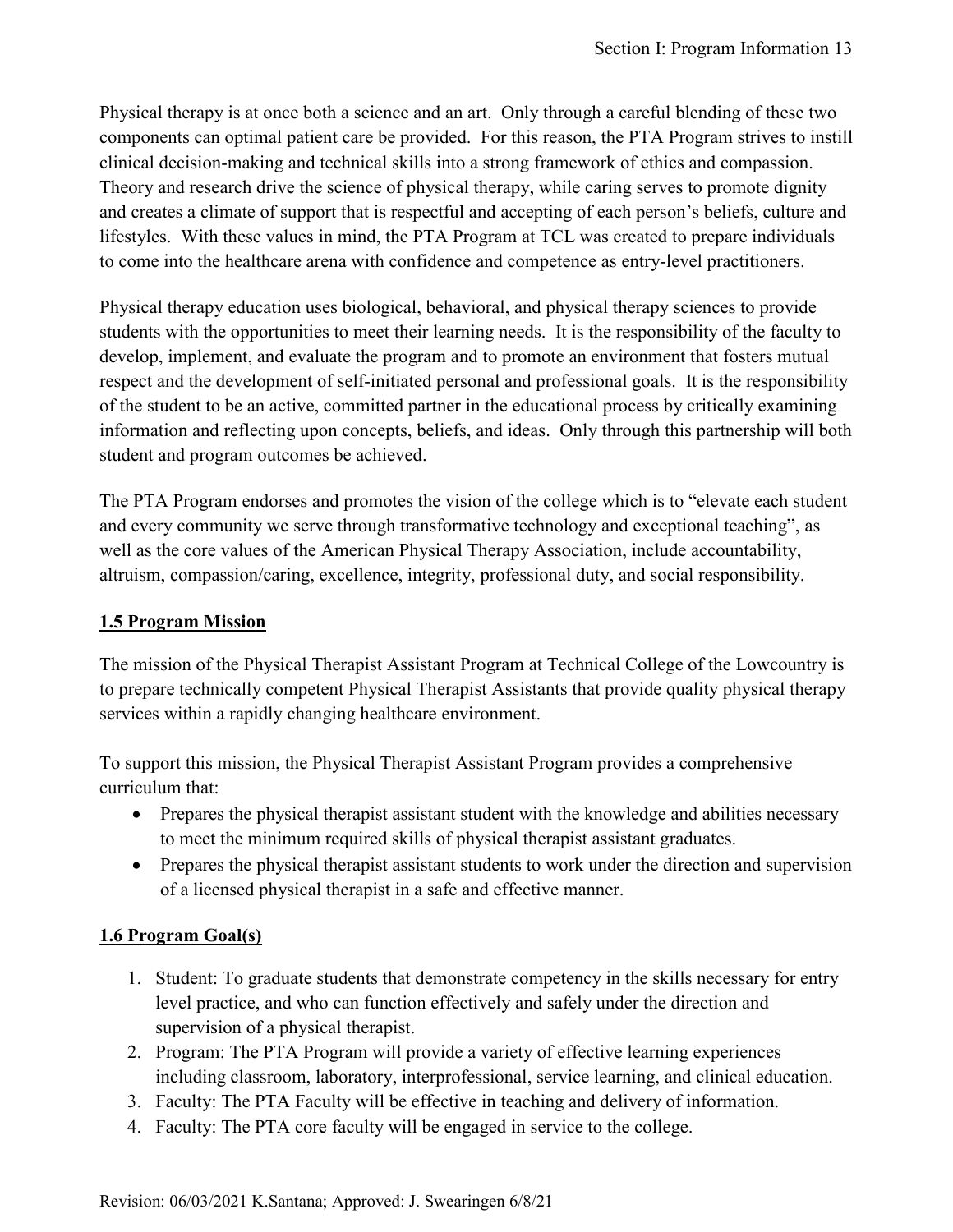#### **1.7 Program Objectives**

Students/graduates will demonstrate the following:

- 1. **Communication, Education, and Documentation:** Collaborate effectively as members of an inter-professional healthcare team by communicating in ways that are congruent with situational needs in all interactions within the role and responsibilities of the Physical Therapist Assistant.
- 2. **Patient/Client Care and Management:** Incorporate sound clinical reasoning and problem solving to provide evidence-based and patient-centered care to diverse populations across the lifespan by effectively and efficiently carrying out the physical therapy plan of care as competent Physical Therapist Assistants under the direction and supervision of the Physical Therapist.
- 3. **Participation in Health Care Environment and Practice Management:** Contribute to highquality practice management in both patient care and non-patient care activities in an everchanging healthcare environment.
- 4. **Behavior and Conduct:** Exhibit expected clinical behaviors in a professional and culturally competent and sensitive manner and that are consistent with established core professional values and established ethical and legal guidelines.
- 5. **Career Development and Lifelong Learning:** Understand the value of lifelong personal and professional development through self-assessment, career development and lifelong learning opportunities to improve knowledge, skills, and behaviors.
- 6. **Social Responsibility:** Enhance quality of the life, health and wellness of the community by promoting an awareness of social responsibility, citizenship, and advocacy.

#### **1.8 Program Curriculum**

The Physical Therapist Assistant (PTA) Program at Technical College of the Lowcountry (TCL) is a rigorous and challenging curriculum. The curriculum is designed as a progression of increasing complexity. Pre-requisites and co-requisites thus have been established for each technical course within the program. All PTA courses (indicated with the course abbreviation PTH) must be taken in the semester indicated. Refer to the College Catalog for course descriptions, including course prerequisites and co-requisites.

**Physical Therapist Assistant Associate in Applied Science Degree (PTA.AAS)**. All courses must be completed with a grade of" C" or better.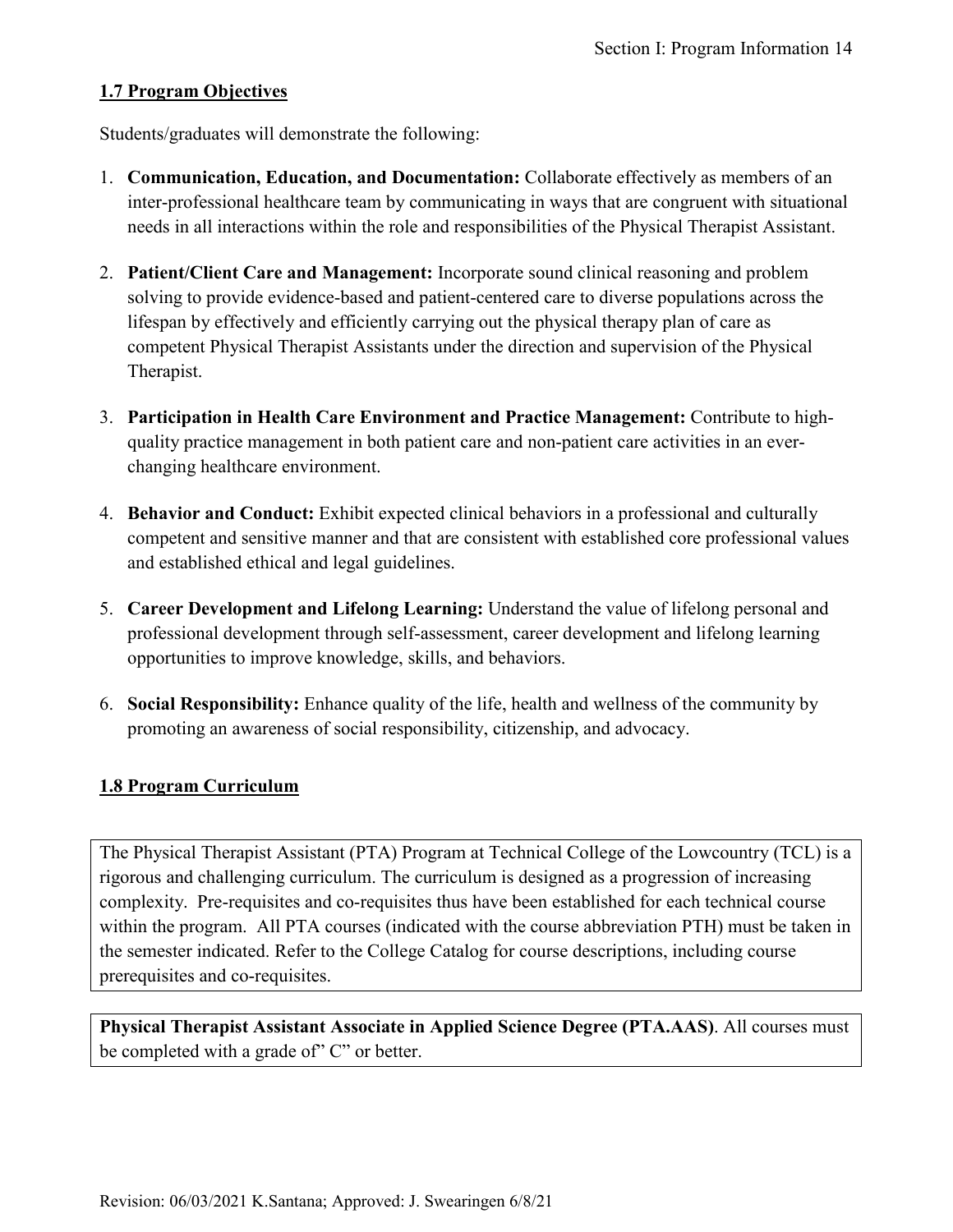|                                       | <b>FALL SEMESTER</b> |                                    |                | Lab/Clinica    | Credit         | Contact        |
|---------------------------------------|----------------------|------------------------------------|----------------|----------------|----------------|----------------|
|                                       |                      |                                    |                |                | Hours          | Hours          |
| <b>BIO</b>                            | 210                  | Anatomy & Physiology I             | 3              | 3              | $\overline{4}$ | 6              |
| <b>ENG</b>                            | 101                  | <b>English Composition I</b>       | 3              | $\theta$       | 3              | 3              |
| <b>MAT</b>                            | 120                  | Probability & Statistics           | 3              | $\theta$       | 3              | 3              |
| <b>PTH</b>                            | 101                  | Physical Therapy Professional      |                | 3              | $\overline{2}$ | $\overline{4}$ |
|                                       |                      | Preparation                        |                |                |                |                |
| <b>PTH</b>                            | 205                  | <b>Physical Therapy Functional</b> | 3              | 3              | $\overline{4}$ |                |
|                                       |                      | Anatomy                            |                |                |                |                |
| <b>PTH</b>                            | 221                  | Pathology I                        | $\overline{2}$ | $\theta$       | $\overline{2}$ | 3              |
| <b>PTH</b>                            | 235                  | <b>Interpersonal Dynamics</b>      | $\overline{2}$ | $\overline{0}$ | $\overline{2}$ | $\overline{2}$ |
| <b>SEMESTER CREDIT HOUR TOTAL: 20</b> |                      |                                    |                |                |                |                |

|                                       | <b>SPRING SEMESTER</b> |                                       | Lecture        | Lab/Clinical | Credit         | Contact        |
|---------------------------------------|------------------------|---------------------------------------|----------------|--------------|----------------|----------------|
|                                       |                        |                                       |                |              | Hours          | Hours          |
| <b>BIO</b>                            | 211                    | Anatomy & Physiology II               | 3              | 3            | 4              | 6              |
| <b>PSY</b>                            | 201                    | General Psychology                    | 3              | $\theta$     | 3              | 3              |
| <b>ENG</b>                            | 102                    | <b>English Composition II</b>         | 3              | $\theta$     | 3              | 3              |
| PTH                                   | 105                    | Introduction to Kinesiology           | $\overline{2}$ | 3            | 3              | 5              |
| PTH                                   | 206                    | Therapeutic Procedures                | 1              | 3            | $\overline{2}$ | $\overline{4}$ |
| PTH                                   | 226                    | Therapeutic Exercise                  | $\overline{2}$ | 3            | 3              | 5              |
|                                       |                        | <b>SEMESTER CREDIT HOUR TOTAL: 18</b> |                |              |                |                |
|                                       |                        | <b>SUMMER SEMESTER</b>                | Lecture        | Lab/Clinical | Credit         | Contact        |
|                                       |                        |                                       |                |              | Hours          | Hours          |
| <b>PTH</b>                            | 202                    | <b>Physical Therapy Modalities</b>    | 3              | 3            | $\overline{4}$ | 6              |
| PTH                                   | 242                    | Orthopedic Management                 | $\overline{4}$ | $\theta$     | 4              | $\overline{4}$ |
| <b>PTH</b>                            | 252                    | <b>Clinical Practice</b>              | $\theta$       | 6            | $\overline{2}$ | 120            |
|                                       |                        |                                       |                |              |                | Hours          |
| <b>SEMESTER CREDIT HOUR TOTAL: 10</b> |                        |                                       |                |              |                |                |

|                                      | <b>FALL SEMESTER</b> |                              | Lecture | Lab/Clinical | Credit | Contact |
|--------------------------------------|----------------------|------------------------------|---------|--------------|--------|---------|
|                                      |                      |                              |         |              | Hours  | Hours   |
| <b>PTH</b>                           | 244                  | Rehabilitation               |         | h            | 4      | 8       |
| <b>PTH</b>                           | 270                  | Special Topics in Physical   |         |              |        |         |
|                                      |                      | Therapy                      |         |              |        |         |
| <b>PTH</b>                           | $275 \text{ l}$      | <b>Advanced Professional</b> |         |              |        |         |
|                                      |                      | Preparation                  |         |              |        |         |
| <b>SEMESTER CREDIT HOUR TOTAL: 8</b> |                      |                              |         |              |        |         |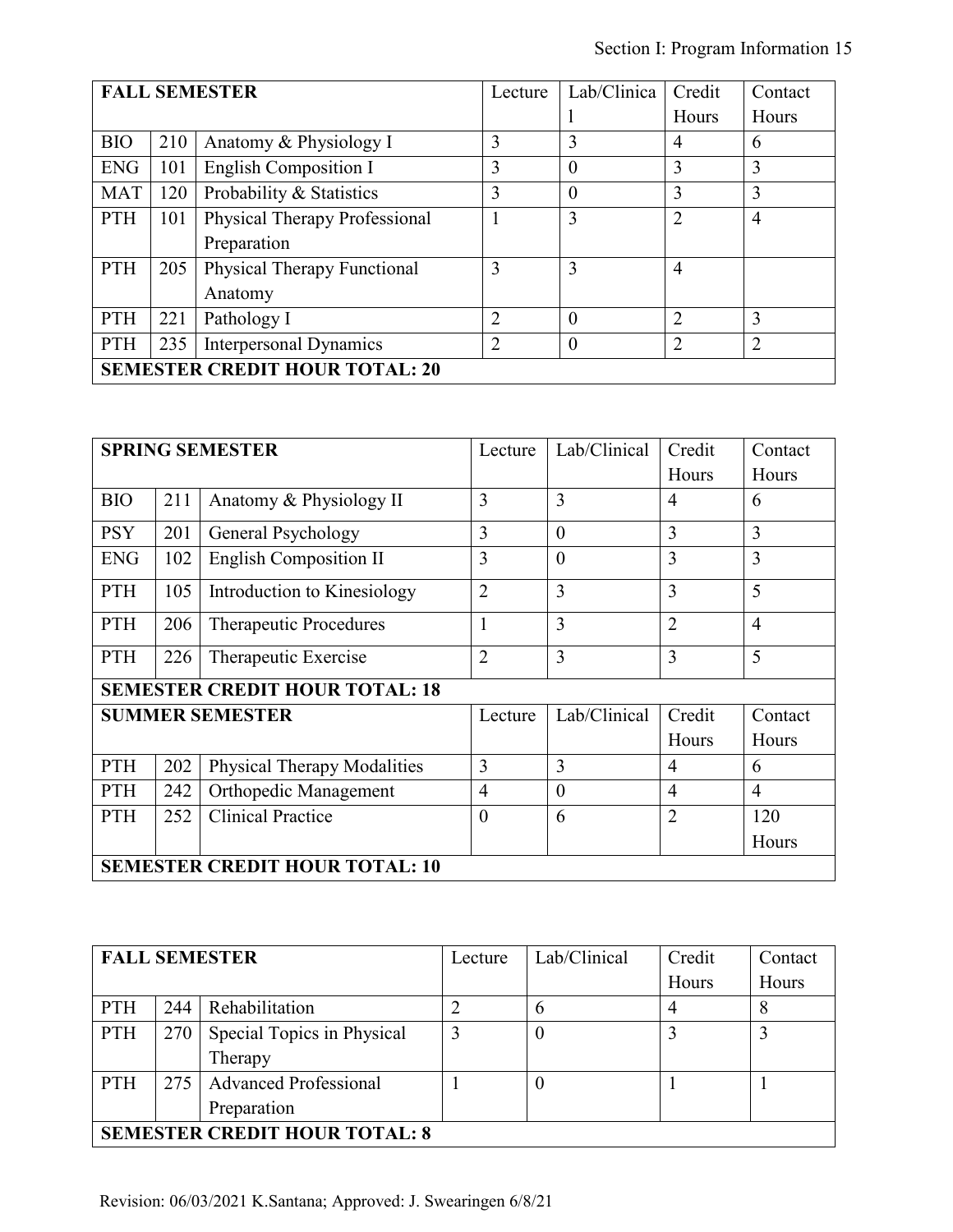|                                       | <b>SPRING SEMESTER</b> |                        |          | Lab/Clinical | Credit | Contact |
|---------------------------------------|------------------------|------------------------|----------|--------------|--------|---------|
|                                       |                        |                        |          |              | Hours  | Hours   |
| <b>PTH</b>                            | 264                    | Clinical Education II  | $\theta$ | 15           | 5      | 200     |
|                                       |                        |                        |          |              |        | Hours   |
| <b>PTH</b>                            | 274                    | Clinical Education III | $\theta$ | 15           | 5      | 280     |
|                                       |                        |                        |          |              |        | Hours   |
| <b>Approved Humanities Elective</b>   |                        |                        |          |              | 3      | 3       |
| <b>SEMESTER CREDIT HOUR TOTAL: 13</b> |                        |                        |          |              |        |         |
| <b>TOTAL PROGRAM CREDITS: 69</b>      |                        |                        |          |              |        |         |

#### **1.9 Standards for Progression and Graduation**

In order for a student to receive endorsement for PTA licensure, the student must complete the last two semesters (25%) of PTA courses at TCL. Should the student believe he/she has extenuating circumstances that preclude meeting this policy; prior approval must be received from the Dean for the Division of Health Sciences and the Vice President for Academic Affairs at TCL.

- 1. All courses in the major of PTA must be completed within a three-year period from date of entry.
- 2. All courses must have prerequisites completed prior to progressing in the program. See the current college catalog and academic health science advisor.

Refer to the Health Sciences Division Handbook for further information on Standards for Academic Progress. The Health Sciences Division Handbook can be found under "other resources" at: <https://www.tcl.edu/programs/physical-therapist-assistant-associate-of-applied-science/>

#### **1.10 Academic Achievement Standards**

Students must maintain a minimum grade point average (GPA) of 2.0 each term in the PTA core program to remain in the program. Please refer to the section on retention and program progression for details.

Successful completion of a course is determined by a final grade of 78% or better. Please refer to PTA course syllabi for grading details for each course. If the student fails a course in the program, the student will be dismissed from the program.

#### **1.11 Academic Misconduct**

Health care professionals hold the public trust. Academic misconduct by health science students calls that trust into question and academic integrity is expected. Academic misconduct may result in withdrawal for related health science courses. Also, depending on the severity of the student's academic misconduct, the student will not only be withdrawn from the program, but will not be allowed for re-entry and/or reapplication to **all** Health Science programs. It is a fundamental requirement that any work presented by students will be their own. Examples of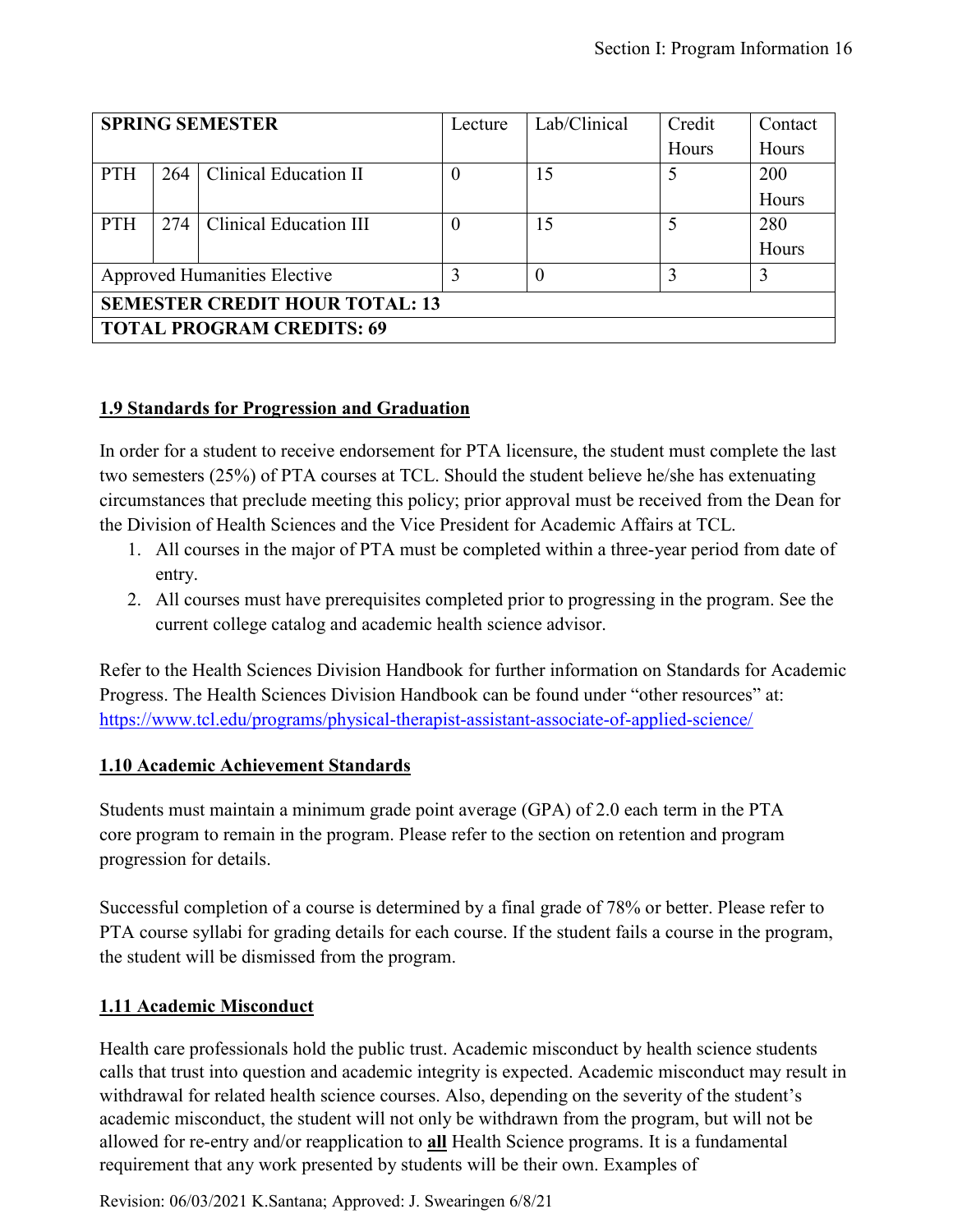academic misconduct include but are not limited to:

- 1. Copying the work of another student or allowing another student to copy working papers, printed output, electronic files, quizzes, tests, or assignments.
- 2. Completing the work of another student or allowing another student to complete or contribute to working papers, printed output, electronic files, quizzes, tests, Scantron, or assignments.
- 3. Viewing another student's computer screen during a quiz or examination.
- 4. Talking or communicating with another student during a test.
- 5. Violating procedures prescribed by the instructor to protect the integrity of a quiz, test, or assignment.
- 6. Plagiarism in any form, including, but not limited to: copying/pasting from a website, textbook, previously submitted student work, or any instructor-prepared class material; obvious violation of any copyright-protected materials. Safe Assignment is used to detect plagiarism.
- 7. Knowingly aiding a person involved in academic misconduct.
- 8. Providing false information to staff and/or faculty.
- 9. Entering an office unaccompanied by faculty or staff.
- 10. Misuse of electronic devices (including, but not limited to: cell phones, laptops, tablets, smart watches, etc.)

All forms of academic misconduct including, but not limited to, cheating on tests, plagiarism, collusion, and falsification of information may call for disciplinary action up to, and including dismissal from the program.

The PTA program adheres to the TCL Academic Misconduct Policy which can be found in the TCL Student Handbook. This handbook can be found in the College Catalog at: <https://www.tcl.edu/catalog-search/>

#### **1.12 Advising**

Students are required to attend faculty advising meetings to discuss advancement, retention, progression, disciplinary action, withdrawal, and dismissal.

Students are required to fill out an Academic Success Plan should their exam and quiz grades fall below 78%. A copy of this form is included in the form manual at the end of this handbook.

Failure to addend advising meetings as requested by the faculty will lead to disciplinary action up to, and including, dismissal from the program.

#### **1.13 Early Alert**

Students experiencing academic or personal difficulties may be referred by the faculty to the Retention Coordinator for assistance. The Early Alert program is designed to help students with study skills, test taking and test anxiety, time management and stress management. You will be notified by the Health Sciences faculty if a referral has been made for you to this program.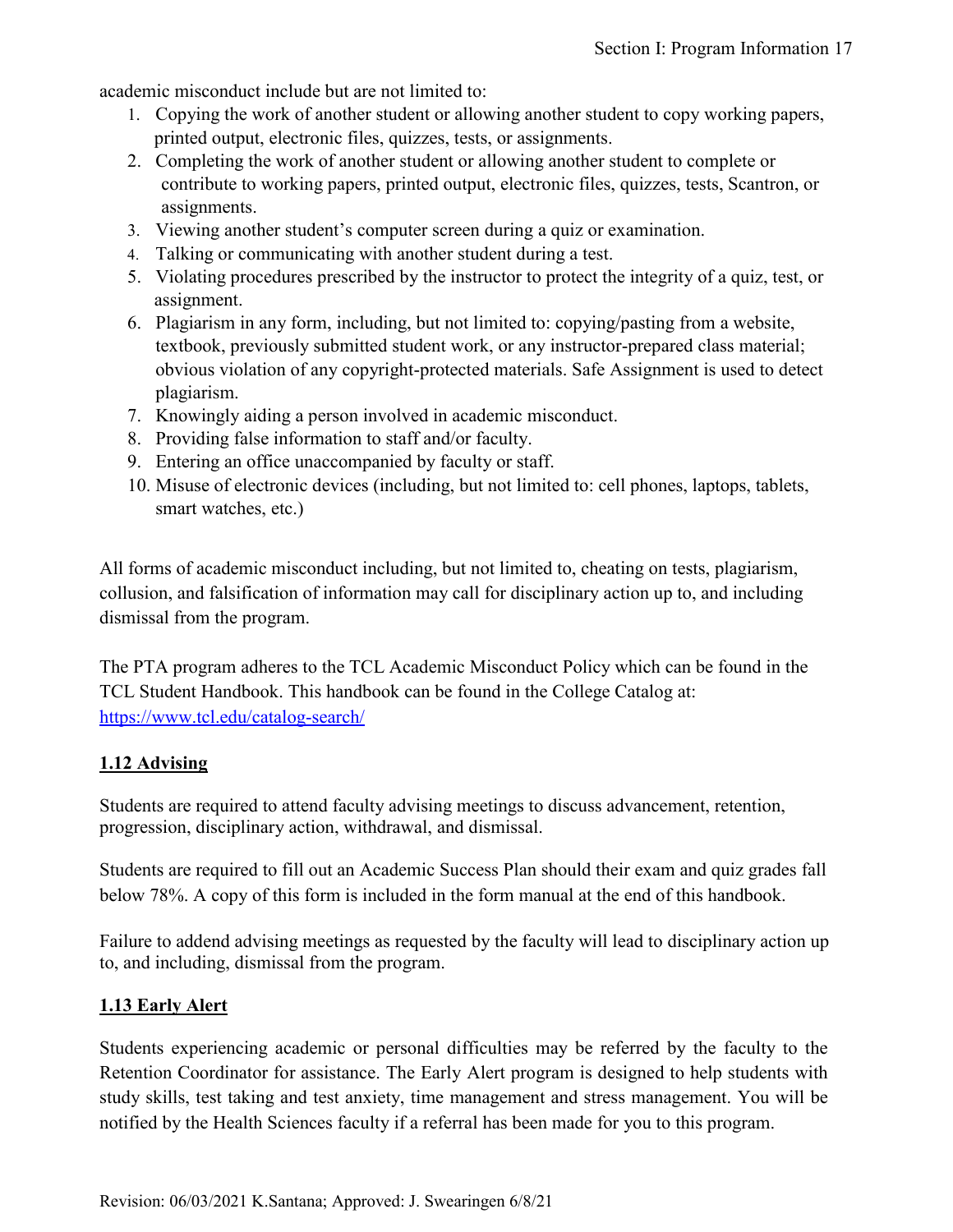#### **1.14 Advancement, Retention, Progression, Dismissal**

Program Advancement: In order to successfully complete all requirements for the PTA Program, students must fulfill the following:

- 1. Complete all required PTA courses in the curriculum, in the sequence required.
- 2. Pass each PTA core course with a final course grade of 78% or higher.
- 3. Maintain a minimum 2.25 overall GPA in program core courses, including clinical experiences.
- 4. Demonstrate ongoing development of professional behaviors and competency in skills performed by an entry-level PTA.
- 5. Participate in regular faculty advisement sessions to review advancement towards graduation.
- 6. Submit completed Medical History and Physical Examination Forms indicating satisfactory health status and additional verifications of ability to meet program requirements.
- 7. Complete all background check and drug testing requirements.
- 8. Maintain current certifications as required by the program, which includes, but is not limited to, CPR training and health status.
- 9. Exhibit conduct that exemplifies PTA Program Professional Standards, Technical College of the Lowcountry Student Conduct Policy, Profession Expectations, PTA Code of Ethics, and the South Carolina Physical Therapy Practice Act.

#### **1.15 Unable to Advance**

A student is considered unable to advance if the student:

- 1. Fails to complete all required coursework within the PTA curriculum in the designed sequence as required by the Program.
- 2. Fails to achieve the required grade point requirements in all courses.
- 3. Fails a clinical internship as determined by the ACCE or Program Director.
- 4. Fails to demonstrate ongoing development of professional behaviors and competency in skills performed by a student PTA.
- 5. Fails to participate in faculty advisement sessions to review advancement towards graduation.
- 6. Fails to adhere to safety standards and guidelines in class, lab, or clinical settings.
- 7. Does not submit completed required forms indicating satisfactory health status and additional verifications required.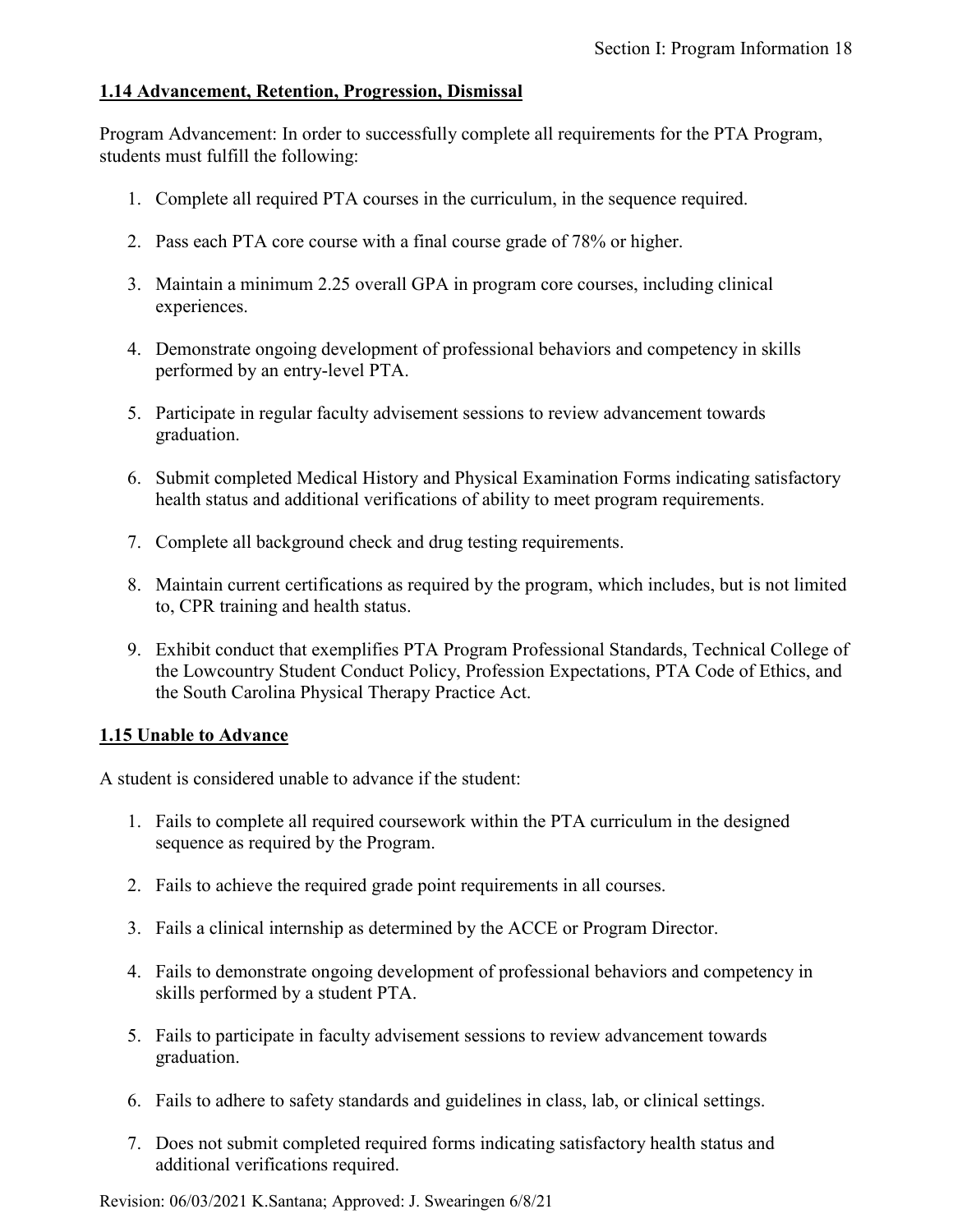- 8. Does not maintain current certifications if expiration occurs during the Program.
- 9. Participates in conduct that violates the policy and procedures and standards of the college, program, or profession.

#### **1.16 Dismissal**

Students are expected to exhibit professional behavior and skill competency while in program. Demonstration of unprofessional behavior is unacceptable and can result in dismissal from the Program.

The PTA Program reserves the right to discontinue a student's enrollment at any time during the PTA Program if, in the judgment of the core faculty and/or administrators, the student does not possess the professional behavior or clinical skills necessary for success as a PTA. The following list describes some, but not all reasons for immediate dismissal from the PTA program:

- 1. Violation of the Technical College of the Lowcountry Student Conduct Code.
- 2. Violations of rules and regulations of the PTA Program or the assigned clinical education site.
- 3. Unable to maintain 2.25 overall GPA in PTA core courses.
- 4. Unable to pass all practical exams (competencies) with a 78% or higher.
- 5. Unable to pass all courses with a grade of 78% or higher.
- 6. Failing one program course.
- 7. Habitual absence and/or tardiness.
- 8. Unprofessional appearance or unethical conduct in the clinical setting.
- 9. Breach of academic honesty.
- 10. Breach of confidentiality.
- 11. Non-adherence to professional standards.
- 12. Failure to make up missed hours, labs, or assignments. Failure to turn in all assignments.
- 13. Failure to comply with requirements, program expectations and professional standards as detailed in this Student Handbook and APTA documents governing professional standards and behavior. These APTA documents include, but are not limited to:
	- a. [PROFESSIONALISM IN PHYSICAL THERAPY: CORE VALUES](https://www.apta.org/apta-and-you/leadership-and-governance/policies/core-values-for-the-physical-therapist-and-physical-therapist-assistant)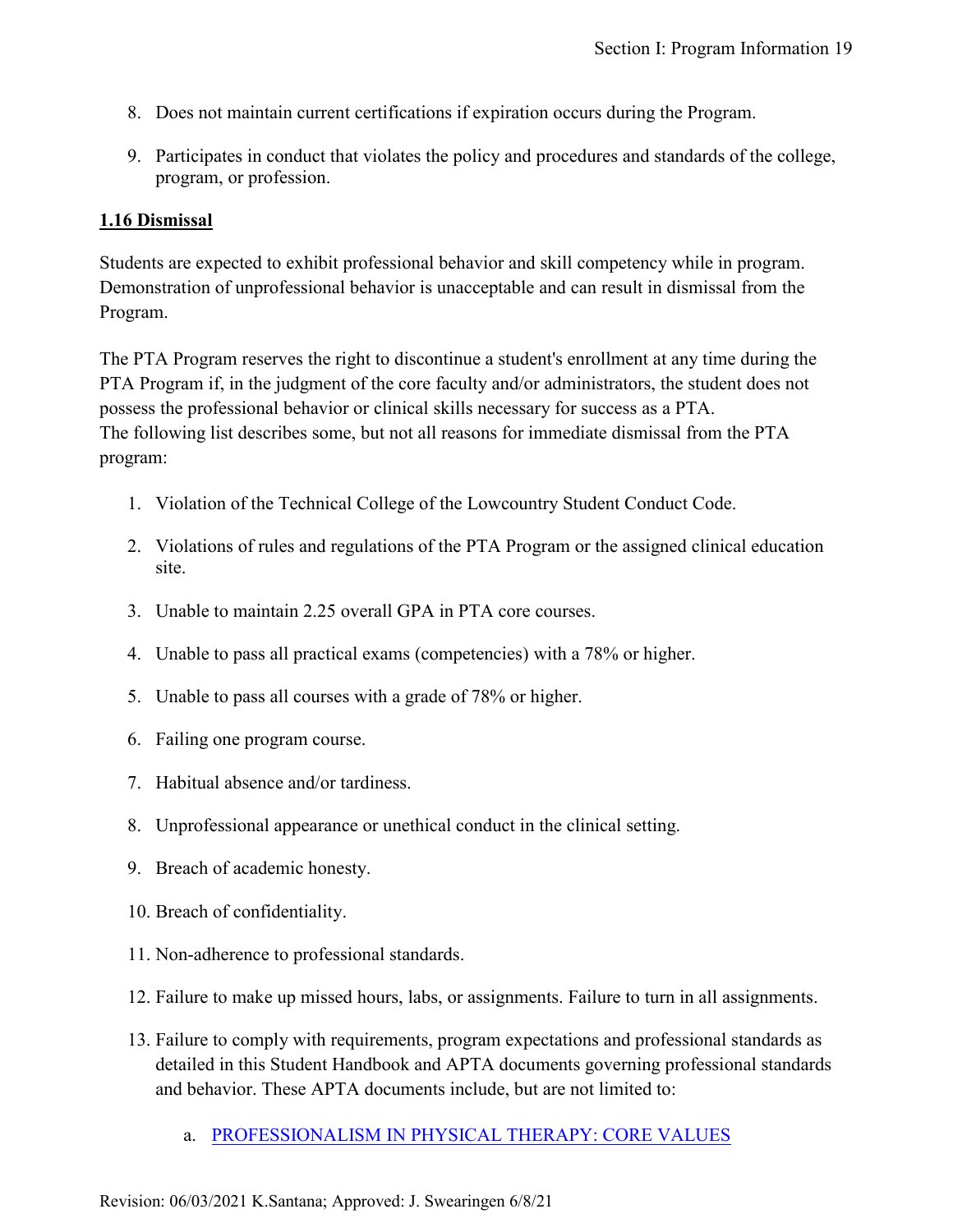- b. [Standards of Ethical Conduct for the Physical Therapist Assistant](https://www.apta.org/apta-and-you/leadership-and-governance/policies/standards-of-ethical-conduct-for-the-physical-therapist-assistant)
- c. [Values Based Behaviors for the PTA](https://www.apta.org/siteassets/pdfs/policies/values-based-behaviors-for-the-pta.pdf)
- d. [APTA Guide for Conduct of the Physical Therapist Assistant](https://www.apta.org/your-practice/ethics-and-professionalism/apta-guide-for-conduct-of-the-physical-therapist-assistant)
- 14. Any behavior that compromises safety.
- 15. Failure to submit all paperwork, forms, assignments and documents required on the required date(s).
- 16. Dismissal from a clinical assignment by a preceptor or hospital employee for violations of hospital or departmental regulations or procedures, student actions are affecting work-flow in the department or aberrant behavior that is offensive to department personnel.
- 17. Failure to meet or exceed CPI requirements.
- 18. Failing a clinical course. Clinical grades lower than a 78% are unacceptable and deemed an unsuccessful attempt. The ACCE assigns the final course grade for all CE courses.
- 19. One incident of "no show, no call" to a clinical assignment will result in dismissal from the PTA program.
- 20. Non-compliance with following lab rules.
- 21. Non-compliance with dress code and grooming standards.

#### **1.17 Change of Major**

Upon dismissal from the PTA program, the student will be removed from the Health Sciences major as well as their program of study. Students will need to update their major prior to registering for further classes. Financial aid may also be affected with this change of major.

#### **1.18 Course Exam Procedures**

In class examination guidelines include, but are not limited to, the following:

- 1. A calculator may not be used.
- 2. Only approved electronic devices are allowed in the testing area.
- 3. During examinations, students must remove watches and place in the front of the classroom, along with all personal belongings and unapproved electronic devices.
	- a. There is a 10 point penalty on the examination for any noise emitting from an electronic device.
- 4. The desk must be free and clear of all materials.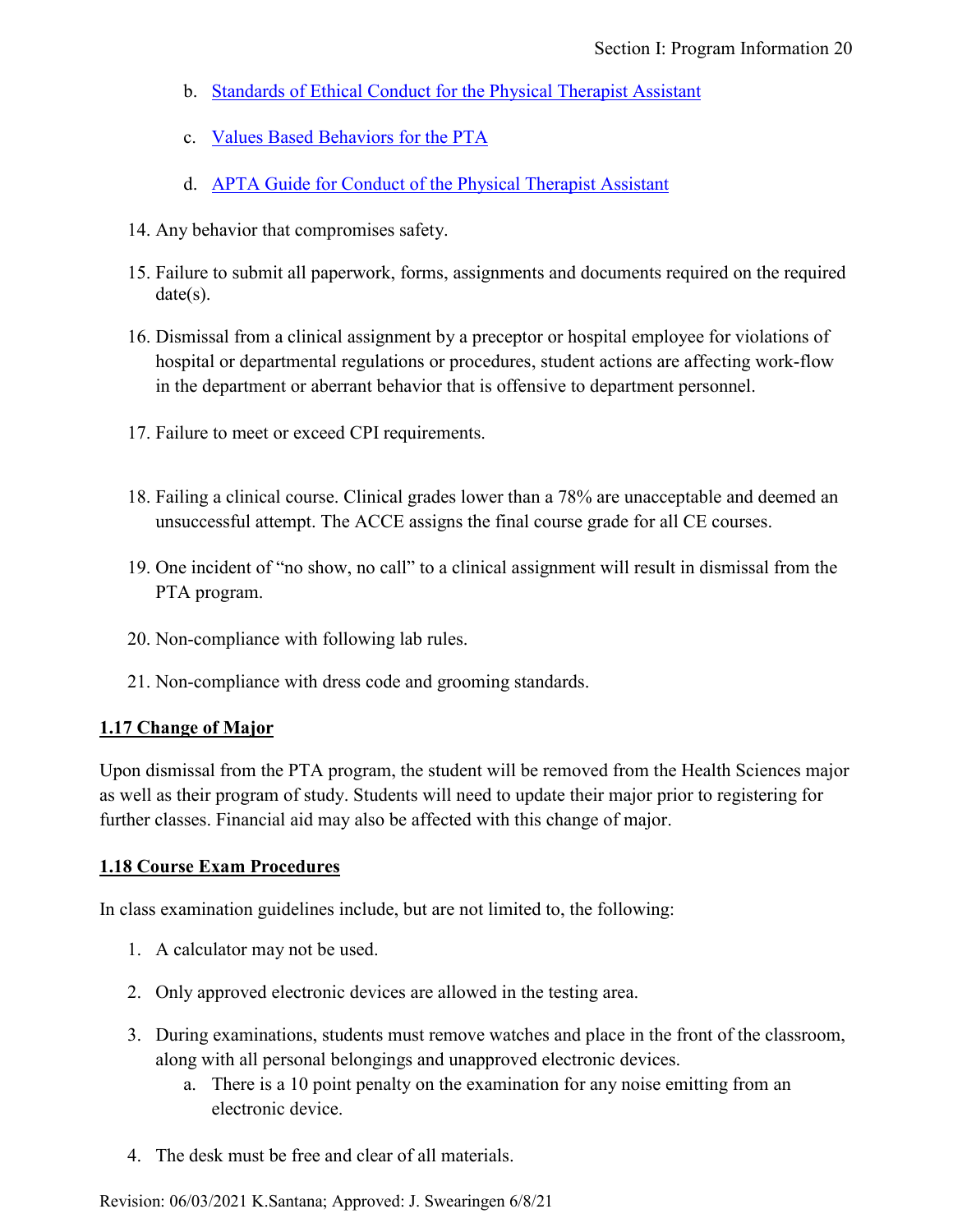- 5. If a student must leave the room during a test, the test is turned in as complete prior to leaving. Students may not leave and return.
- 6. If a student wishes to speak with a proctor during an exam, he/she must raise his/her hand and wait for the proctor to approach. The proctor/faculty will not answer questions about the test while it is being administered.
- 7. Testing accommodations for students with learning disabilities can only be made based on written documentation from the TCL ADA Officer. It is the student's responsibility to contact the ADA Officer (525-8219) to make an appointment for evaluation.
- 8. The proctor may institute additional testing procedures.
- 9. Students unable to attend a scheduled exam must notify the course coordinator prior to the exam administration. Students who arrive more than 10 minutes after an exam has started may not be allowed to take the exam and may receive a grade of 0.
- 10. Tests may be taken in the TCL Testing Center. Students will observe the following Testing Center Rules & Regulations which can be found at: [https://www.tcl.edu/admissions/placement-testing/.](https://www.tcl.edu/admissions/placement-testing/)
- 11. Honorlock Online Proctoring and Technology Requirements:

TCL uses an online test proctoring service called Honorlock to monitor some online tests as an alternative to in-person proctoring. Your instructor may elect to have some of your tests proctored using Honorlock. If so, you will need to make sure that you have access to the necessary equipment in order to take your online-proctored tests:

- A computer with access to a high speed Internet connection
- A webcam and microphone. A functioning webcam and microphone are required to complete proctored online tests.
- Microsoft Office.

Microsoft Office can be downloaded for free by accessing the Office 365 link in you TCL email account.

#### **1.19 Course Grading Policies**

The final grade must be 78.00% or more in order to pass the course and progress in the program. Students who do not achieve 78.00% or more in the course will be withdrawn from the program. Grades are posted on Blackboard within one week of administration of tests and examinations

Students absent from an examination or presentation will receive a "0" grade for the examination unless other arrangements are made with the individual instructor prior to the examination or presentation day or on the examination or presentation day before the test/presentation is scheduled to be given.

It is the responsibility of the student to contact the appropriate instructor to arrange to make up the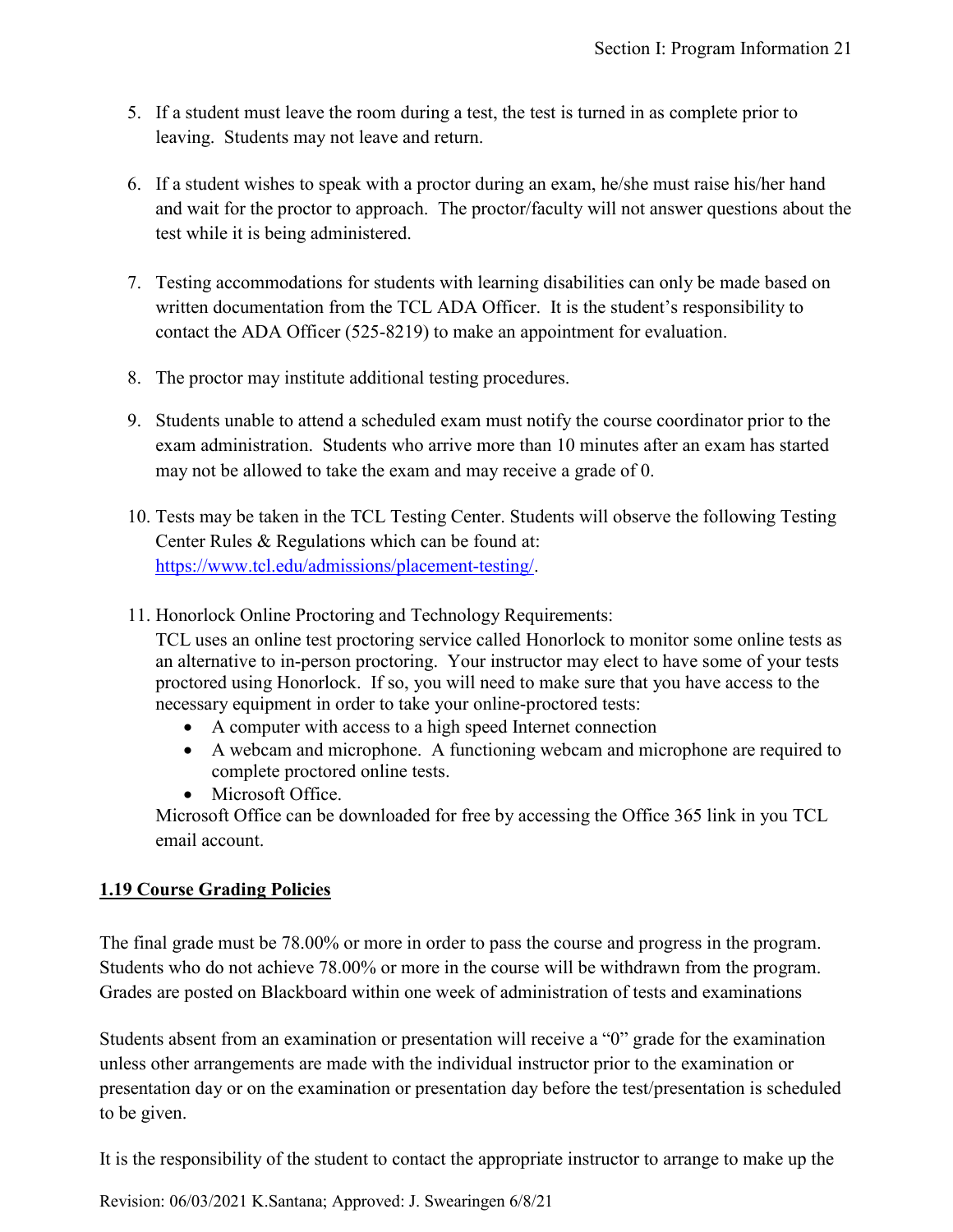examination. Arrangements may be completed by telephone. If the instructor is not available, a message should be left on the instructor's voice mail AND with another member of the faculty or administrative assistant. The instructor will decide the time and method of make-up examinations on an individual basis. Messages sent by other students are unacceptable. The student is responsible for notifying the instructor of the reason for the absence.

#### **1.20 Absentee Policy**

Should it become necessary to miss class time for any reason, the student must notify the appropriate instructor **prior** to the start of the class. The student may contact the instructor either by email or by phone. All work missed must be made up. It is the responsibility of the student to obtain any missed information from fellow classmates, or other resources.

Absenteeism from more than 10% of any scheduled class is grounds for dismissal from the program. Please refer to the TCL's STATEMENT OF POLICY NUMBER: 3-1-307 CLASS ATTENDANCE (WITHDRAWAL) for further clarification.

Three tardies = one absence. Repeated absences and/or tardies may result in dismissal from the program.

The PTA program adheres to the Health Sciences Division "No call, no show" policy regarding clinical absences. The Health Sciences Division Handbook can be found at under "other resources": <https://www.tcl.edu/programs/physical-therapist-assistant-associate-of-applied-science/>

#### **1.21 Withdrawing From Program**

Students considering withdrawing from the Program are advised to discuss their reasons with the PTA Program Director or course coordinator before terminating their clinical or classroom attendance. Students who decide to withdraw from the Program must complete an exit interview as part of remaining in good standing within the Physical Therapist Assistant Program.

If a student withdrawals and is eligible to re-enter the program, he/she must first petition the Program Director six months prior to the re-entry semester. Reentry to the program may not be guaranteed. See section 1.38 "Re-entry into the Physical Therapy Assistant Program" for further instructions on the re-entry process.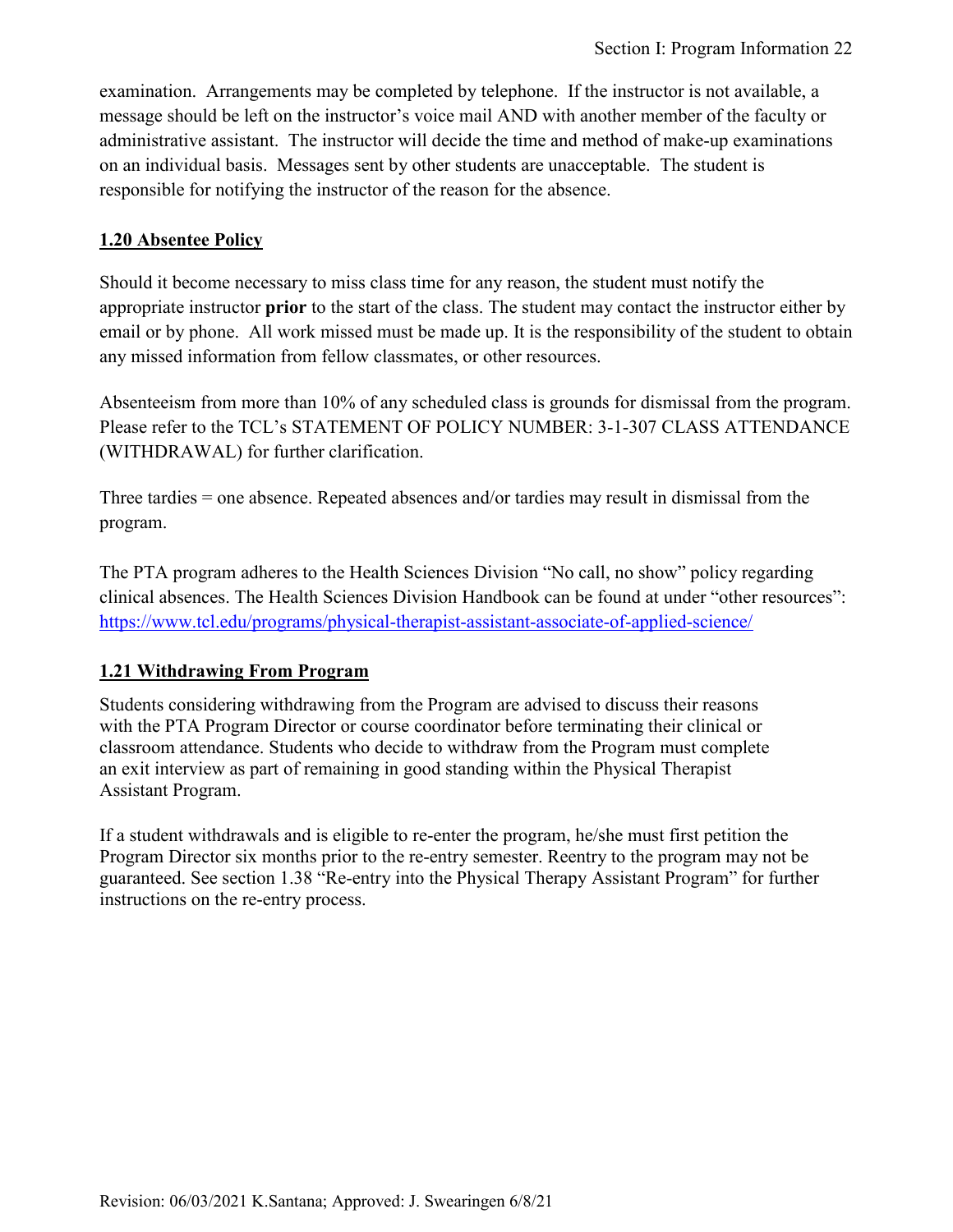### **1.22 Practical Exams**

As part of the process of determining competency prior to assignment to a clinical internship, students must complete practical examinations to assess their ability to perform certain interventions in several laboratory courses offered in the curriculum. Practical exams are formal tests of student competency and may involve performing a complete treatment session. Practical exams will be assessed by the faculty and/or other qualified proctors.

The practical examinations may be conducted throughout the course, or at the end of a given laboratory course. They can be scheduled during or outside of regular lab hours. Lab instructors will inform students of criteria for grading practical exams.

While in the role of the simulated patient, the student is expected to portray the role of the patient as accurately as possible without over-dramatizing the condition.

Additionally, the simulated patient is to respond in a manner consistent with a patient offering no guiding comments, repositioning or other actions/facial expressions that could be considered attempts to aid the simulated clinician being assessed.

Should it be determined by the instructor that a student while in the role of the simulated patient did lead or assist in anyway, this may be considered cheating and the score of the simulated patient may be impacted. If feedback is provided immediately following an assessment, the student is expected to respond in an appropriate manner using professional behavior.

For practical examinations, the student is expected to leave the testing area immediately following any necessary clean up. In accordance with academic dishonesty and integrity, the student **should not:**

- 1. Discuss the case with any other student.
- 2. Discuss any interventions performed.
- 3. Divulge where points may have been deducted.
- 4. Offer any tips on how to complete the practical to students waiting to be assessed.

If a student is absent form a laboratory session (excused or unexcused) or has missed a significant portion of the session due to tardiness, he/she is responsible to arrange to be present, on-campus, in the PTA lab for an amount of time sufficient to review the content that was missed. If a partner is required to practice, it is the student's responsibility to recruit a partner to assist in the make-up practice.

It is our experience that students who are frequently absent/tardy and do not participate in the makeup laboratory session, do not develop the necessary hands-on skills to successfully pass laboratory practical examinations. Additionally, students with excessive unexpected absences/tardiness from the lab without attempts to remediate may be administratively withdrawn from the PTA program in accordance with PTA program policies.

Each student **must demonstrate safety and competence** in required practical exams: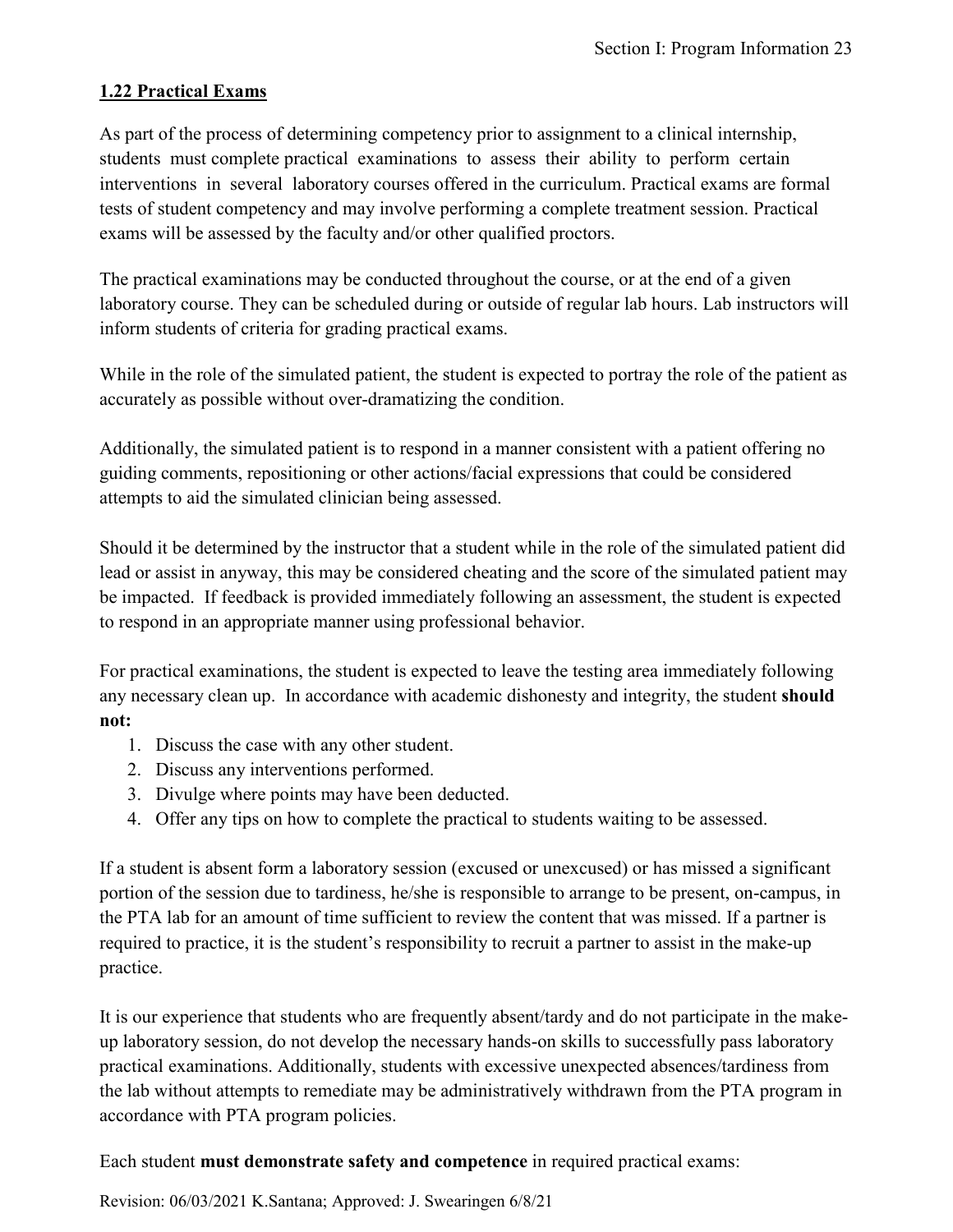- a. Practical examinations are scored with a specific rubric for the course with the score calculated into the final course grade. Students must pass all practical examinations with a grade of 78% or higher in order to successfully pass the associated course and begin a clinical affiliation.
- b. Should the student fail the practical exam, they will be given one opportunity to retake the exam. The highest possible score on retaking the exam is 78%.
- c. The student must pass all skill checks prior to taking practical exams.
- d. The student must satisfactorily perform all critical elements in order to pass each individual skill associated with the practical.
- e. If a student does not comply with the safety requirements outlined on the practical exam rubric, the practical exam will be stopped and the student will fail the practical.
- f. Two attempts to pass a practical exam are permitted.
- g. Students must pass all practical exams to pass the associated course.

### **1.23 Skills Checks**

Practical technical skills are important to success in a clinical setting. Courses are designed to allow for practice and assessment of skills. Satisfactory student laboratory skill achievement will be assessed by the faculty and/or other qualified proctors in the form of a check off sheet.

Each student **must demonstrate safety and competence** in required laboratory skills.

- a. Students are responsible for insuring that laboratory skills are checked off by the instructor.
- b. Students will be given **two opportunities** to pass each skill check.
- c. All laboratory skills must be graded as satisfactory in order to pass the course.
- d. The Laboratory Skills Achievement List can be found posted on Black Board for the associated course.
- e. Noncompliance with a **critical safety criterion** and **inability to demonstrate competence** in the tested skills will result in an automatic failure on skills checks and practical exams.

#### **1.24 Laboratory Practice**

Many of the vital learning activities in the Physical Therapist Assistant Program will be conducted in the laboratory setting. In addition, review and practice time will be scheduled as needed. These sessions will be supervised by an on-site faculty member however the faculty member may not necessarily be in the lab during the entire review session.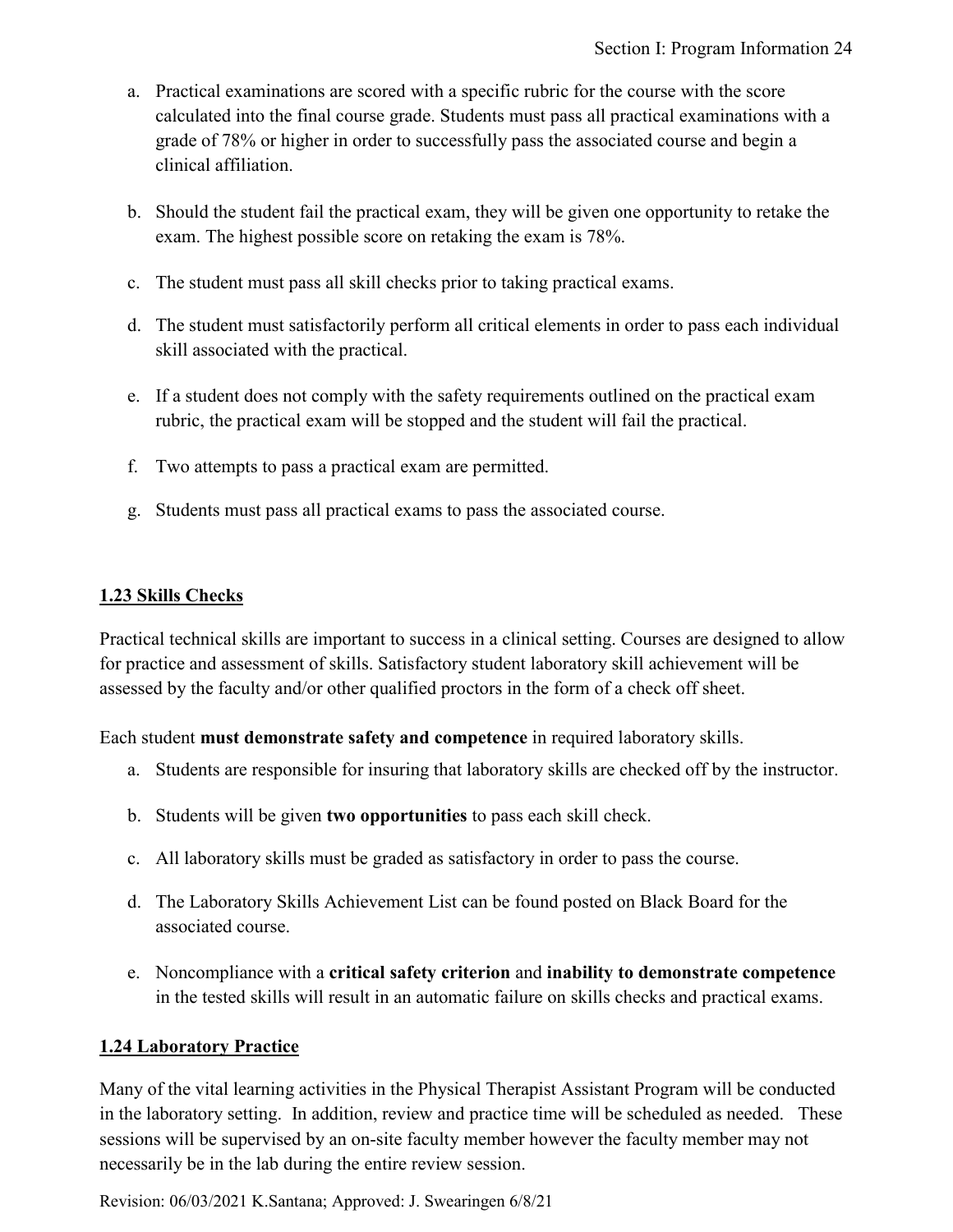Rules regarding open lab sessions includes, but are not limited to:

- 1. Students may not work alone in the laboratory.
- 2. Students must ask permission to use the lab via e-mail to the instructor of the course.
- 3. Students are not allowed in the laboratory unless a faculty member is on-site.
- 4. Electrical equipment may not be used unless a faculty member is present in the lab.
- 5. Safety guidelines are to be followed at all times.
- 6. All equipment will be turned off, and the area cleaned after use.
- 7. Students should not practice procedures, techniques, skills, or use equipment unless that technique or piece of equipment has been taught and skill checked or practiced under supervision in lab.
- 8. Students may not use modalities at any time unless competency has been documented/skill checked, and the procedure is supervised by the course instructor.

Failure to comply with these rules may result in a student or students losing the privilege to utilize the laboratory without a faculty member present or student dismissal from the program.

#### **1.25 Laboratory Partners**

In the clinical setting, students will treat a wide variety of patients. To help prepare students for this diversity in clinical practice, students will be required to practice laboratory activities with all classmates.

PTA laboratory sessions are designed to recreate the clinical setting. It is thus important that each student in the laboratory setting be afforded the same courtesy, dignity and respect that would be provided to a patient receiving professional services. Lab sessions addressing specific areas of anatomy will require that the associated body parts be exposed. It is the obligation of each student to provide proper positioning and draping for his or her laboratory partner.

#### **1.26 HIPPA/Confidentiality**

Federal Law, 45 CFR Parts 160-164 requires specialized training regarding client privacy and security. All healthcare providers must complete HIPAA privacy training. The student healthcare provider in the PTA program will complete initial HIPAA training prior to initial clinical rotations and will continue to receive education related to HIPAA integrated in the Program's curricula. Specific clinical affiliates may also require additional HIPAA training. No patient data may be photocopied.

Additional HIPPA information can be found here: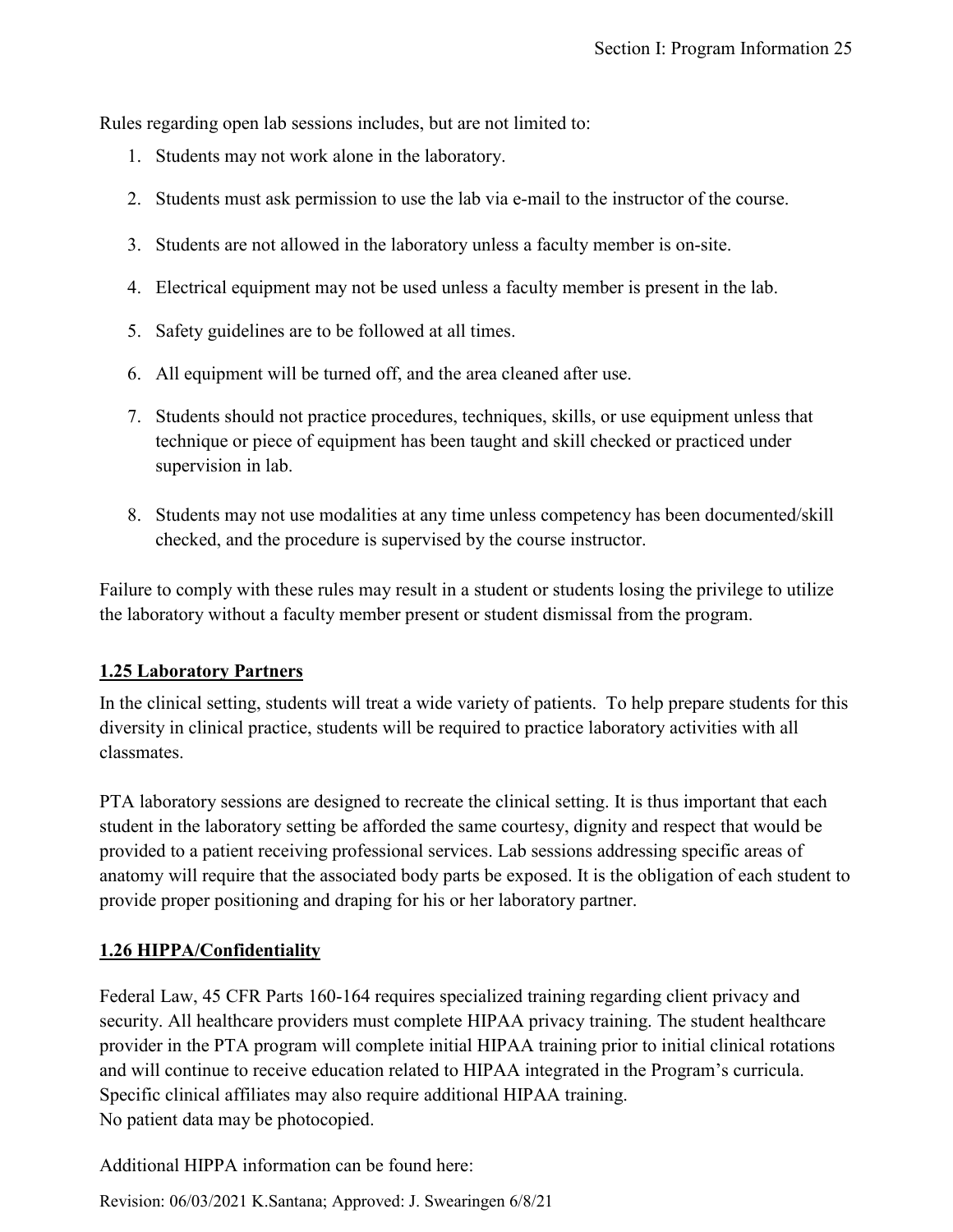[https://www.ihs.gov/privacyact/includes/themes/responsive2017/display\\_objects/documents/combin](https://www.ihs.gov/privacyact/includes/themes/responsive2017/display_objects/documents/combinedregtext.pdf) [edregtext.pdf](https://www.ihs.gov/privacyact/includes/themes/responsive2017/display_objects/documents/combinedregtext.pdf)

HIPAA violations – Professional standards and norms for all health care providers include areas of: professional behavior, confidentiality, patient's rights, informed consent, privileged communication and health care settings standards and norms.

Additionally, federal laws (including HIPAA and FERPA), state regulations, licensure requirements and practice acts detail use of specific information related to health care settings and professional behavior.

As a student in the PTA program, it is your responsibility to adhere to any and all of these standards and regulations. The relaying, discussion, transferring or use of any privileged information or knowledge of events, or actions, via any verbal, written, electronic, computer and/or other technology form(s) concerning identifying patient information, health care agency information (institution or staff), TCL College faculty and staff, fellow TCL College students or any other like information is strictly prohibited.

Failure to comply with this directive in any way will result in disciplinary action and can include dismissal from the Program.

## **1.27 Health**

The student must show proof of the following health information by the designated deadlines prior to entering into the PTA program:

- 1. Physical Exam & Required Sections Completed by Healthcare Provider.
- 2. Step 1 & 2 PPD (purified protein derivative), or cleared chest x-ray.
- 3. Immunization record including 2 MMRs

#### OR

- 4. Positive Rubella Titer (If titer is negative, 2 booster vaccines are required)
- 5. History of Chicken Pox (Record Date)
	- OR
- 6. Documentation of 2 Chicken Pox vaccinations
- 7. Positive Varicella titer (If titer is negative, 2 booster vaccines are required)
- 8. Documentation of Tdap Booster within the last 5 years
- 9. Signed Hepatitis B Waiver

#### 10. **American Heart Association Healthcare Provider CPR** earned within the last 6 months

11. Complete online Background Check on date provided.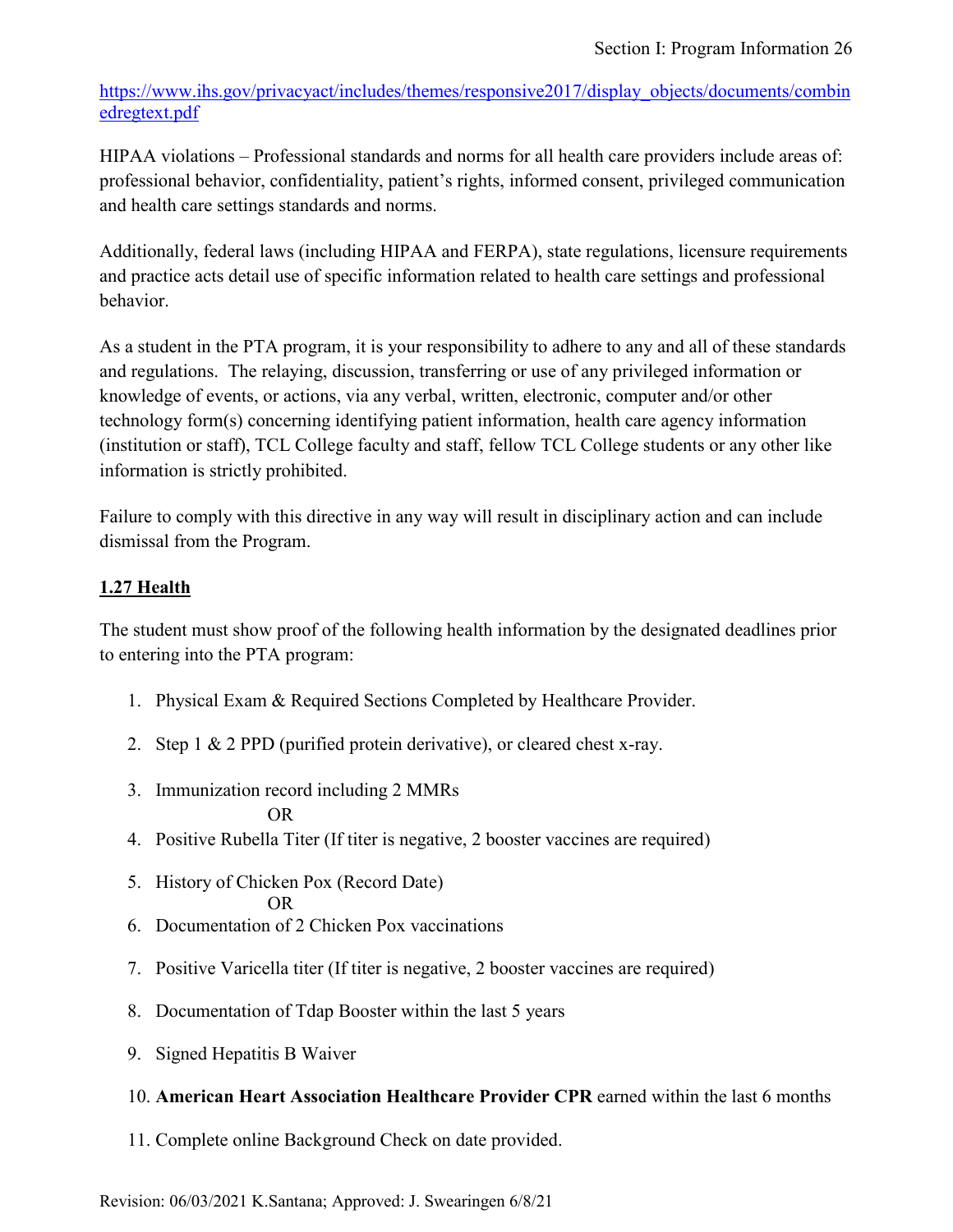CPR: A current CPR certification card with expiration date stated is required prior to starting core courses in the PTA Core Program.

a. Students must keep their CPR certification active while in the PTA Program.

Health Insurance: All students are required to carry some form of personal health insurance for the duration of their enrollment in their program.

Health Status Change: It is the student's responsibility to contact the program Clinical Coordinator and/or the Director of the PTA Program if their health status changes during the program. A change in health status may require a release statement form a physician stating the student may return "without restrictions in class, lab or clinical area." A medical release must be on file before resuming any PTA courses after an injury, surgery, accident, or other major medical event, including pregnancy.

The status of students having long term absences beyond their control will be individually evaluated by the Director of the PTA Program and the Dean of Health Sciences, as well as core PTA faculty, and will be based upon how realistically a viable education can be provided under existing conditions. Conditions, which prevent students from participating in clinical and/or didactic education, may result in the student's total withdrawal from the Program.

Physical Examination: The completed physical examination form is due on the date given in orientation. This includes required immunizations.

Immunizations: Immunizations must be kept up to date while enrolled in the PTA program. Annual update of PPD is required.

Any medical accidents that occur in class, lab or assigned clinical work must be reported to the Program Clinical Coordinator or the Program Director within 24 hours. The TCL incident report must be submitted the following school day following the incident/injury.

Clinical affiliates may require additional proof of health status prior to starting a clinical rotation. Please consult with the Academic Coordinator as to individual clinical affiliate requirements.

Failure of the student to provide required health related forms or documents by deadlines specified by the PTA program or the Health Sciences Division will result in the withdrawal of the student from the PTA program.

#### **1.28 Background Checks, Drug Testing**

A federal and state criminal background check was used as a tool to determine your eligibility to enter and remain in TCL Health Science Programs. Further and/or additional clinical screenings may be required and completed by clinical affiliates. Dismissal from the program may result from additional screening results.

Acceptance into a Health Science Program requires you to remain free of disqualifying charges or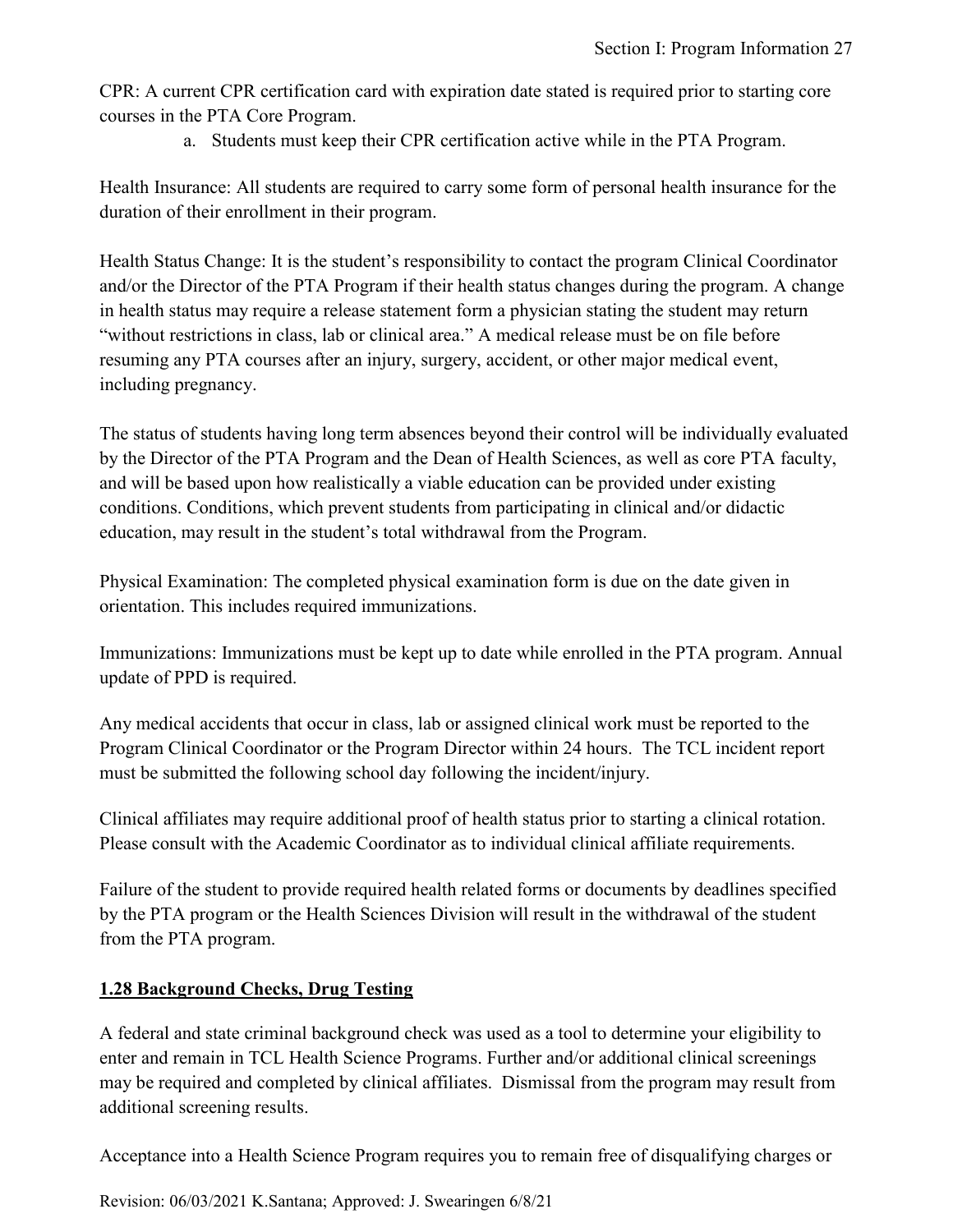face dismissal from the program. You are obligated to notify the Dean of Health Sciences of any arrests, incidents and/or charges regardless of adjudication that occur after acceptance and during enrollment in a Health Science Program. Failure to promptly notify shall be grounds for immediate dismissal from the Program.

Students that are charged and/or arrested will be required to exit the Program until the charges are completely resolved. Students may be subjected to additional background checks by various clinical affiliates and must meet that agency's requirements for clinical attendance.

Students will be required to submit to drug testing upon entrance to the physical therapist assistant program and periodically throughout the program. Additionally, a student may be required to submit to drug testing at the request of the clinical facility, Dean of Health Sciences, or Physical Therapist Assistant Program Director. The cost for the drug testing will be the student's responsibility.

All students entering health sciences programs are required to have a negative urinalysis drug screen prior to assignment to their first clinical rotation. The urinalysis drug screening will include a minimum of a 10 panel drug screen.

Background checks for students will include, at a minimum, the following:

- Social Security Number Verification
- Criminal Search
- Employment Verification to include reason for separation and eligibility for re-employment
- Violent Sexual Offender and Predator Registry Search
- HHS/OIG List of Excluded Individuals/Entities
- GSA List of Parties Excluded from Federal Programs
- U.S. Treasury, Office of Foreign Assets Control, List of Specially Designated Nationals
- Applicable State Exclusion List

Only background checks and drug screenings conducted through the state contract vendor will be accepted. Results of the criminal background check and drug screening will be made available to the Health Sciences Dean for review. Students will be notified of any adverse findings.

The clinical agency will review all adverse findings and determine whether or not the findings disqualify the student from clinical practice. Should a student be disqualified from clinical practice in a clinical agency, the student must meet with the Dean to review potential options. In order to be eligible for graduation, the student must be able to complete all clinical rotations.

#### **1.29 Employment Policy**

Students in the PTA Program are enrolled in a course load that is deemed full time. It is highly recommended that students abstain from working full time during their tenure in the Program. Students are expected to spend a great deal of time outside of the prescribed class schedule researching, reading, and studying course materials.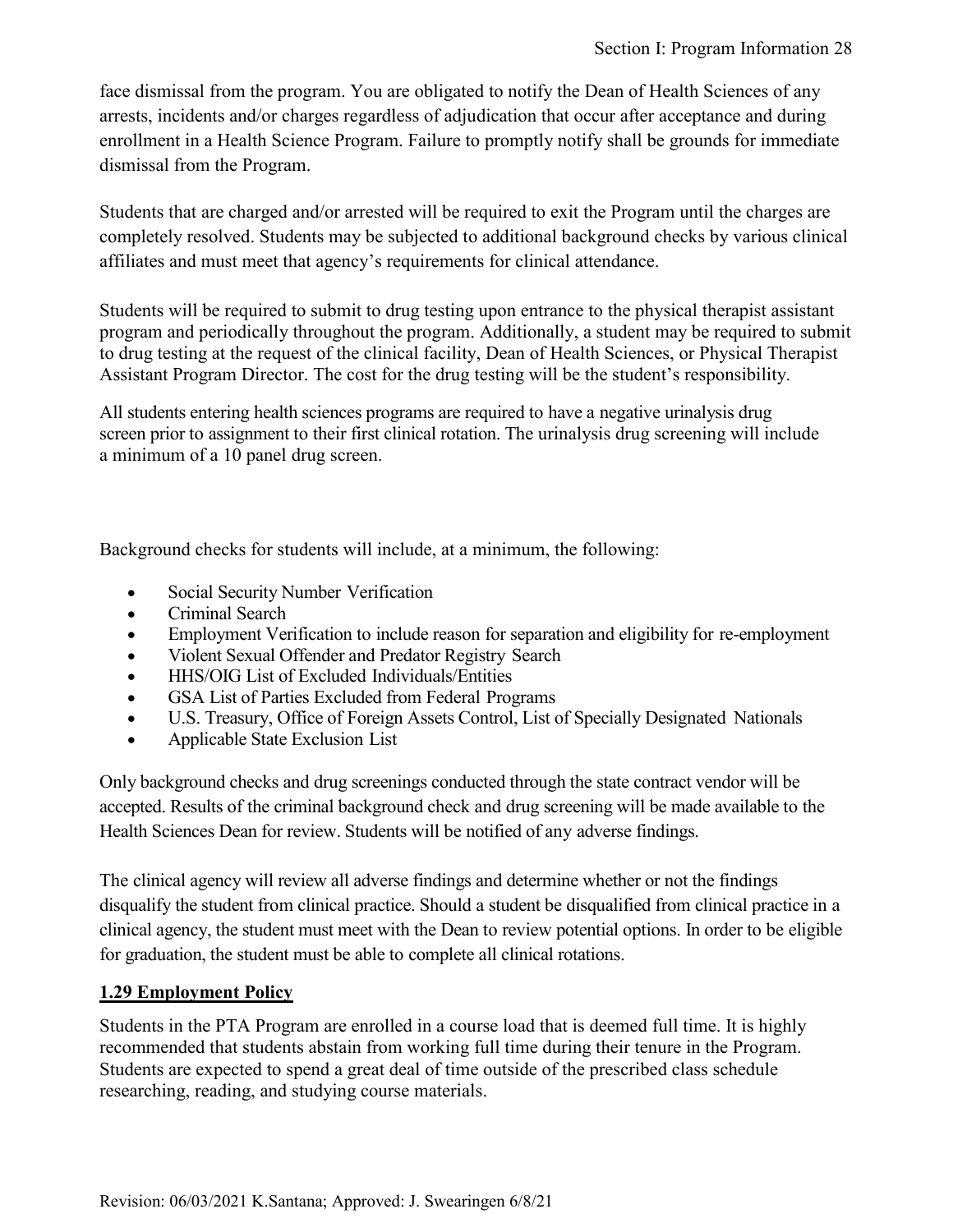#### **1.30 Children on Campus**

In order to promote an environment conducive to teaching and learning, children are not permitted in classrooms, labs or clinical sites. The College cannot assume the responsibility for supervision of children of students. Please see the TCL Student Handbook for further details.

#### **1.31 Food in the Classroom**

Food and drinks (except water) are not allowed in TCL classrooms and labs.

#### **1.32 Appropriate Use of Electronic Devices**

TCL recognizes the importance of providing the best learning environment for its students. To eliminate class disruptions and protect the integrity of the classroom and instruction, the use of electronic devices such as cellular phones, pagers, smart watches and other electronic devices is not permitted in classrooms/labs, the Learning Resources Center, computer laboratories, testing centers, and other instructional locations at TCL. The student will receive a grade reduction per violation of this policy after the first warning.

Students are not allowed to have their cellular phones, pagers, smart watches, and other electronic devices at their clinical rotations. Violation of the rules/requirements listed above will be reason for dismissal from the Physical Therapy Assistant program.

#### **1.33 Audio and Video Recording, Photographs**

Videotaping, photographs, and audio recording in classroom and labs is NOT permitted. Recording and posting of such material without such permission is grounds for dismissal from the program.

#### **1.34 Intellectual Property**

All course materials including, but not limited to syllabi, handouts, skills criteria, and recordings of any kind are considered to be the property of the program faculty. No recordings are allowed of class lectures and/or labs.

The student will not sell, post to the Internet, or in any other way disseminate course materials to anyone outside their cohort group.

Unauthorized use, including dissemination of any course materials and information to others will be considered to be academic misconduct. Violations are subject to disciplinary action up to, and including dismissal from the PTA Program.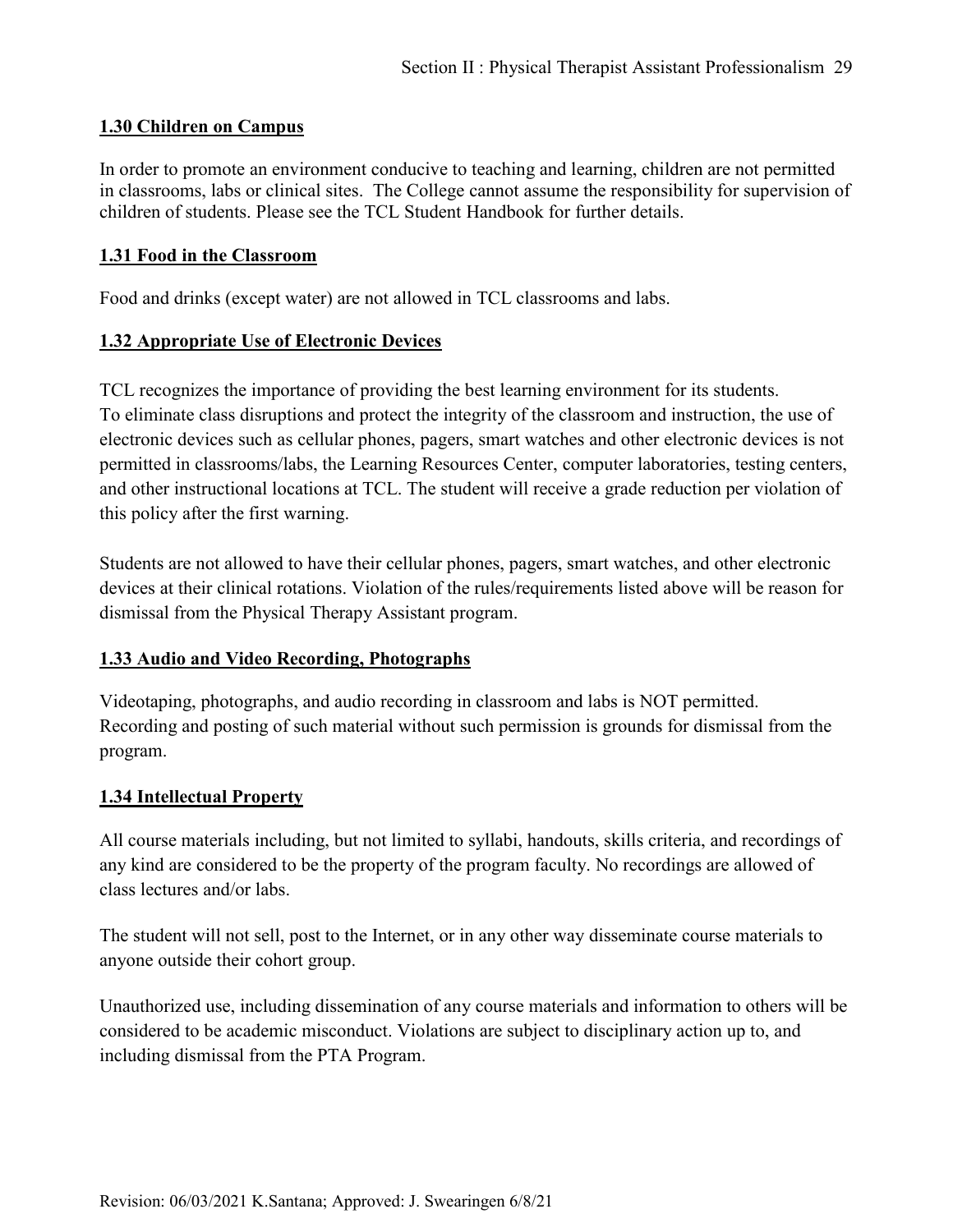## **1.35 Program Expenses**

| PTA PROGRAM EXPENSES (ESTIMATED)                             |          |  |  |
|--------------------------------------------------------------|----------|--|--|
| Annual Tuition, in-district student                          | \$4,700  |  |  |
| Annual Tuition, out of-district student                      | \$5,550  |  |  |
| <b>Annual Fees</b>                                           | \$900    |  |  |
| Other program related expenses (books, lab kits, screenings, | \$2,100  |  |  |
| certifications, etc.)                                        |          |  |  |
| Total Costs, in-district student (Estimated)                 | \$11,600 |  |  |
| Per semester estimate                                        | \$2,350  |  |  |
| Total Costs, out of-district student (Estimated)             | \$13,000 |  |  |
| Per semester estimate                                        | \$2,600  |  |  |

When budgeting for expenses, add 10% of the predicted cost to the amount estimated to ensure adequate funding.

The TCL bookstore has up to date price lists for textbooks and/or laboratory packets. Prices can be found here:<http://bookstore.tcl.edu/home.aspx>

Tuition and fees are found here:<https://www.tcl.edu/paying-for-tcl/tuition-fees/>

Some clinical site require additional background checks, lab testing, and other related testing before students can begin a clinical rotation. Please consult with the academic coordinator as to clinical site requirements.

The following items are **additional expenses** that include, but are not limited to: **Graduation:** Rental or purchase of cap and gown. Please consult the TCL College Store for prices. **State licensing fee:** Please see your prospective state licensing agency at: <https://www.fsbpt.org/FreeResources/LicensingAuthoritiesContactInformation.aspx> **PTA National Exam (NPTE):** <http://www.fsbpt.org/OurServices/CandidateServices/ExamRegistrationPayment.aspx> **NPTE review related fees could include:**  [Repeat Examination](https://www.fsbpt.org/ExamCandidates/NationalExam(NPTE)/PrepareforExam/PracticeExamAssessmentTool(PEAT).aspx) [Exam Preparation Resources](http://www.apta.org/Licensure/ExamPreparation/)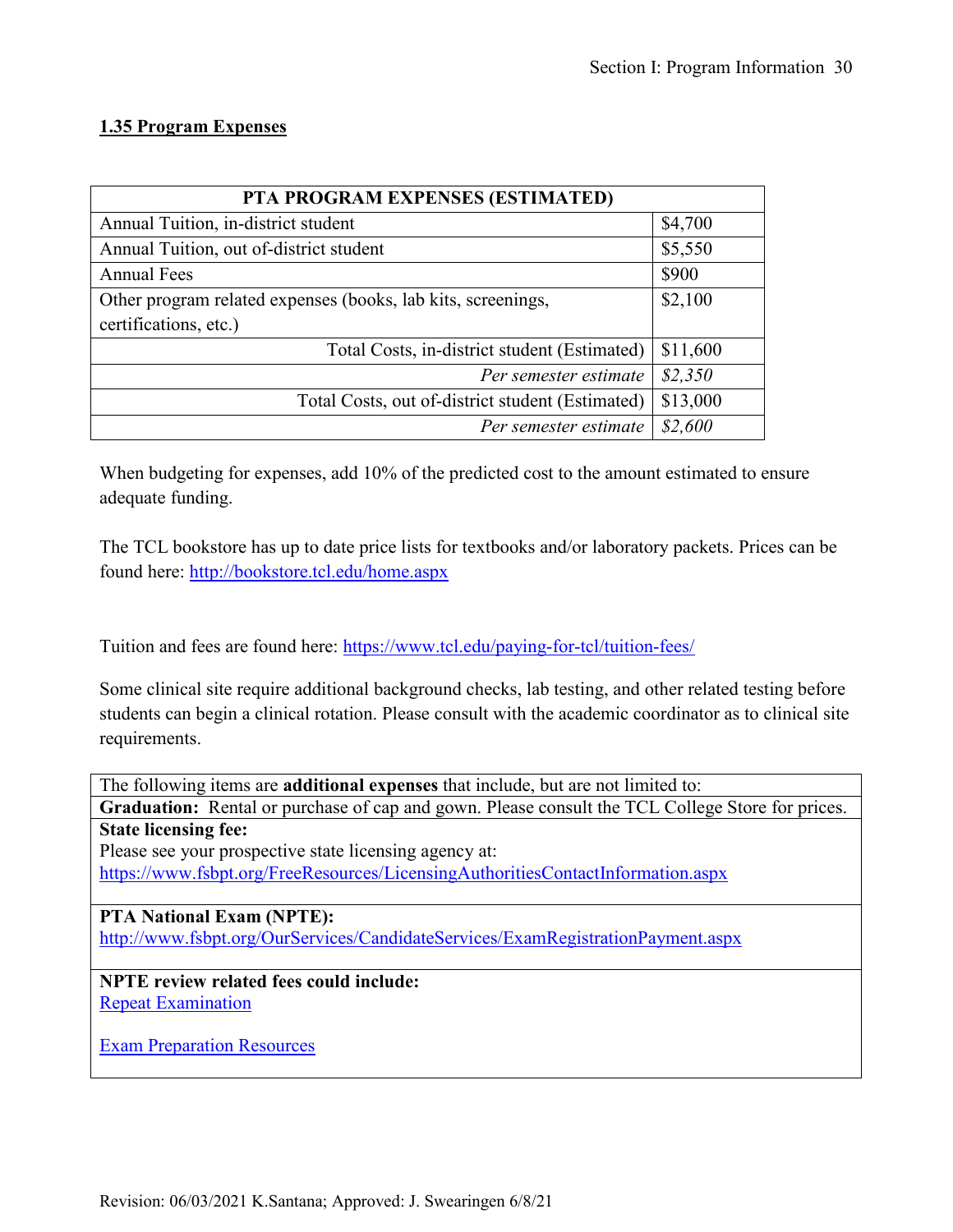#### **1.36 Technical Standards**

Please refer to the PTA Performance Standards list. The student must have:

- 1. Sufficient eyesight to observe patients, manipulate equipment and evaluate radiographic quality.
- 2. Sufficient hearing to assess patient needs and communicate verbally with other health care providers.
- 3. Sufficient verbal and writing skills to communicate needs promptly and effectively in English.
- 4. Sufficient gross and fine motor coordination to respond promptly to the patients' needs, manipulate equipment, lift a minimum of 30 pounds, participate as a team member of four in moving a 150 pound incapacitated patient, and ensure overall patient safety.
- 5. Satisfactory intellectual and emotional functions to exercise independent judgment and discretion in the safe technical performance of PT procedures and treatments.

### **1.37 Performance Standards for PTA Program**

#### **PTA program applicants should:**

- 1. Possess sufficient physical, motor, intellectual, emotional and social/communication skills to provide for patient care and safety, and the utilization of equipment.
- 2. Complete documented observation hours in a PT setting prior to starting the core program to ascertain whether she/he can perform the professional duties of their chosen profession without becoming injurious to themselves or the patient.
	- a. Students will not be able to begin PTA core classwork without completing the observation hours outlined at orientation.

| <b>FUNCTION</b>      | <b>STANDARD</b>                                           | <b>EXAMPLE</b>                                                                                                                                                                                                                                                                                                                                                                    |
|----------------------|-----------------------------------------------------------|-----------------------------------------------------------------------------------------------------------------------------------------------------------------------------------------------------------------------------------------------------------------------------------------------------------------------------------------------------------------------------------|
| Critical<br>Thinking | Critical thinking<br>sufficient for<br>clinical judgment. | Handle multiple priorities in stressful situations. Make<br>accurate, independent decisions. Concentrate and focus<br>attention for prolonged periods of time to attain precise<br>testing results. Ability to work alone as well as a<br>member of a team. Apply reasoning and evaluation<br>skills necessary in the safe technical performance of<br>cardiovascular procedures. |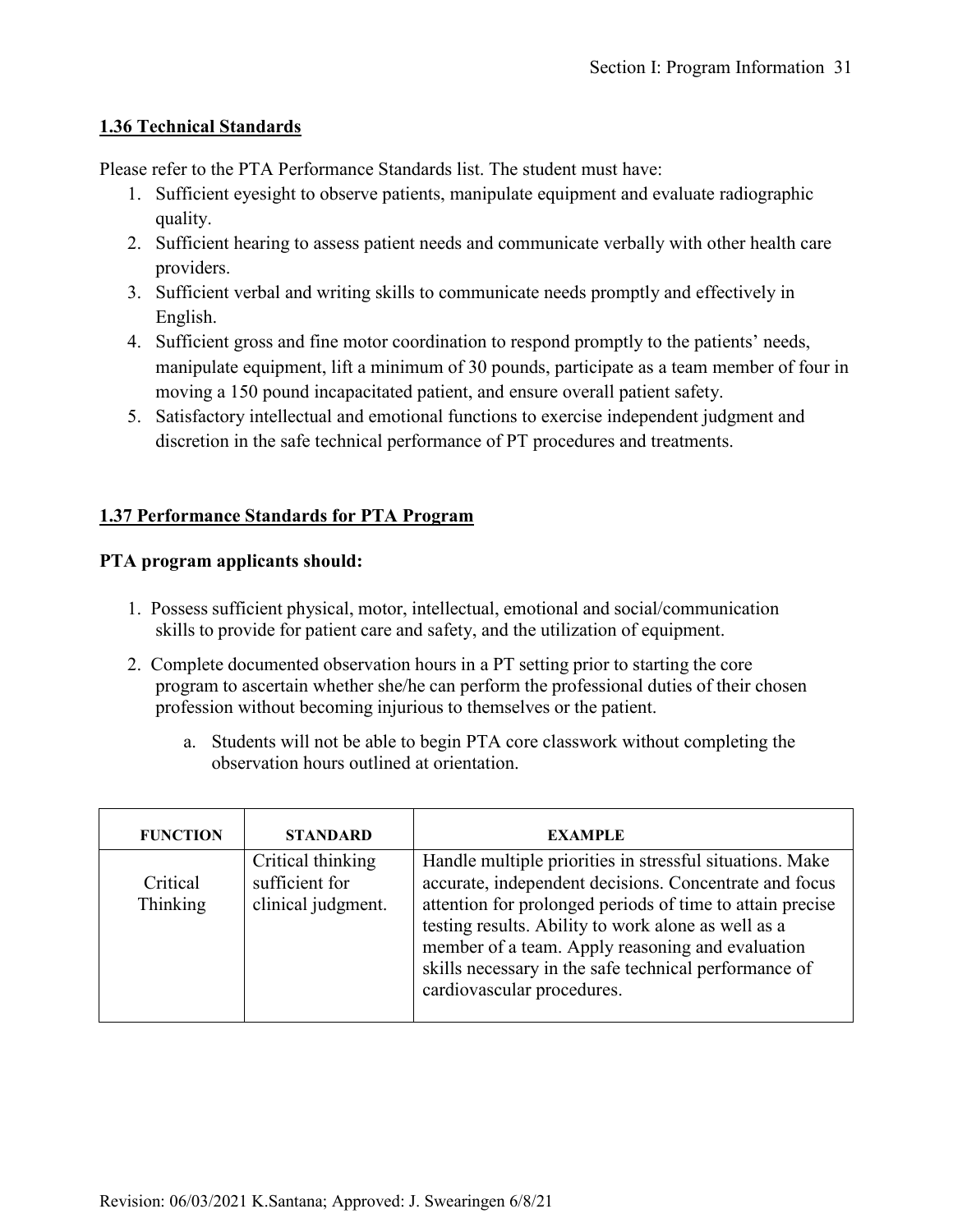|               | Interpersonal                     | Display compassion, empathy and concern for others.                |
|---------------|-----------------------------------|--------------------------------------------------------------------|
| Interpersonal | abilities sufficient              | Effectively deal with anger/fear/hostility of others in a          |
|               | to interact with                  | calm manner. Demonstrate a high degree of patience.                |
|               | individuals,                      | Work with other health care providers in stressful                 |
|               | families, and                     | situations, such as life and death situations.                     |
|               | groups from a                     |                                                                    |
|               | variety of social,                |                                                                    |
|               | emotional, cultural,              |                                                                    |
|               | and intellectual                  |                                                                    |
|               | backgrounds.                      |                                                                    |
|               | Communication                     | Communicate needs in a prompt, clear and concise                   |
| Communication | abilities sufficient              | manner. Accurately record/document pertinent                       |
|               | for interaction with              | information. Follow verbal and/or written instructions.            |
|               | others in verbal and              | Interact with patients and other health care providers in          |
|               | written form.                     | a professional manner.                                             |
|               | Physical                          | Move around in patient's rooms, work spaces, and                   |
| Mobility      | abilities                         | treatment areas. Stand/walk for extensive periods of               |
|               | sufficient to                     | time.                                                              |
|               | move from                         |                                                                    |
|               | room to room                      |                                                                    |
|               | and maneuver in                   |                                                                    |
|               | small spaces.                     |                                                                    |
|               | Gross and fine motor              | Ability to seize, grasp, grip, hold, turn or otherwise             |
| Motor Skills  | abilities sufficient to           | work with hands. Work with fingers to manipulate                   |
|               | safely and effectively            | switches, dials and other equipment controls. Input                |
|               | perform                           | data into computer. Lift a minimum of 30 pounds,                   |
|               | cardiopulmonary                   | participate as a team member of four in moving a 150               |
|               | skills.                           |                                                                    |
|               |                                   | pound incapacitated patient, and ensure overall patient<br>safety. |
|               |                                   |                                                                    |
| Hearing       | Auditory ability<br>sufficient to | Auditory ability sufficient to monitor and assess health           |
|               | monitor and assess                | needs.                                                             |
|               | health needs.                     |                                                                    |
|               | Visual ability                    | Observe and monitor patients in full and dimmed light.             |
| Visual        | sufficient for                    |                                                                    |
|               |                                   | Visual near acuity of 20 inches or less with clarity.              |
|               | observation                       | Distinguish depth, color and spatial attributes of                 |
|               | and assessment                    | images.                                                            |
|               | necessary in                      |                                                                    |
|               | cardiovascular                    |                                                                    |
|               | technology.                       |                                                                    |
| Tactile       | Tactile ability                   | Perceive attributes of an object via touch. Palpate.               |
|               | sufficient for                    |                                                                    |
|               | physical                          |                                                                    |
|               | assessment.                       |                                                                    |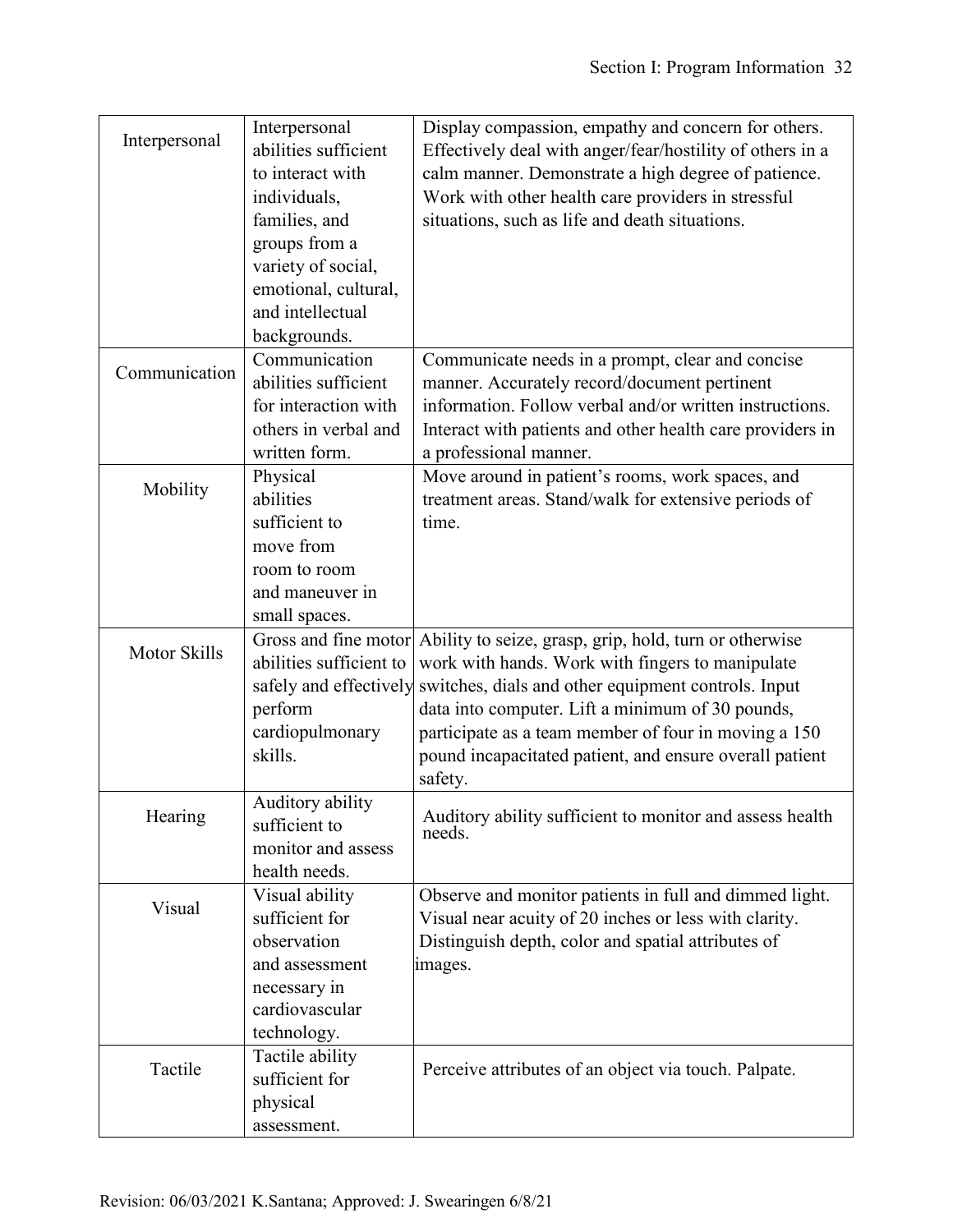#### **1.38 Re-entry into the Physical Therapy Assistant Program**

In consideration for progression/re-entry to the Physical Therapist Assistant Program, the first preference is to residents of Beaufort, Jasper, Hampton, and Colleton counties. The second preference is to residents of other South Carolina counties (plus Chatham and Effingham counties in GA), and finally residents from other states. All re-entry decisions are contingent on space availability and "good standing". All health status requirements must be current or updated. Students must meet all program admission requirements.

Students must be in "good standing" as part of eligibility to re-enter into the Physical Therapy Assistant Program. Good standing is defined as a student who has demonstrated compliance with the College policy and procedures, Health Sciences Division policy and procedures, Physical Therapist Assistant Program policies and procedures; has consistently demonstrated professional responsibility/expected behaviors; and has completed an exit interview within two weeks of the date of withdrawal.

- 1. A student who withdrew from the Physical Therapist Assistant Program for nonacademic reasons may be eligible to re-enter if they:
	- 1. Have a GPA greater than 2.0
	- 2. Have not been out of program for greater than 1 academic year
	- 3. Petition the Program Director for re-entry 6 months prior to the first day of of the re-entry semester.
	- 4. Are considered to be in "good standing".
- 2. A student who was withdrawn from the Physical Therapist Assistant Program for academic reasons, and/or is not in good standing, is not eligible to re-enter. These students may re-apply to the program if eligible. Such students can meet with the Health Sciences Advisor to determine their eligibility to re-apply to the program.

Additionally:

- 1. Each request for re-entry will be considered as a unique situation, taking individual circumstances and merit into consideration. No precedent will be set by the decision of the faculty.
- 2. A student petitioning for re-entry must be able to rotate through the approved clinical sites. The clinical facility utilized by the Technical College of the Lowcountry Physical Therapist Assistant Program has the authority to deny a student the privilege of rotating through their facility. Rejection of a student by a clinical facility may result in denial of petition for reentry.
- 3. Any student who has the course sequence interrupted for more than two semesters may be required to validate knowledge and skills as a condition for re-entry. This will be accomplished through competency testing, and may include completion of an independent study requirement prior to re-entry.
- 4. A student is eligible for re-entry to the Physical Therapist Assistant Program one time only.
- 5. Re-entry/re-application students are placed at the lowermost position of all applicants at the time of student selection.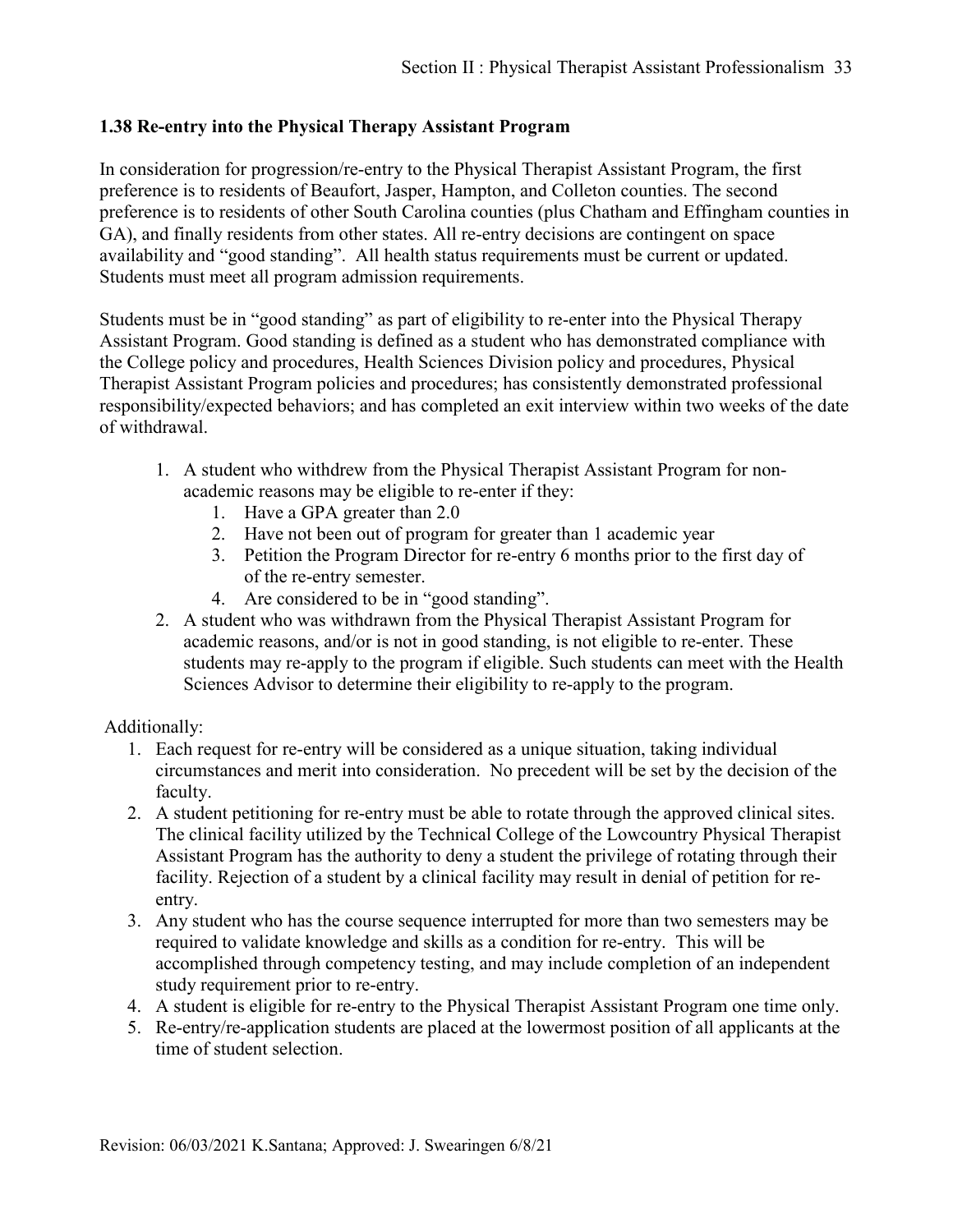#### **SECTION II: PHYSICAL THERAPIST ASSISTANT PROFESSIONALISM**

#### **2.1 American Physical Therapy Association (APTA)**

PTA students are encouraged to join the American Physical Therapy Association (APTA) as their first professional organization. The purpose of student involvement in the APTA is to assume responsibility for contributing to the profession of physical therapy in order to provide for the highest quality of health care and to aid in the development of his/her professional role and responsibilities as a healthcare provider. Students can find the application online at [www.APTA.org.](http://www.apta.org/)

#### **2.2 Guidelines for Professional Conduct**

Students are expected to follow professional standards of conduct when in the classroom, laboratory, and clinical settings.

Guidelines for these standards include, but are not limited to:

- 1. Provisions of the South Carolina Physical Therapy Practice Act.
- 2. American Physical Therapy Association (APTA) Standards of Ethical Conduct for the Physical Therapist Assistant.
- 3. Policies and Procedures of the Division of Health Sciences and TCL.
- 4. Policies and Procedures of the clinical facility (for clinical experiences and scheduled laboratory sessions within a clinical setting).
- 5. Each student is expected to conform to professional standards of conduct that foster an environment of honesty, trust and respect in the classroom, lab and in the clinical area.
	- a. Students are expected to adhere to the Student Code For the South Carolina Technical College System SBTCE 3-2-106.1. Details of this policy can be found in the TCL course catalog.

#### **2.3 Social Media**

Students should use good judgment about what is posted in these forums at all times. The preservation of patient and client confidentiality is of utmost importance; students found to have breached this confidence are not only subject to dismissal from the PTA program, but may also be open to legal action as well.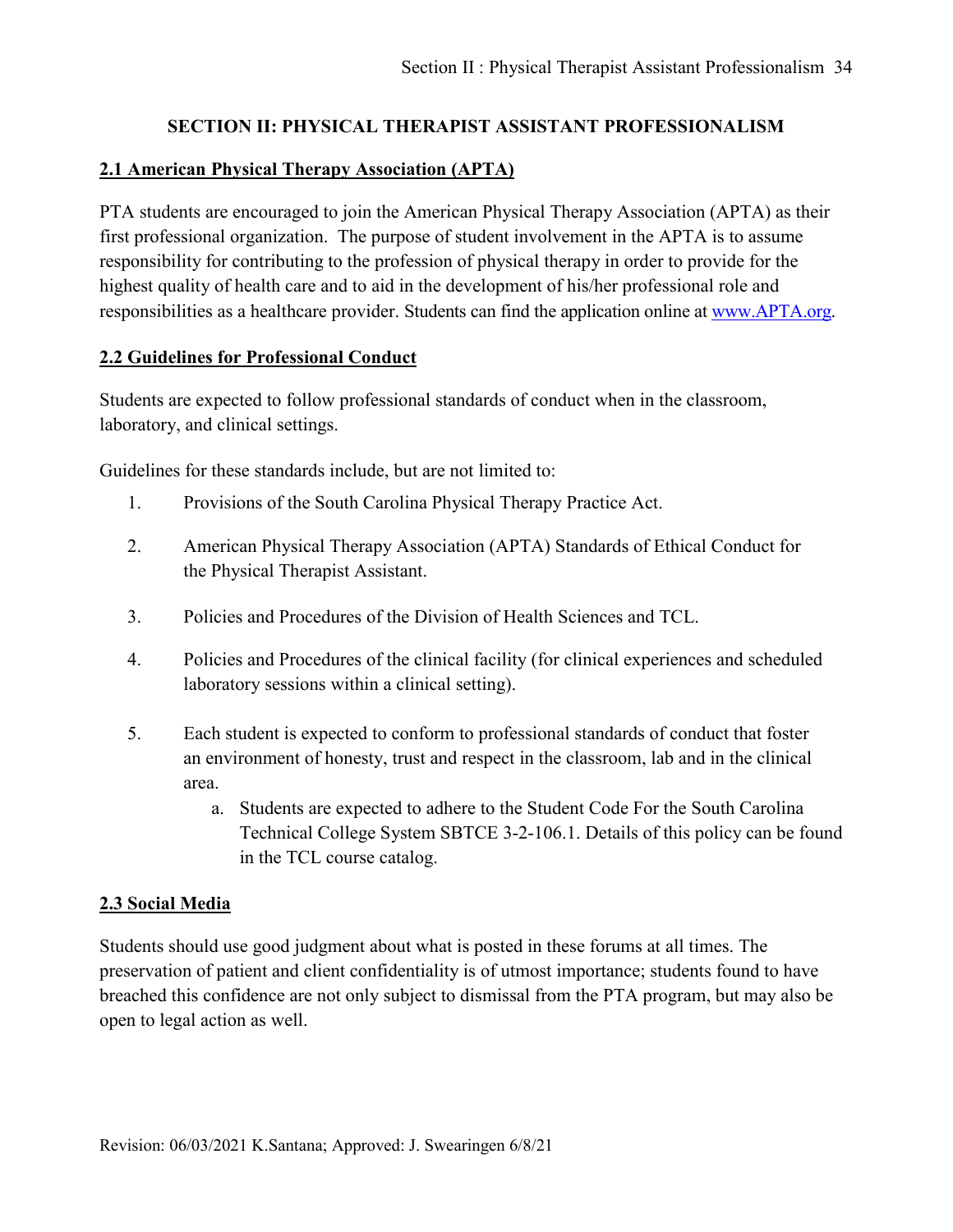Additional policies include: "Guidelines for Appropriate Use of Social Networking Websites" found in the Health Sciences Division Handbook. The Health Sciences Division Handbook can be found under "other resources" at: [https://www.tcl.edu/programs/physical-therapist-assistant-associate-of](https://www.tcl.edu/programs/physical-therapist-assistant-associate-of-applied-science/)[applied-science/](https://www.tcl.edu/programs/physical-therapist-assistant-associate-of-applied-science/)

## **2.4 Communication**

The Technical College of the Lowcountry provides access to email for all students, faculty and staff. Email is an official method of communication at the Technical College of the Lowcountry. Students are held strictly responsible for the consequences of not reading or responding to College related communications sent via their official Technical College of the Lowcountry email address, or other contact information on file with the college.

When using email as an official means of communication, students should apply the same professionalism, discretion, and standards that they would use in written business communication. Students should not communicate anything via email that they would not be prepared to say publicly.

Students have 3 business days to respond to college and program related communication which includes, but is not limited to, e-mail, phone calls, and written communication.

Students are allowed to contact faculty and staff through TCL e-mail and TCL related phone numbers only.

Students in the Physical Therapy Assistant program at the Technical College of the Lowcountry will utilize their Technical College of the Lowcountry email accounts for all electronic communication with faculty and staff.

#### **2.5 Personal Appearance**

Throughout the physical therapy program, the development of professional behaviors is emphasized. This includes professional appearance. Because guests (lecturers, patients/clients, family members, prospective students, and more) frequently visit our department and program at a variety of times, it is necessary to put forth a professional image. It is equally important that students be appropriately attired when attending off campus activities.

#### **2.6 Grooming Standards**

Grooming standards include, but are not limited to the following:

- 1. Hair must be clean and long hair must be pulled back from the face.
- 2. Hair color must be within the natural range of shades of human hair.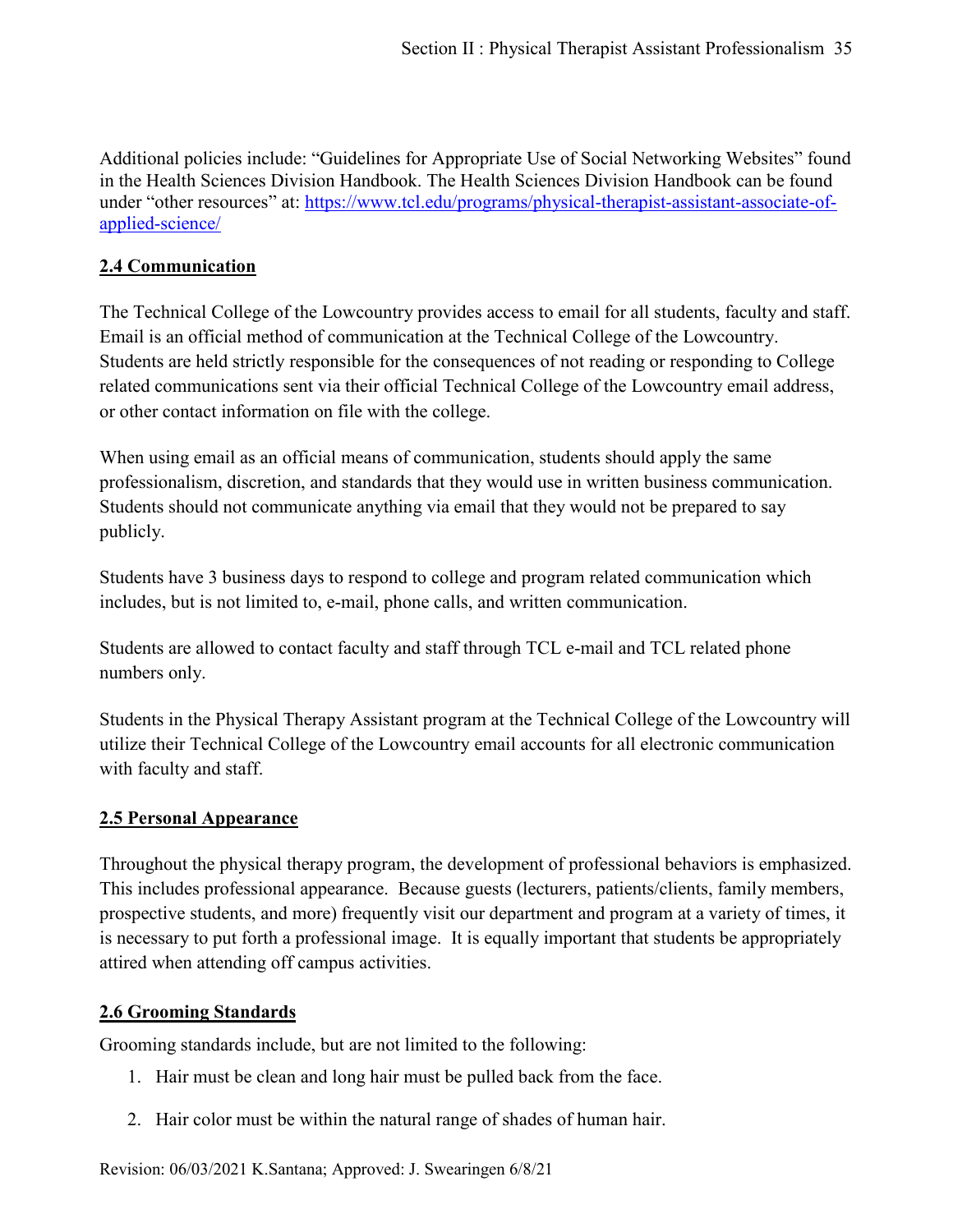- 3. Fingernails must be clean and short. Polish must be none or light in color.
- 4. Artificial nails are not allowed while students are assigned to clinical affiliate facilities.
- 5. No heavy make-up, lotions, perfume or cologne is allowed.
- 6. No tight clothing, leggings, or skinny pants.
- 7. Deodorant must be worn.
- 8. No chewing gum while assigned to clinical facilities.
- 9. No more than two small earrings may be worn in each ear, no dangling earrings, one or two small rings on each hand, and one small necklace. No other jewelry may be visible in parts of the body that have been pierced, including the face and tongue.
- 10. Ear lobe gauges must not be visible.
- 11. Beards and mustaches must be clean and well groomed.
- 12. Clothing must be clean and pressed/ironed.
- 13. Scrubs are permitted if clinical facility allows. Scrubs must meet clinical facility guidelines and color schemes.
- 14. Tattoos that are visible when students are dressed in the prescribed clinical uniform must be covered by appropriate clothing.
	- a. Tattoos on arms must be covered by a solid color tee-shirt or sleeve worn under the uniform top.
	- b. Tattoos on forearms may require a long sleeve solid color tee-shirt.
	- c. Under no circumstances are students permitted in the clinical affiliates with visible tattoos.
- 15. Students who smoke cigarettes must take measures to avoid the smell of smoke on their clothes, breath and body, or they will be sent home to change clothes.
- 16. Name tags must be visible at all times when in clinical facilities.
- 17. Students must always identify themselves as a student PTA and gain consent for care.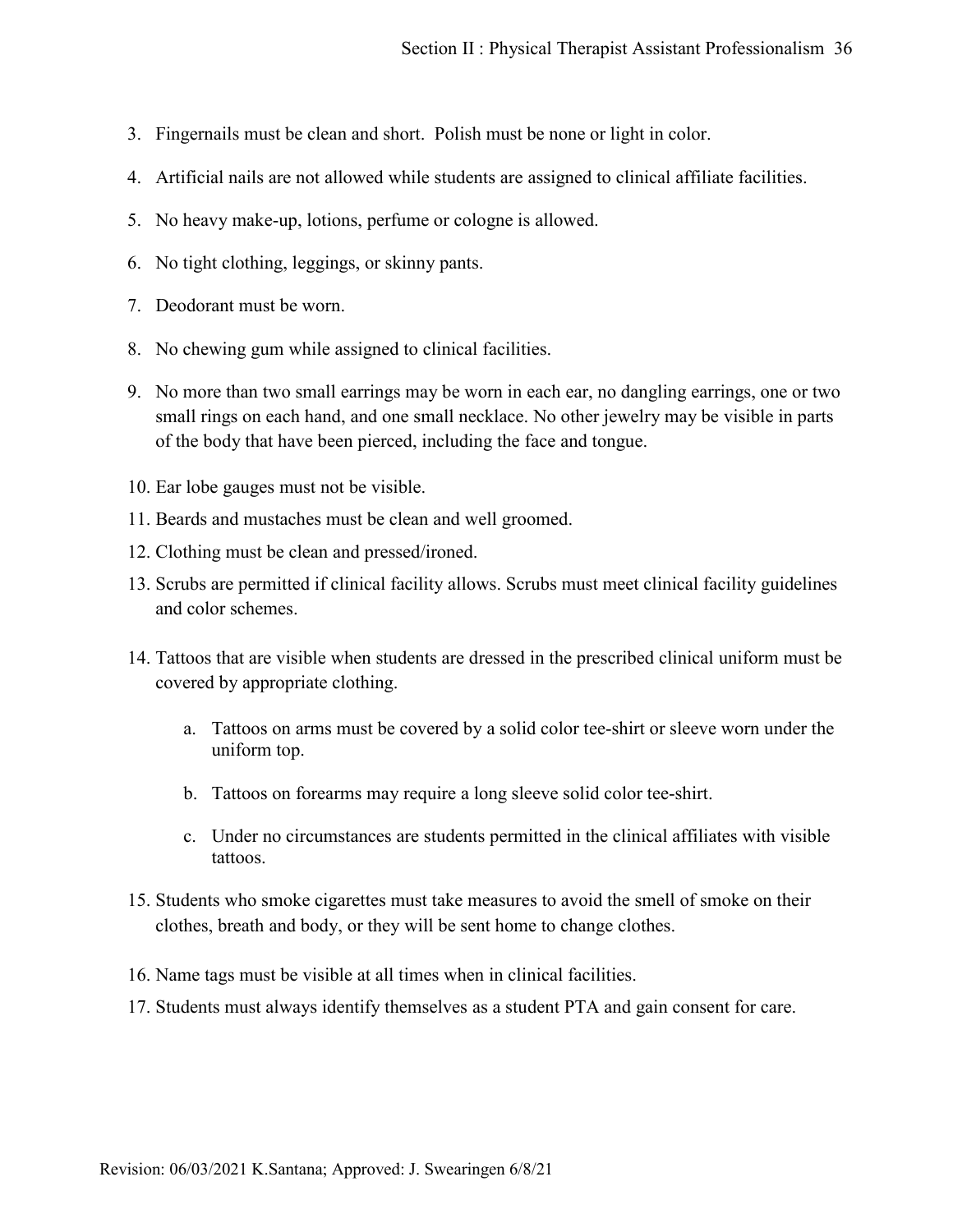### **2.7 Professional Conduct in Patient Care Environments**

When laboratory sessions are held in patient care environments, students are expected to present a neat, professional appearance and to comply with the dress code. Students demonstrating inappropriate behaviors in a patient care setting will be dismissed from the facility, undergo disciplinary procedures including possible dismissal from the program, and may be assessed grading penalties related to the behavior.

During fulltime clinical experiences, students whose behavior does not conform to professional standards of conduct may be dismissed from the clinical setting. The student may be required to make-up clinical time missed under such circumstances at the convenience of the faculty and the clinical education site. A student whose behavior threatens or endangers the well-being of the patient will be withdrawn from the course, and a grade of "F" will be issued for the course.

#### **2.8 General Dress Code Requirements**

- 1. Students are expected to attend class dressed neatly and well groomed.
- 2. Clothes must be clean, non-stained, in good repair, tucked in as appropriate, pressed and free of wrinkles.
- 3. Clothing must be non-seductive, and not exotic or extreme in style.
- 4. Clothing should fit properly, proportionately correct for body size (not too tight, oversized, too short, too long, etc.).
- 5. Clothing should meet dress code standards for the classroom, laboratory, and clinic.
- 6. TCL branded clothing is acceptable if it meets dress code requirements.
- 7. All students are expected to wear appropriate undergarments that are not visible (for example: colors, prints, thongs, etc.) and must be worn under the exterior garment.
- 8. A bra must be worn by females including under a camisole.
- 9. Caps and sunglasses will be removed in the classroom.
- 10. Clothing must not reveal the navel, breast or bottom.
- 11. A student in violation of the dress code will result in dismissal from the classroom, laboratory, or clinical setting, and will count as an absence.
- Revision: 06/03/2021 K.Santana; Approved: J. Swearingen 6/8/21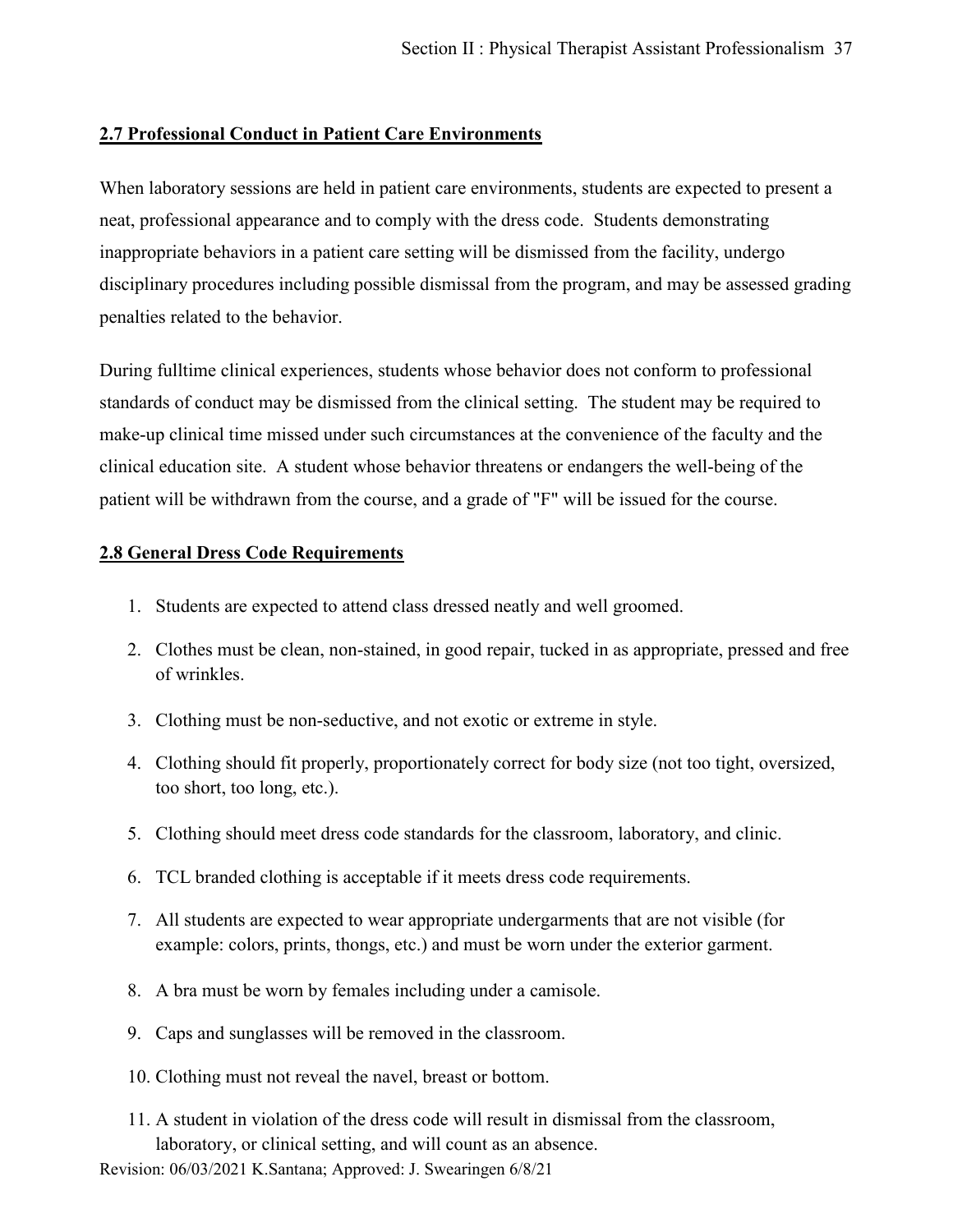### **2.9 Classroom Dress Code Requirements**

- 1. Solid colored polo shirt and solid colored business casual pants.
- 2. Closed toe, comfortable shoes/athletic shoes.
- 3. Plain socks.
- 4. TCL branded clothing is acceptable if it meets dress code requirements.
- 5. A student in violation of the dress code will result in dismissal from the classroom, and will be counted as an absence.

### **2.10 Clinical Dress Code Requirements**

- 1. Solid colored polo shirt and solid colored business casual pants.
- 2. Closed toe, comfortable shoes/athletic shoes.
- 3. Plain socks.
- 4. TCL branded clothing is acceptable if it meets dress code requirements.
- 5. Scrubs that meet the uniform standards of the clinical site.
- 6. A student in violation of the dress code will result in dismissal from the clinical, and will be counted as an absence.

### **2.11 Laboratory Dress Code Requirements**

- 1. Plain solid colored t-shirt or tank top.
- 2. Plain solid colored shorts.
- 3. Plain socks.
- 4. Plain sweatshirt.
- 5. Plain warm up top/bottom.
- 6. TCL branded clothing is acceptable if it meets dress code requirements.
- 7. A student in violation of the dress code will result in dismissal from the laboratory, and will be counted as an absence.
- 8. Clothing must allow access to various parts of the body during specified laboratory activities.

Revision: 06/03/2021 K.Santana; Approved: J. Swearingen 6/8/21 a. Female students will thus wear a sports bra, bathing suit top or halter-top under their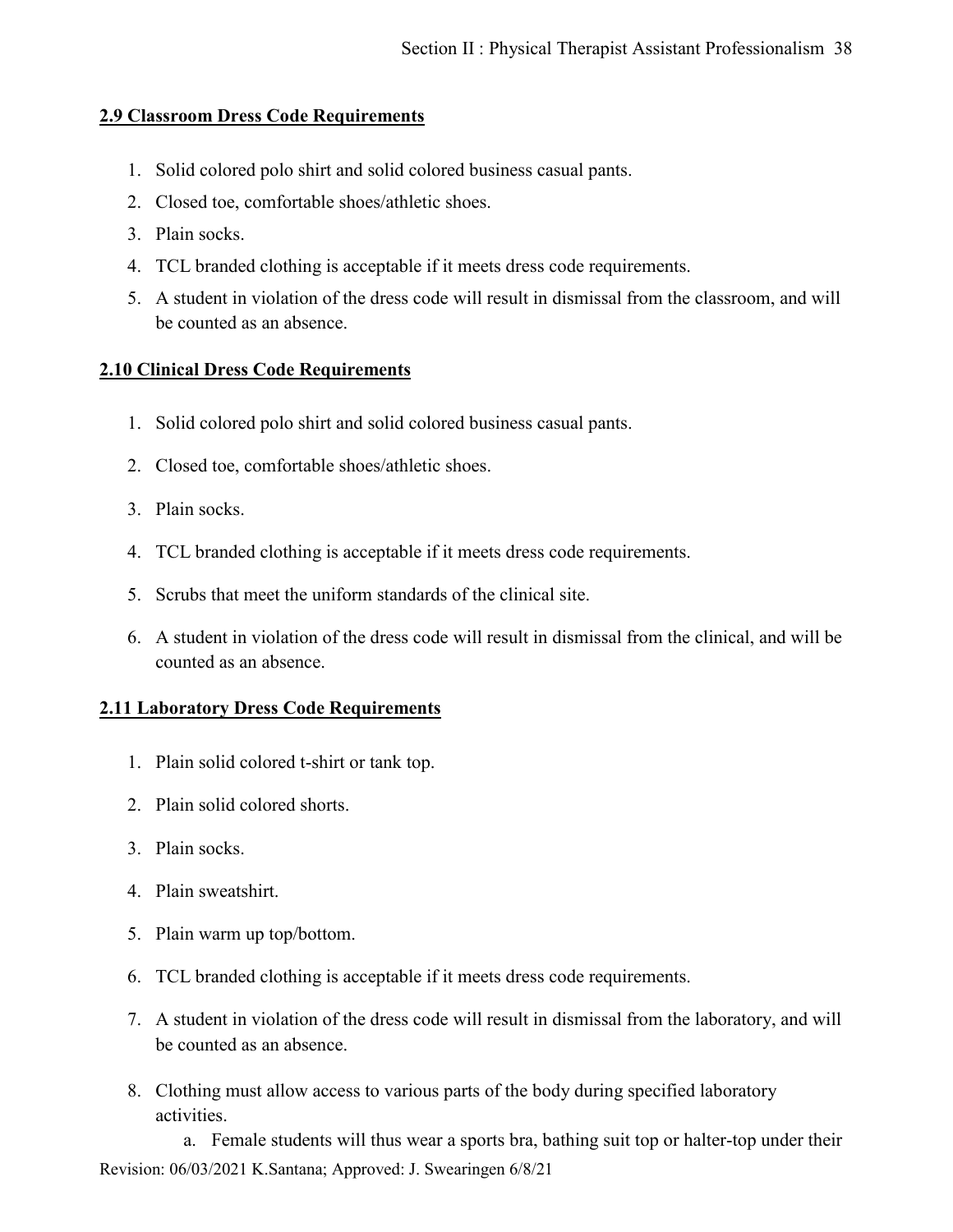- b. shirt.
- c. Male students may be required to remove their shirt.
- d. Fingernails must be clean and no longer than  $\frac{1}{4}$  inch in length to allow students to practice techniques for the provision of physical therapy without risking damage to the skin of their laboratory partner.

## **2.12 Field Trip Dress Code Requirements**

- 1. Solid colored polo shirt and solid colored business casual pants.
- 2. Closed toe, comfortable shoes/athletic shoes.
- 3. Plain socks.
- 4. A student in violation of the dress code will result in dismissal from the classroom, and will be counted as an absence.

In all cases and at all times, except during lab sessions, students must be able to sit/stand, reach overhead, squat, and reach to the floor or toward the feet without exposing skin at the belly, back, buttocks, or bust (the 4 B's).

Clothing with political, social, religious, or advertising statements that may be offensive to others may not be worn. Students must wear name tags when completing off-campus field trips.

### **2.13 Professional Development**

The educational process and professional development of students begins upon entering into the Physical Therapist Assistant program. TCL Graduates are expected to continue their growth as professionals, and understand of the concept of lifelong learning.

The faculty at TCL seek to encourage students to remain current in their performance of work related skills following graduation.

As an integral member of the health care team in this ever-changing health care delivery system, students and graduates must understand the importance of continuing education seminars, professional reading, and other educational opportunities.

The Professional Development Evaluation form will be used to assess the student's professional development during each class of each semester. This form may be presented electronically per the instructor's discretion.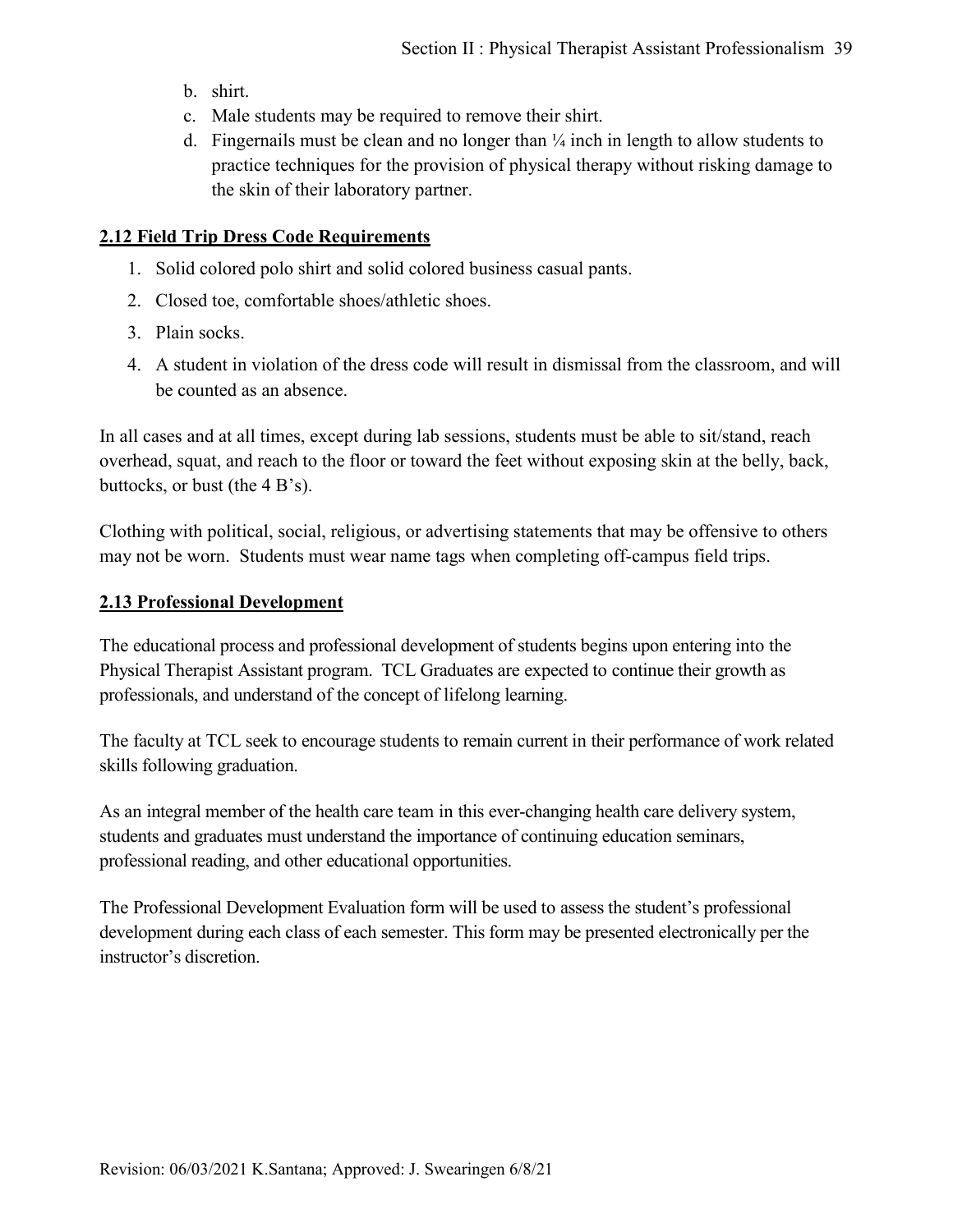# **SECTION III: SAFETY AND SECURITY**

## **3.1 Safety and Security/Sexual Assault Policy**

The College maintains a security staff during all normal business hours, evening hours, and weekend hours when classes are in session or as activities dictate. Security may be contacted by cellular telephone at 843 525-8301 or, if no answer, at 843 986-6971.

The City of Beaufort Police Department and county Sheriff Offices are also available for emergency response by dialing 911.

During regular business hours, accidents, crimes or other incidents may be reported directly to the Vice President for Administrative Services at 843 525-8249.

The Vice President for Administrative Services maintains communication with security, local police and other emergency personnel and will contact them as needed. However, if an incident involves personal injury, fire or other threat of injury or personal safety, it should be reported immediately to local emergency personnel. If the available telephone is a pay phone, dial 911. If it is a College telephone, dial 9, then 911. Report also to campus security, the business office or the nearest college official or instructor as soon as possible.

The College reserves the right to exclude persons exhibiting disruptive or inappropriate behavior from the campus. In situations where a person who has been asked to leave by college officials or security personnel refuses to do so, the local police will be called. The College Safety and Security Plan contains additional information on security and other emergency procedures. The Plan is available online at www.tcl.edu, at the Business Office and the Learning Resources Center (library) on the Beaufort campus.

# **3.2 Campus Security Report**

The Technical College of the Lowcountry's Annual Campus Security Report required by the Crime Awareness and Security Act of 1990 is available upon request in the Business Office. Applicants can also access the report through the College's Website.

### **3.3 Security and Access to Facilities**

College facilities are normally in use during both full day and evening programs Monday through Saturday and Sundays during LRC operational hours. College security and employees are on duty evenings, weekends, and holidays. Faculty members and students with evening classes should be aware that after 10:00 p.m., exit doors are secured in all buildings. Also, most outdoor and parking lot lighting is extinguished by automatic timer at approximately 11:00 p.m.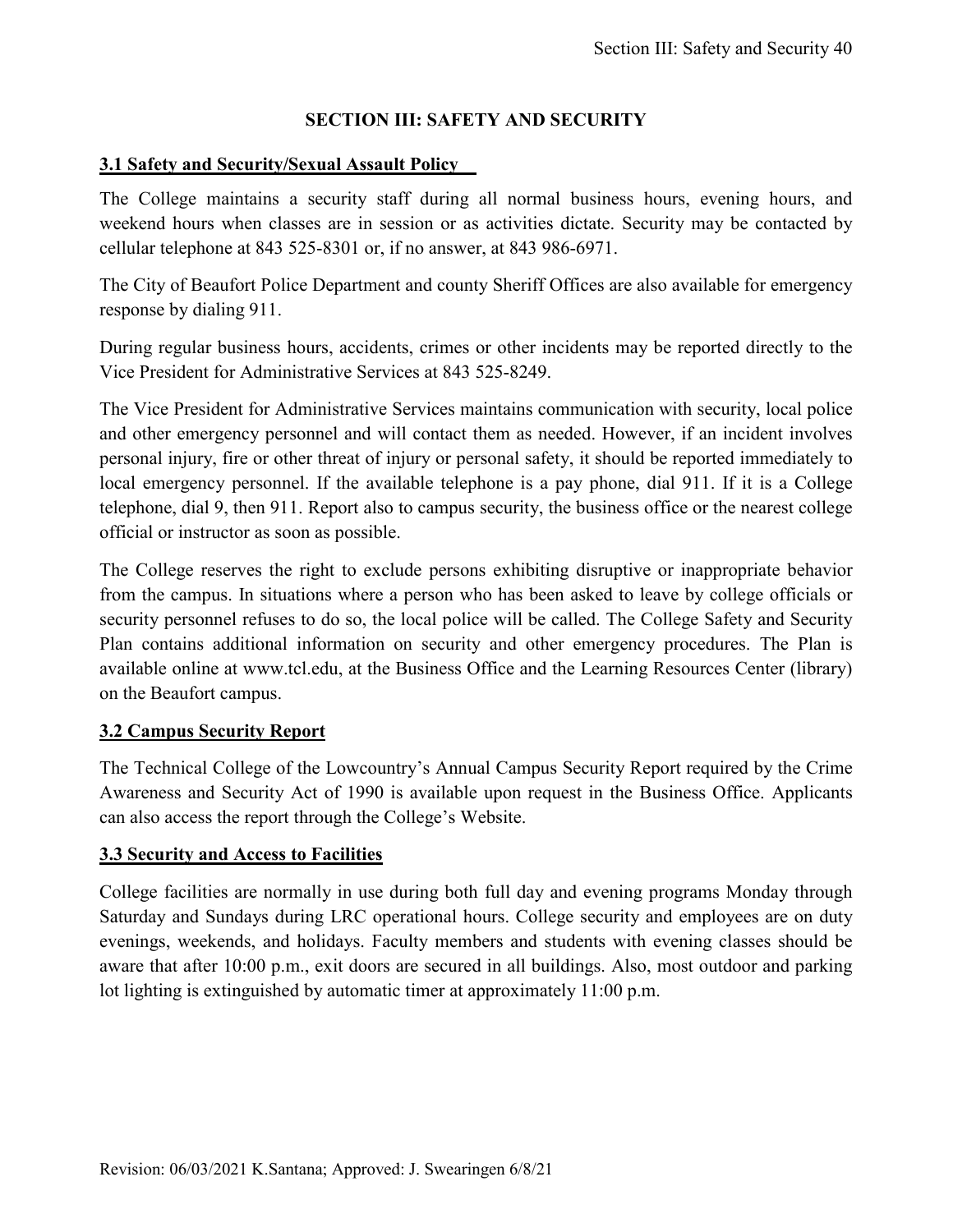## **3.4 Campus Law Enforcement**

College security staffs do not have power of arrest except as private citizens. The security staff is directed to request local police assistance as necessary and a follow-up contact with either the Vice President for Administrative Services, the Vice President for Student Affairs or the Office of the President, in that order. The Beaufort campus also employs an on-campus City of Beaufort police officer.

# **3.5 Accidents**

Accidents involving students, on campus or off campus, engaged in any college approved program or activity, should be promptly reported to the Vice President for Student Affairs and the appropriate Division Deans.

If medical care is required, the student should seek care at any hospital or with a physician. In case of emergency, Emergency Medical Services (EMS) at 911 should be called immediately.

Following the accident the student must submit an accident report and complete an insurance claim form. Insurance claim forms are available in the Vice President for Student Affairs Office. Any medical bills should be submitted with the claim form at the time. The administrative assistant for the Vice President for Student Affairs will submit all claim forms and bills to the insurance company. It is important for the student to complete the necessary forms as soon as possible following the accident (claims must be filed within 90 days of the accident).

# **3.6 Reporting an Accident**

Accidents should be reported to the nearest instructor or person in charge. Depending on the nature of the injury, EMS personnel should be contacted. Report immediately all accidents requiring emergency assistance to 911 or the Vice President for Administrative Services at 843-525-8249. Remember to dial "9" first to reach an outside line if dialing from campus.

# **3.7 Insurance Coverage**

Every precaution possible is taken to ensure the safety of students. All curriculum students are automatically provided with accident insurance coverage. Students are covered to and from classes on campus only and while engaged in any regular school program. Claims must be filed within 90 days of the accident. Accident insurance information may be obtained from the Vice President for Student Affairs at 843 525-8215. Students enrolled in Health Sciences programs must obtain personal health/medical insurance and provide evidence of such coverage to participate in clinical experiences in selected health care facilities. Contact the Health Sciences Division Dean for specific program requirements at 843 525-8267.

# **3.8 Serious Injury or Illness Procedures**

In the event of a serious injury or illness requiring immediate, emergency medical attention while on campus, activate the Emergency system by dialing 9-911 from any College phone.

Revision: 06/03/2021 K.Santana; Approved: J. Swearingen 6/8/21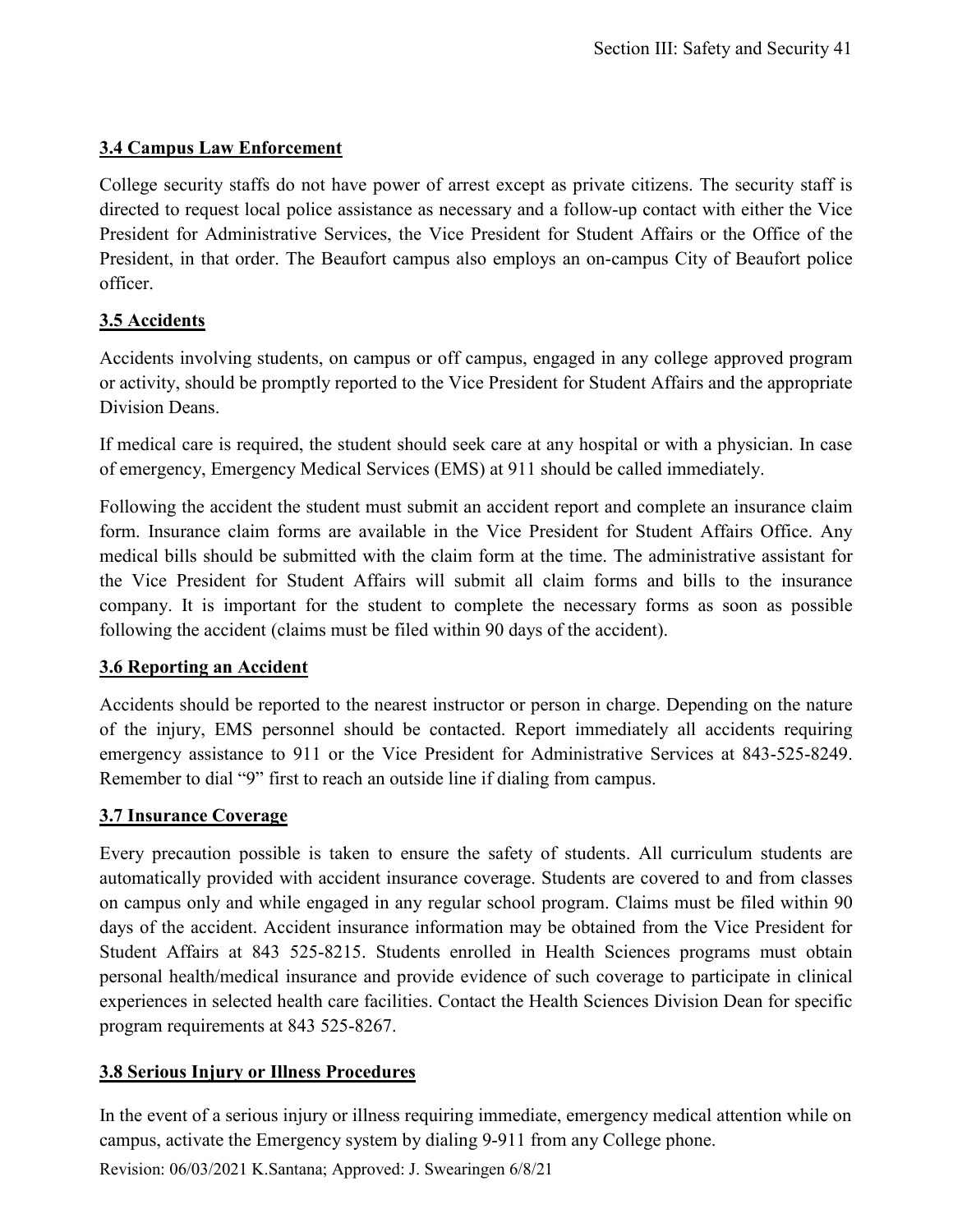After contacting 911, report the incident to Campus Security at 986-6971 or 525-8301. Please remember to dial "9" in order to obtain an outside line.

If appropriate and the student has the background and training required, students should provide emergency first aid following universal precautions in handling body fluids including wearing of gloves and disposing of supplies properly.

A small first aid kit is located in the Division's Main Office on the first floor of the Health Sciences Building. Please refer to the TCL Student Handbook related to further requirements regarding accident reporting.

## **3.9 Critical Safety Elements**

Critical Safety Elements listed below must be consistently followed throughout the program in all courses, labs, practical exams, and clinical affiliations.

The student is expected to consistently:

- 1. Observe proper infection control techniques.
- 2. Utilize sterile and clean technique appropriately.
- 3. Recognize signs/symptoms of infection.
- 4. Maintains a safe working environment for patient, self, and others.
- 5. Utilize effective body mechanics.
- 6. Identify and observe precautions and contraindications.
- 7. Takes appropriate action in an emergency situation.
- 8. Appropriately responds to changes in patient status; monitors, alters or discontinues treatment appropriately.
- 9. Identifies, avoids use of, and tags, and reports broken or malfunctioning equipment.
- 10. Recognizes when personal physical abilities, knowledge and/or skill base is not sufficient for the activity required and seeks assistance.
- 11. Identifies issues which require immediate follow up with supervising PT and reports to the PT.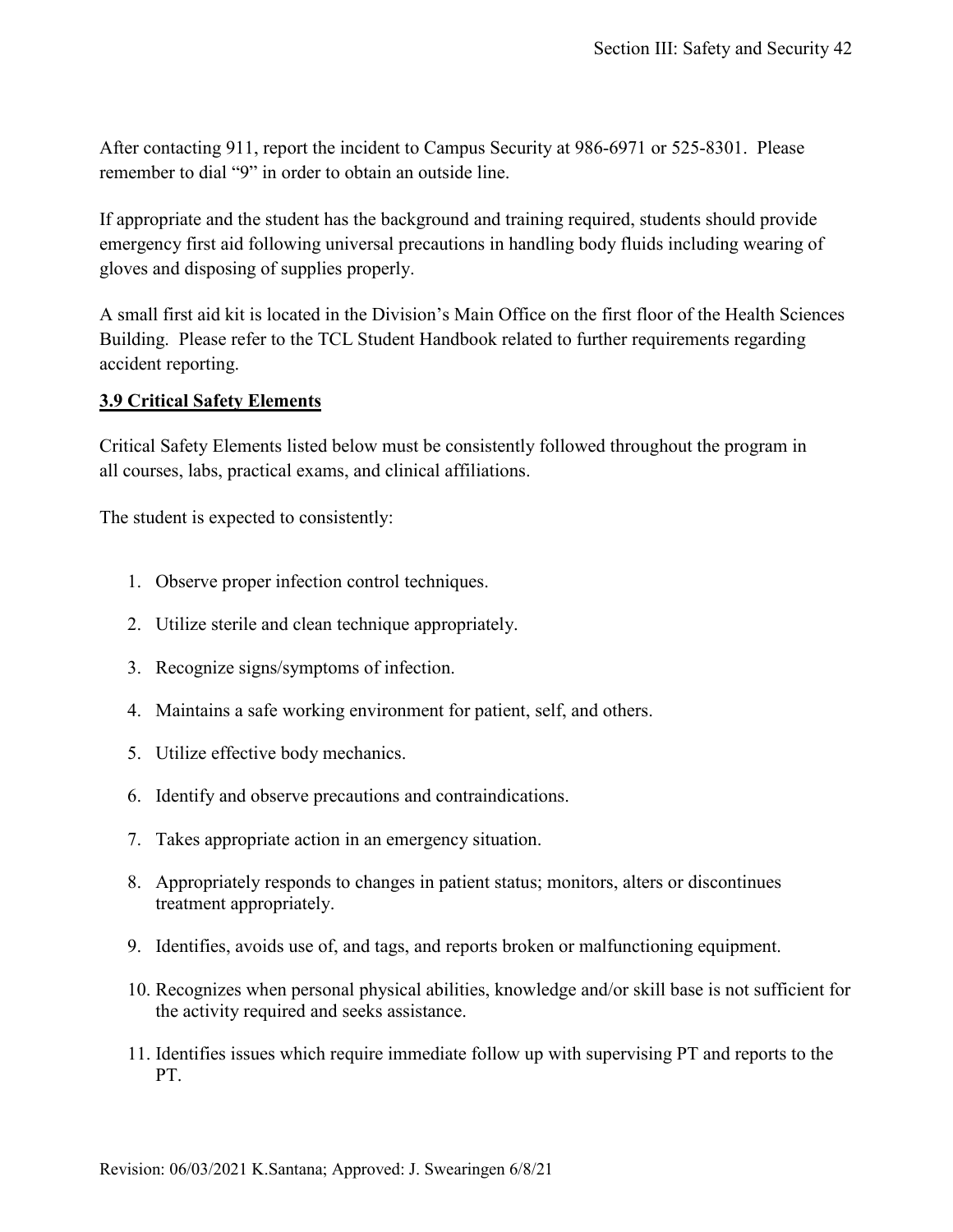### **3.10 General Safety Rules**

- 1. Students should be aware of evacuation procedures and the location of fire extinguishers.
- 2. Hazardous conditions, broken equipment and defective tools should be reported to the instructor, the PTA Program Director, or the Division's Administrative Assistant.
- 3. Never overload electrical circuits.
- 4. Never use chairs, carts, tables, counters, boxes, or other substitutes for ladders or work platforms.
- 5. Obtain operating instructions for all unfamiliar equipment. After use, put all equipment back in the proper place. Disconnect all electrical cords by grasping the plug and carefully disengaging.
- 6. Wipe up all spills immediately, regardless of who caused the spill. If unable to completely clean up the spill or if the floor remains slick after cleaning up the spill, report the area to the Division's Administrative Assistant. Students will then contact the appropriate personnel for the cleanup.
- 7. The use of alcoholic beverages, narcotic drugs, or derivatives thereof on College property or at a college function is strictly prohibited.
- 8. If students are uncertain about any situation, they should consult with a faculty member before proceeding with an activity.

### **3.11 Laboratory Safety and Informed Consent**

The purpose of laboratory-based clinical training in PTA education is to allow students to develop safe and competent performance in administering physical therapy measurement and intervention procedures before applying these techniques to patients in a clinic. Students in the PTA program thus participate in a variety of educational activities that require them to role play as a "therapist" and as a "patient". Activities include, but are not limited to: treating and being treated with physical modalities (heat, light, water, sound, etc.); participation in physical activities such as lifting, carrying, falling, using crutches and wheelchairs; forms of physical exertion. Although carried out as a part of the typical coursework in a PTA program, participation in these activities may involve some degree of risk. It is the responsibility of each student to exercise common sense and judgment while engaged in learning activities.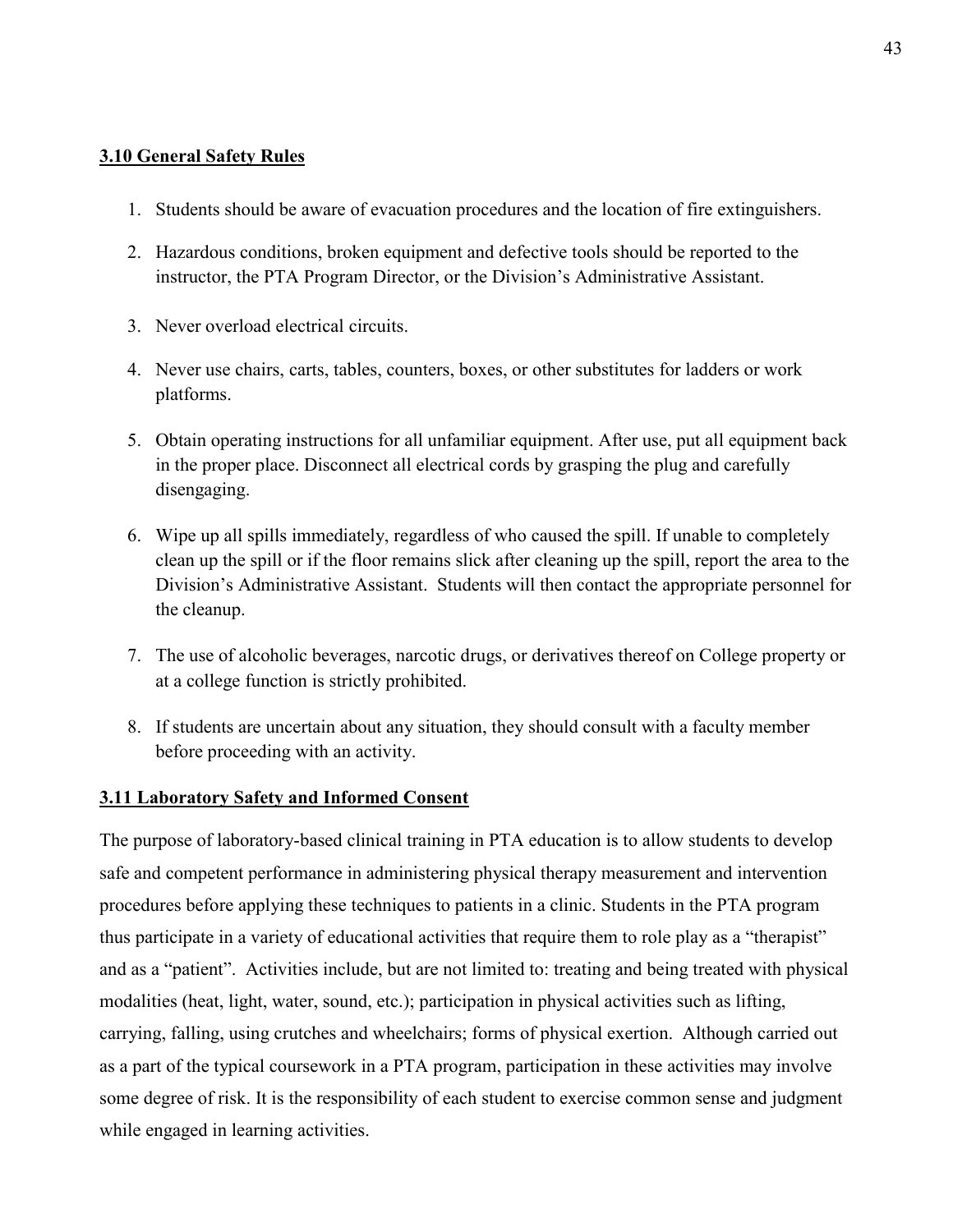If for any reason a student is uncomfortable regarding the safety of an activity, it is the responsibility of that student to consult with an instructor prior to engaging in the activity. Students must sign the Laboratory Consent Form prior to participating in laboratory activities. A copy of this form is included in the form manual at the end of this handbook.

All laboratory equipment used for skill development must be used under the supervision, or with the approval of, PTA faculty members. PTA faculty members will check equipment safety prior to use in scheduled laboratory sessions. All equipment is to be inspected and necessary calibration performed on an as-needed basis (annually at minimum). All relevant operating instructions will be kept in the Equipment File.

The PTA Program maintains accessible Material Safety Data Sheets (MSDS) for all chemicals used within laboratory sessions.

# **3.12 Physical Plant/Building Problems**

For any building or physical plant problem, notify the Division's Administrative Assistant and she will notify the appropriate personnel. This would include plumbing problems, spills, blown fuses or other electrical problems, heating/air conditioning malfunctioning, and ventilation problems.

# **3.14 Safety Procedures at Clinical Education Sites**

When attending a scheduled clinical education experience or a field trip at a clinical site, students should follow the fire and other safety procedures of each clinical site. Such procedures will be reviewed with the student as part of the student orientation process. In the event of an emergency during a clinical education experience, the clinical facility will provide access to health care services through the facility's emergency room or through the 911 system. In the event that a student requires health care services, the student assumes all financial responsibility for those services.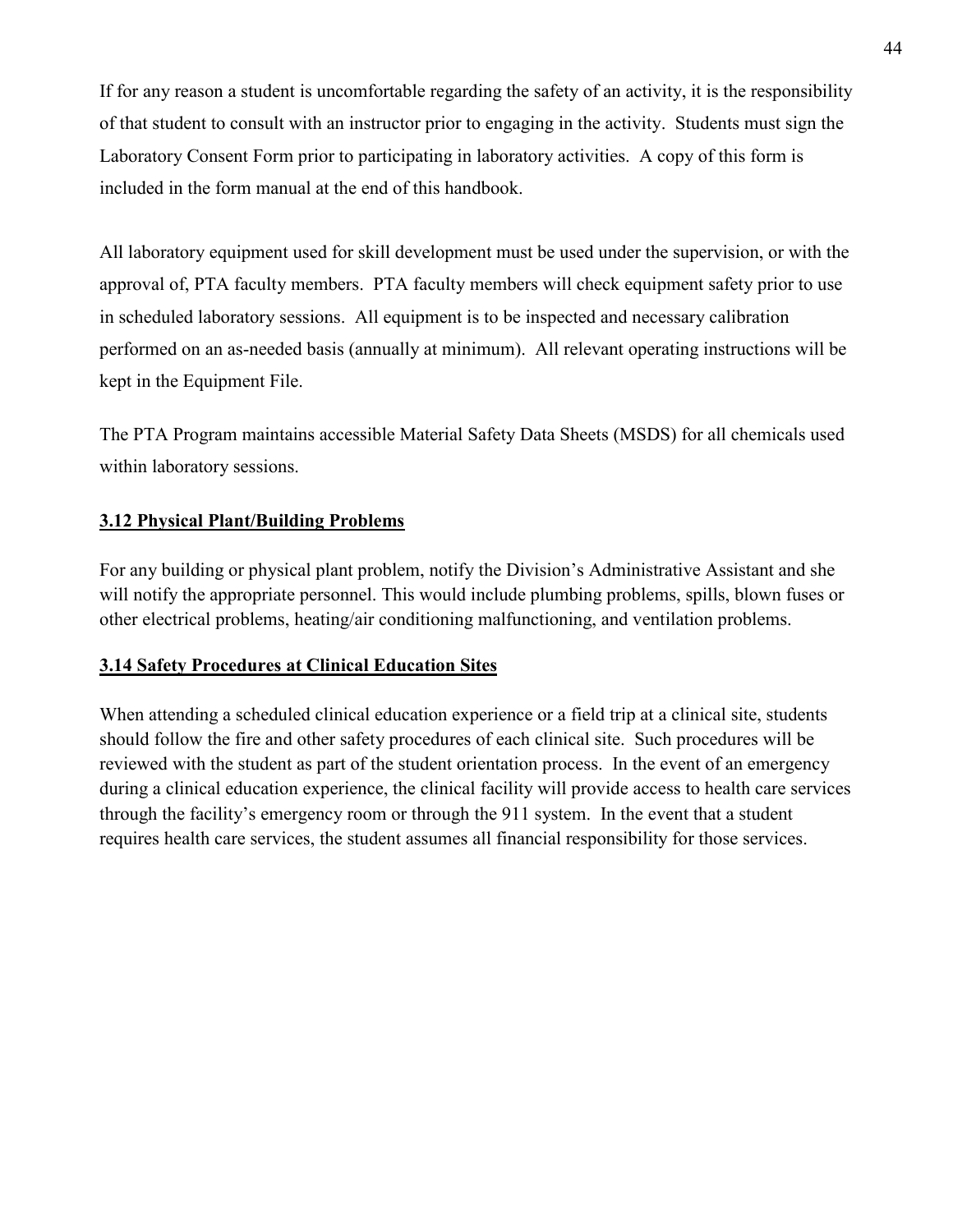# **PTA Program Forms Manual**

# **Forms Procedure:**

- 1. All forms are first scanned into the individual electronic student file. All forms will be scanned into a folder called "Student Forms".
- 2. The paper copy of the form is placed into the student file located in the Health Sciences Office.

# **PTA Form 1. PTA Student Handbook Agreement**

- **Filled out during orientation**
- **PTA Form 2. PTA Academic Success Plan**
	- **Filled out when mid-term grade for tests and quizzes is below 75%**
- **PTA Form 3. Professional Responsibility Development Evaluation**
	- **Filled out at the mid-term and end of each course.**
		- o **Description of Satisfactory Performance for Professional Development**
- **PTA Form 4: PTA Off-Campus Educational Experiences for Host Sites**
	- • **Filled out at mid-term and final of each course.**
- **PTA Form 5: PTA Student Off-Campus Educational Experiences**
	- **Filled out for Off-Campus Educational Experiences (Observation)**
- **PTA Form 6: PTA Laboratory Consent Form**
	- **Filled out during orientation**
- **PTA Form 7: PTA Student Observation Form**
	- **Handed out during orientation**
- **PTA Form 8: PTA Student Incoming Data**
	- **Filled out during orientation**
- **PTA Form 9: PTA Professional Expectations Form**
	- **Filled out during orientation**
- **PTA Form 10: Summary of Accident Report**
	- **Filled out per episode of an accident/injury**
- **PTA Form 11: PTA Program Exit Interview**
	- **Filled out within two weeks of student withdrawal**
- **PTA Form 12: PTA Confidentiality Statement and Acknowledgement**
	- **Filled out during orientation**
- **PTA Form 13: PTA Infectious Disease Policy Form**
	- **Filled out during orientation**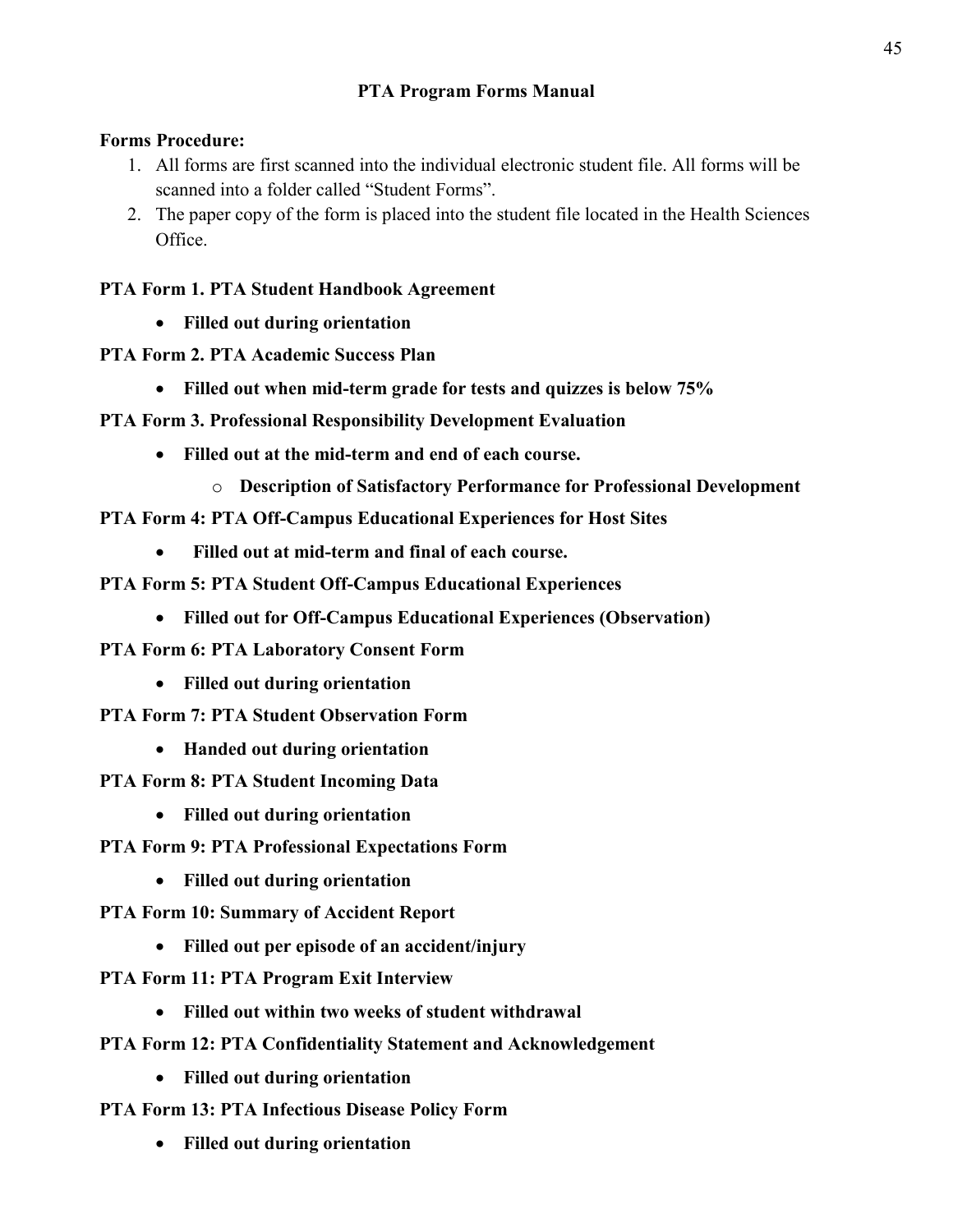# **PTA Form 14: PTA Informed Consent Form**

- **Filled out during orientation**
- **PTA Form 15: PTA Notice of Tardiness/Absence Form**
	- **Filled out per episode of tardiness or absence**
- **PTA Form 16: PTA Program Lab Practical Grading Rubric**
	- **Filled out each lab practical**

**PTA Form 17: Lab Expectations**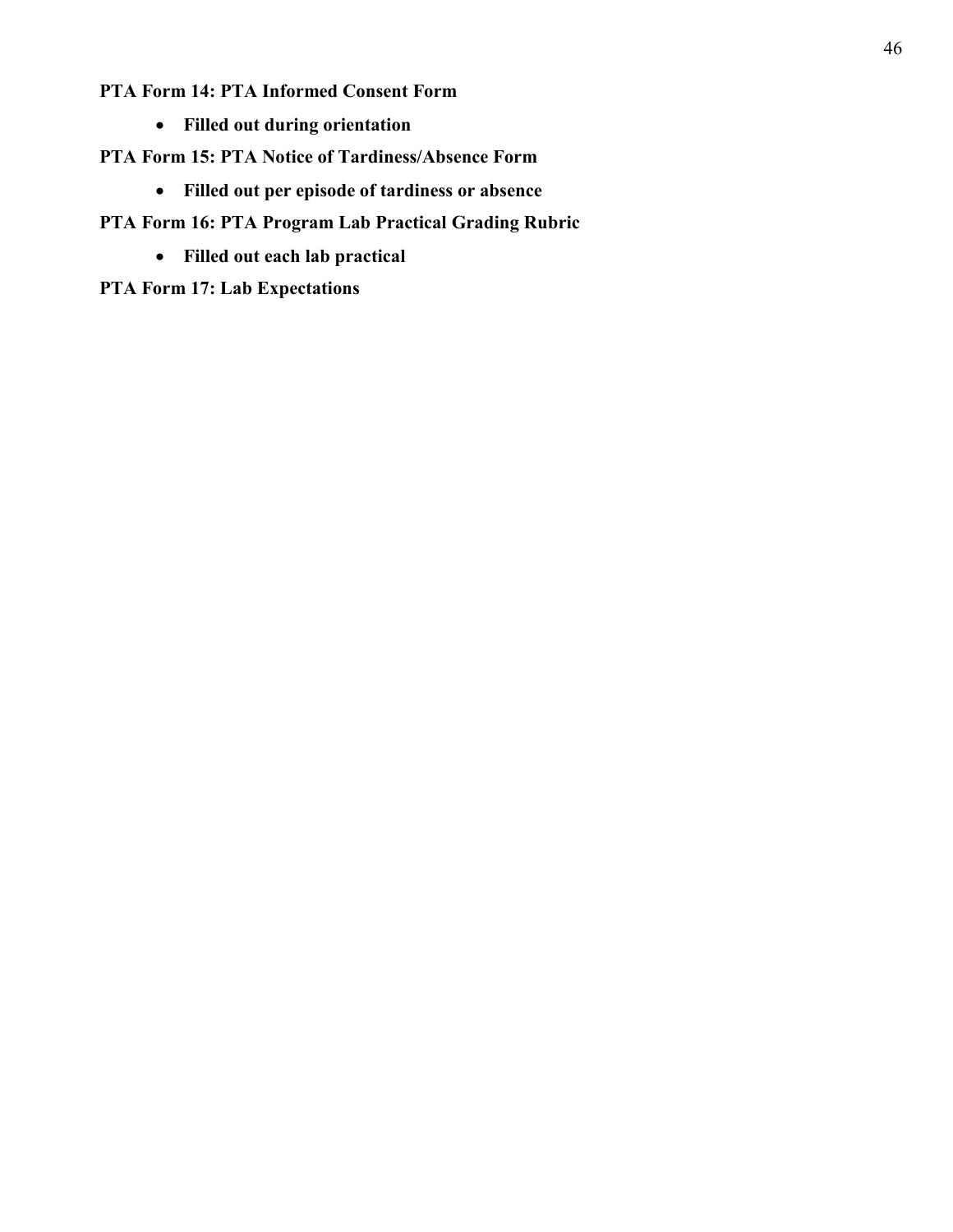# **PTA STUDENT HANDBOOK AGREEMENT**

The PTA Student Handbook for provides information regarding the policies and procedures in effect for this program. Students must indicate agreement with each of the following statements by initialing on each line below:

| I have read the current Physical Therapist Assistant Program Handbook.                                                                                                                                                       |
|------------------------------------------------------------------------------------------------------------------------------------------------------------------------------------------------------------------------------|
| I am aware that it is my responsibility to ask questions about the contents of the<br>PTA Handbook and have those questions answered to my satisfaction.                                                                     |
| I understand that failure to follow any of the policies and procedures in the PTA<br>Handbook may result in my dismissal from the Physical Therapist Assistant Program.                                                      |
| I have thoroughly read and completely understand all the grading policies, and<br>attendance policies of the Physical Therapist Assistant Program.                                                                           |
| I agree to fully participate in the lab portion of classes in the Physical Therapist Assistant<br>Program. I understand that this requires hands on participation and that part/s of my body<br>will be exposed and touched. |
| I understand that it is my responsibility to read, and abide by the policies and procedures<br>set forth in the current Technical College of the Lowcountry Student Handbook.                                                |
| I understand that it is my responsibility to read, and abide by the policies and procedures<br>set forth in the current Health Sciences Division Handbook.                                                                   |
| I understand that it is my responsibility to read, and abide by the policies and procedures<br>set forth in the current Physical Therapist Assistant Program Clinical Education Manual.                                      |
|                                                                                                                                                                                                                              |

Student Signature and Date: **X**

Student Name (Print): **X**

47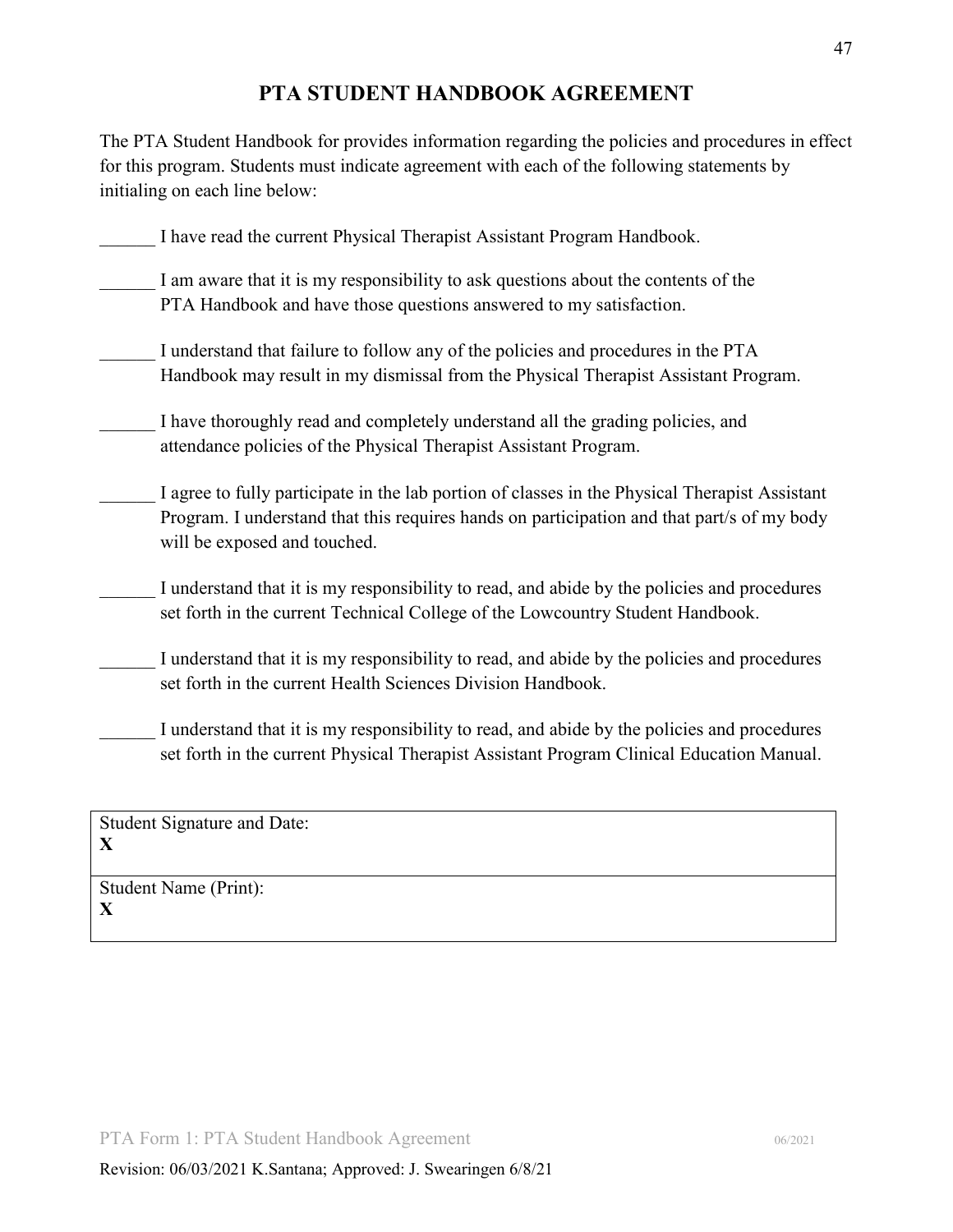# **PTA ACADEMIC SUCCESS PLAN**

This worksheet is designed to help you develop a plan for Academic Success. Be honest with yourself about the commitment and effort you are willing to invest so that you can develop a plan that is achievable and workable for you.

| <b>Student Name:</b> | Class: PTH |
|----------------------|------------|
| ID number:           | Semester:  |

# **Step 1: Identify the obstacles you encountered this semester.**

In reviewing your academic performance, what obstacles negatively impacted your grades?

 $\checkmark$  Check all that apply then  $\hat{\to}$  Circle the top 3 obstacles that impacted your academic grades.

| Academic                                           | <b>Personal/Other</b>                 |
|----------------------------------------------------|---------------------------------------|
| Ineffective Study skills                           | Financial difficulties                |
| Undeveloped time management                        | Health problems                       |
| skills                                             |                                       |
| Unprepared for exams                               | Hard to get out of bed in the morning |
| What worked in high school doesn't                 | Use or abuse of alcohol or other      |
| work anymore                                       | substance(s)                          |
| Hard to concentrate/daydreaming                    | Possible learning disability          |
| Difficult classes/not prepared for<br>course level | Difficulty sleeping at night          |
| Conflict with professor                            | Pressure, stress, anxiety or tension  |
| Unable to understand course content                | Excessive time spent online           |
| or find important information                      |                                       |
| Poor Reading Skills                                |                                       |
| Other factors not listed above:                    |                                       |
|                                                    |                                       |
|                                                    |                                       |
|                                                    |                                       |
|                                                    |                                       |
|                                                    |                                       |
|                                                    |                                       |
|                                                    |                                       |
|                                                    |                                       |
|                                                    |                                       |
|                                                    |                                       |
|                                                    |                                       |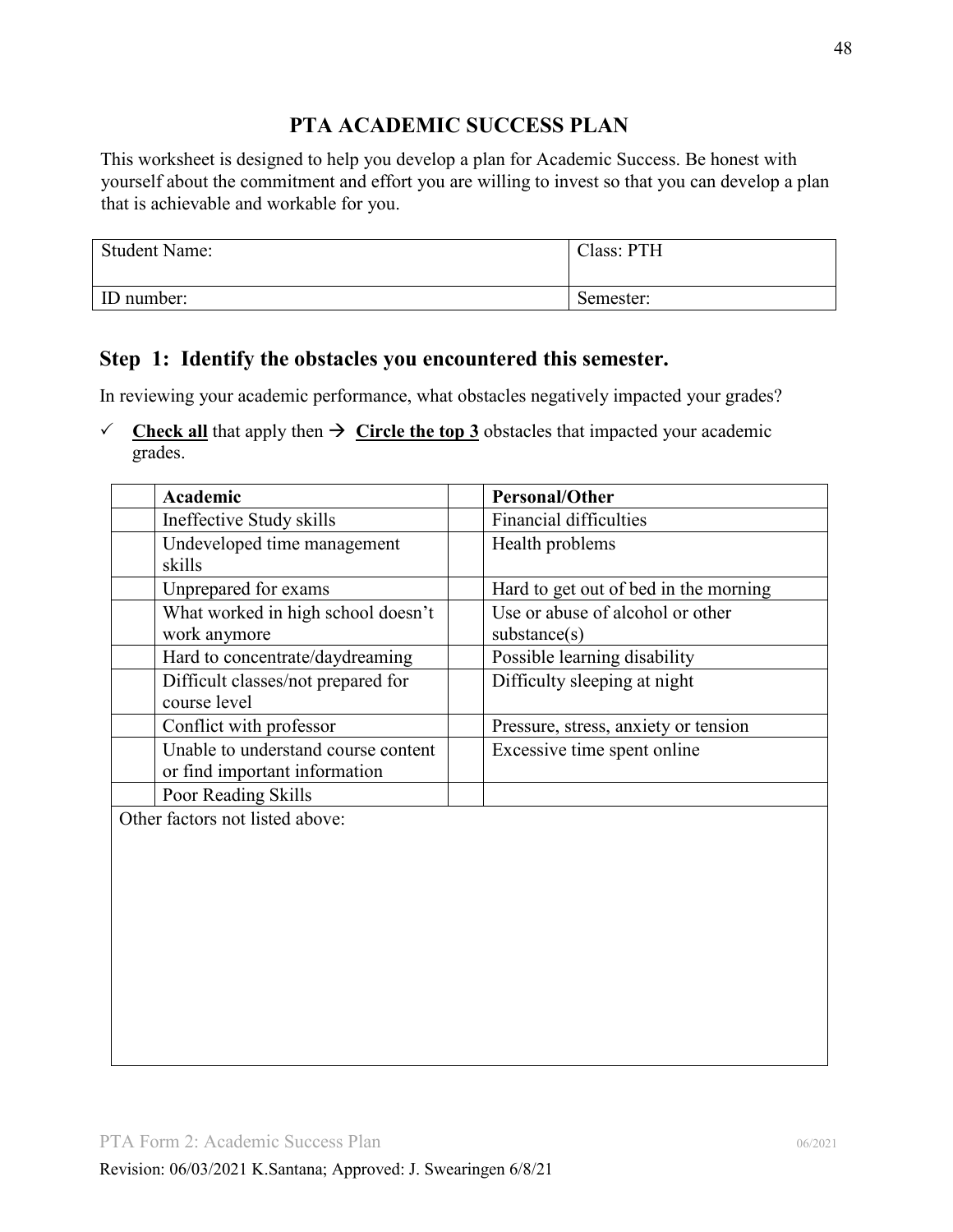# **Step 2: Generate potential solutions for overcoming the obstacles you listed.**

Use the matrix below to list the obstacles you are facing and three potential solutions for each obstacle.

| Obstacle | <b>Solution #1</b> | <b>Solution #2</b> | Solution #3 |
|----------|--------------------|--------------------|-------------|
| 1.       |                    |                    |             |
|          |                    |                    |             |
|          |                    |                    |             |
| 2.       |                    |                    |             |
|          |                    |                    |             |
|          |                    |                    |             |
| 3.       |                    |                    |             |
|          |                    |                    |             |
|          |                    |                    |             |

|                                                                                                  | <b>Possible Solutions</b>                                                                                                                          |  |
|--------------------------------------------------------------------------------------------------|----------------------------------------------------------------------------------------------------------------------------------------------------|--|
| I will meet with my academic advisor to<br>discuss my schedule and develop a plan for<br>success | I will make better choices regarding my health,<br>sleeping and eating habits                                                                      |  |
| I will develop a time management plan that<br>works for me                                       | I will make better choices regarding my use of free<br>time, for example: online gaming and social<br>networking, use/abuse of alcohol/drugs, etc. |  |
| I will attend all of my classes                                                                  | I will get to know my professors                                                                                                                   |  |
| I will go to class prepared                                                                      | I will ask my professor for help if I am having<br>difficulty in a course                                                                          |  |
| I will contact the TCL tutoring center and<br>request tutoring services.                         | I will meet with someone in the Office of Student<br><b>Disability Services</b>                                                                    |  |
| I will set a study schedule for each class<br>and follow it                                      | I will get involved in fitness activities                                                                                                          |  |
| I will study in a place that allows me to get<br>my work done                                    | I will seek financial guidance from someone in the<br><b>Student Enrollment Center</b>                                                             |  |
| I will attend tutoring sessions                                                                  | I will focus in class                                                                                                                              |  |
| I will meet with TCL retention coordinator                                                       |                                                                                                                                                    |  |
| Other Solutions:                                                                                 |                                                                                                                                                    |  |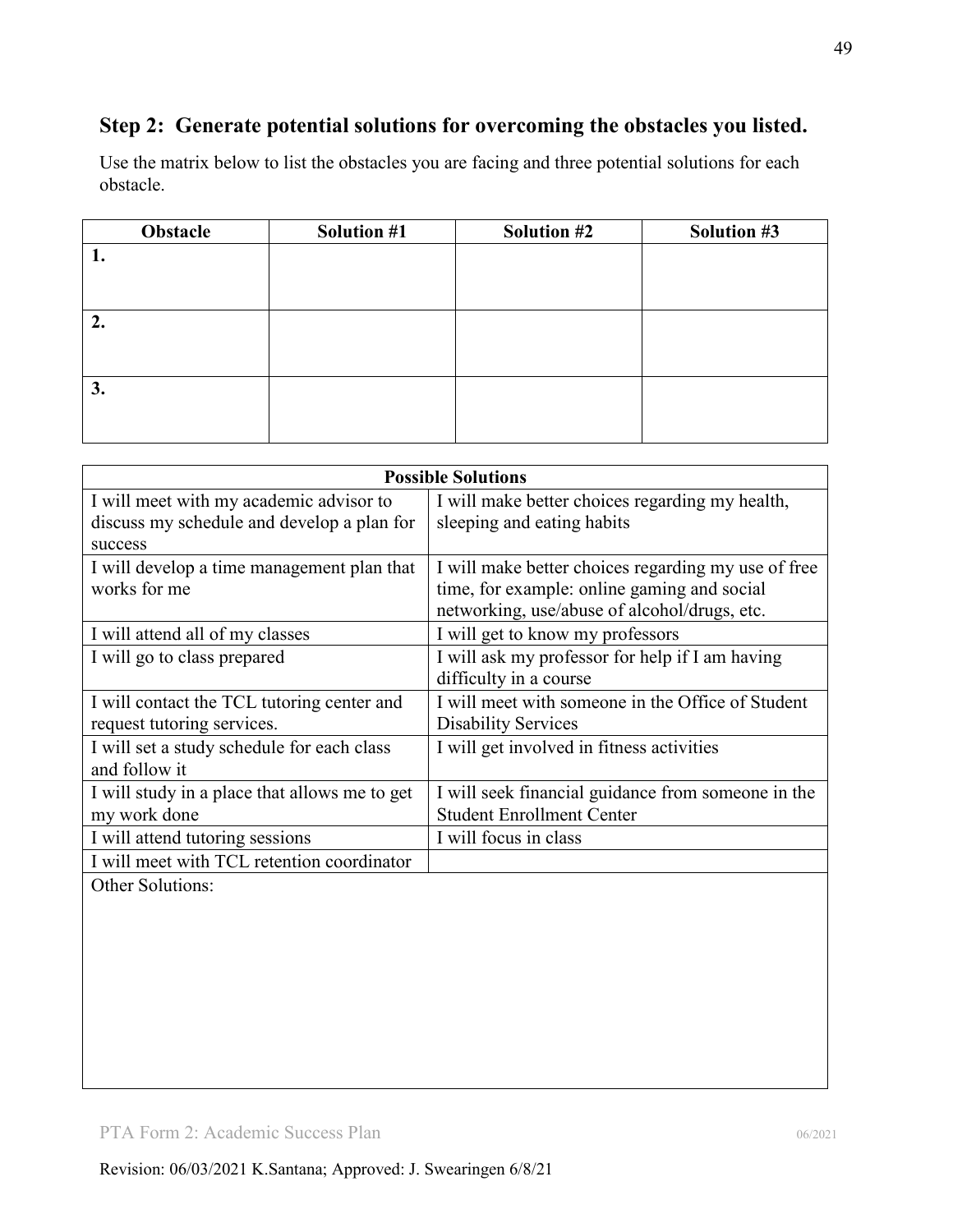# **Step 3: Commit to workable and achievable solutions.**

Using the matrix below, list the three most achievable solutions you are willing to try, how these solutions may help you, and the sacrifices you will need to make to achieve your goals.

| <b>Solution</b> | How will this solution help<br>me? | What will this solution require of me<br>in terms of time and effort? |
|-----------------|------------------------------------|-----------------------------------------------------------------------|
|                 |                                    |                                                                       |
| 2.              |                                    |                                                                       |
| 3.              |                                    |                                                                       |

# **Step 4: Develop your plan of action!**

Write your most important goal down below. Using the solutions you generated, list the steps you will take to reach your goal and the date by which you will complete those steps.

Use the **SMART** formula for achieving your goal.

# **S - Specific: Make your goal as specific as possible**

*Example: I will have a 2.5 cumulative GPA* 

**M - Measurable: Be sure that your goal is measurable**

*Example: I will be able to measure whether or not I have achieved my desired GPA at the end of the semester.* 

### **A - Attainable: Set goals that you can achieve**

*Example: I have done the math and know that a 2.5 cumulative GPA by the end of the semester is possible.* 

**R - Realistic: Set goals that are realistic** 

*Example: I can realistically achieve a 2.5 cumulative GPA if I earn 4 Bs and 1 C this semester.* 

**T- Timely: Establish a timeline for reaching your goal** 

*Example: I can achieve my goal by the end of the semester.*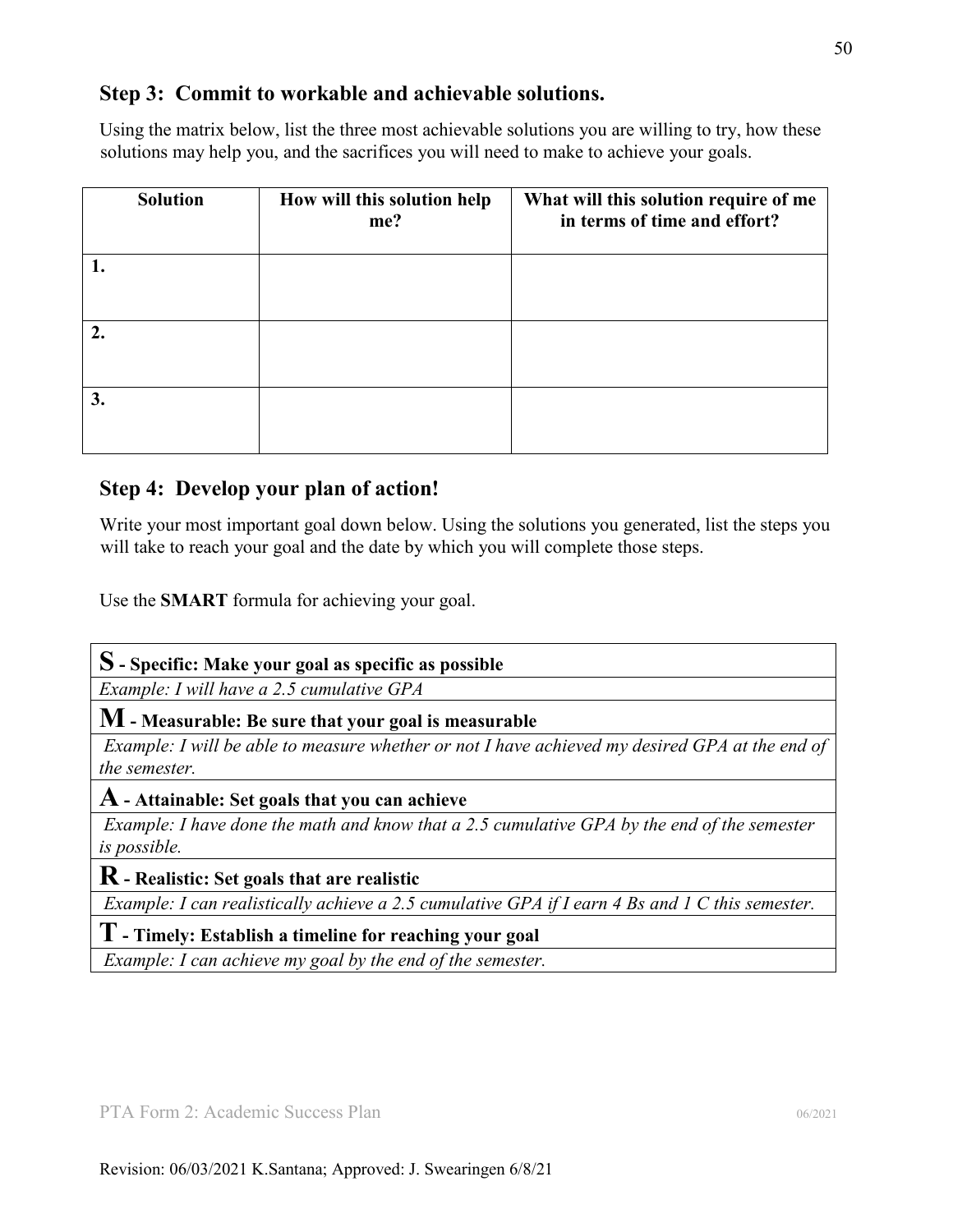#### **My TOP SMART Goal is:**

| The Three Steps I Will Take To Reach This Goal Are: |                     |
|-----------------------------------------------------|---------------------|
|                                                     | Date to Achieve by: |
| 2.                                                  | Date to Achieve by: |
| 3.                                                  | Date to Achieve by: |

# **Step 5: Remember that with effort and persistence, you can return to good academic standing! Keep the following in mind:**

- **1. BE COMITTED** to achieving academic success
- **2. UNDERSTAND** what academic probation means and what grades you'll need to earn to return to good academic standing
- **3. IDENTIFY** the problems that led to your poor grades
- **4. CONSIDER** all of your options including adjusting your course load, cutting back on extracurricular activities, repeating courses.
- **5. KNOW** the add, drop, and withdrawal deadlines as well as other academic policies that pertain to you
- **6. LET OTHERS ASSIST YOU** and take advantage of the student support services such as tutoring, personal counseling, and academic coaching. Your academic advisor is an excellent resource person as well.

# **7. THINK POSITIVELY and WORK HARD! DON'T GIVE UP!**

**Notes:** This worksheet was adapted from student success worksheets at Clemson University and Virginia Tech University.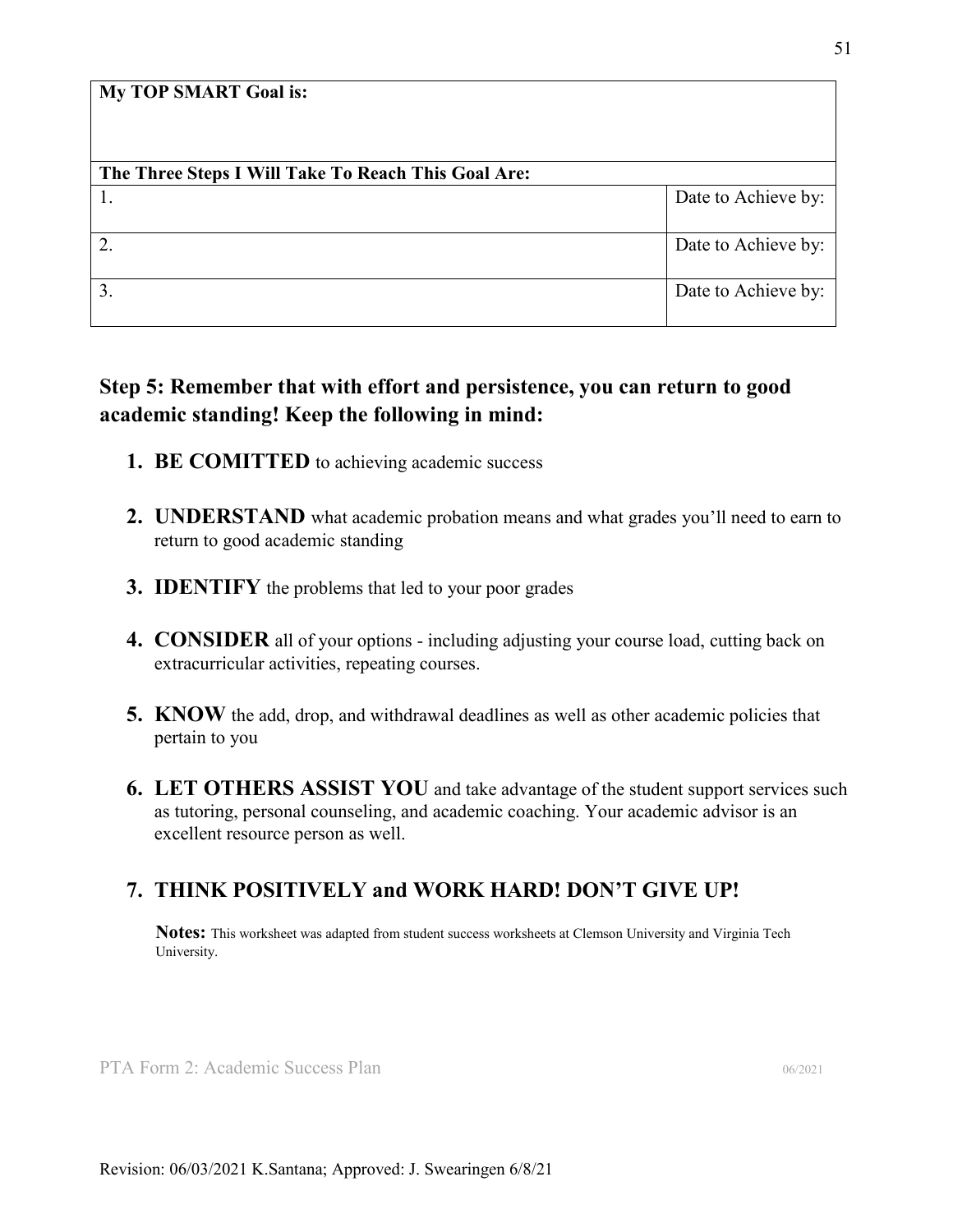## **Please complete the following information**

| <b>Check the Highest Educational level</b> | <b>Check the Highest Educational level of</b> |
|--------------------------------------------|-----------------------------------------------|
| of MOTHER                                  | <b>FATHER</b>                                 |
| High School or less                        | High School or less                           |
| Some college but did not Graduate          | Some college but did not Graduate             |
| Associates Degree / a College              | Associates Degree / a College                 |
| Graduate                                   | Graduate                                      |
| Bachelor's Degree / a College              | Bachelor's Degree / a College                 |
| Graduate                                   | Graduate                                      |
| Graduate Education (Masters or             | Graduate Education (Masters or                |
| higher)                                    | higher)                                       |

How many hours a week did you **STUDY**?

 $\Box$  0  $\Box$  5 – 8

 $\Box$  1 – 4  $\Box$  more than 12 hours per week

 $\Box 9 - 12$ 

How many hours a week did you **WORK**?

- $\Box$  0  $\Box$  5 8
- $\Box$  1 4  $\Box$  more than 12 hours per week
- $\Box 9 12$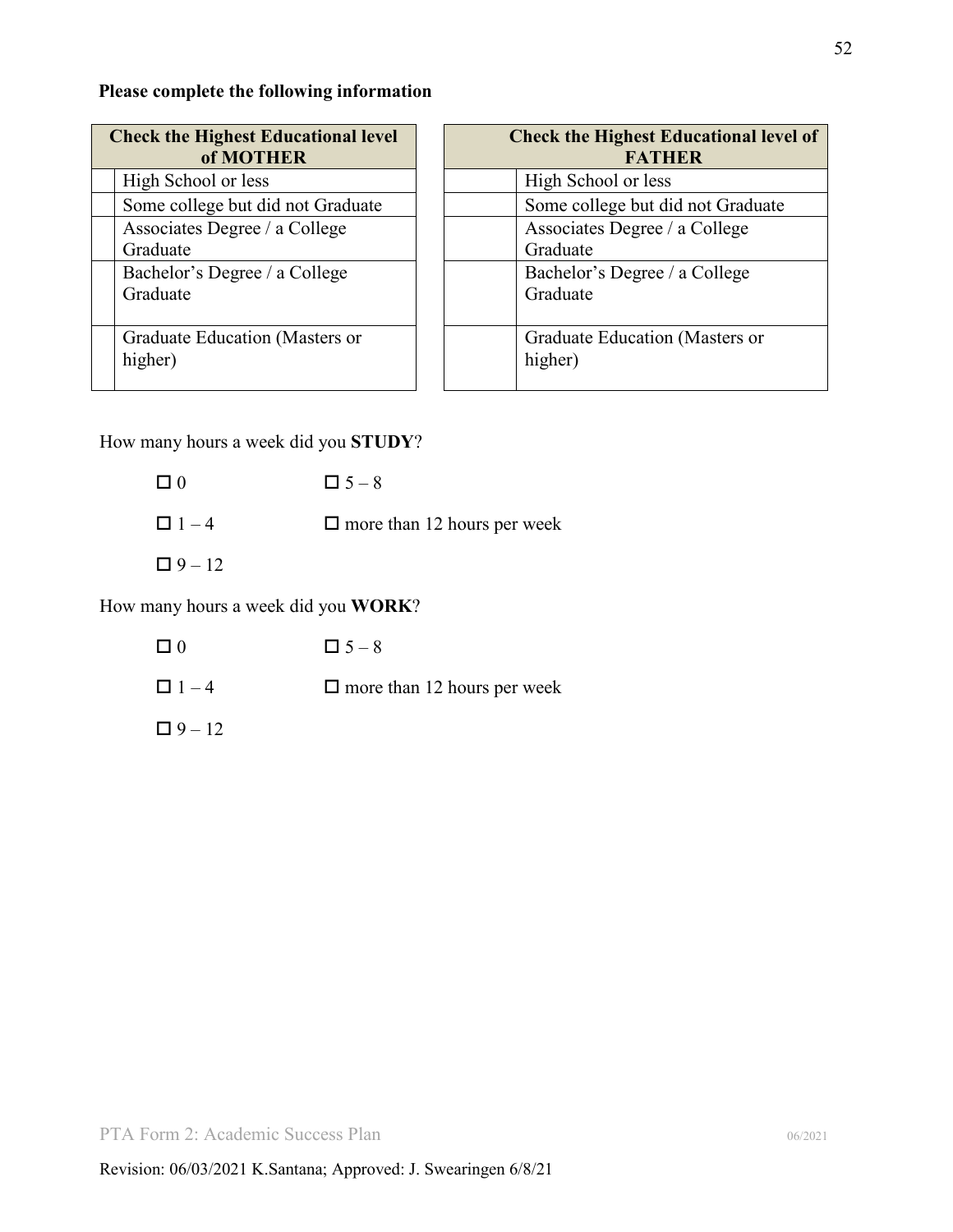# **Professional Responsibility Development Evaluation**

| <b>Student Name:</b> | <b>Mid-term Evaluation Date:</b> |
|----------------------|----------------------------------|
|                      | <b>Final Evaluation Date:</b>    |

## **Rating Criteria**

0 = Unsatisfactory (Student does not demonstrate the required level of professional skills.) 1 = Meets Requirements (Student demonstrates the required level of professional skills.)

| Mid                                                        |               |               |                 |
|------------------------------------------------------------|---------------|---------------|-----------------|
| <b>Professional Responsibility</b>                         | term          | Final         |                 |
| <b>Development Skills</b>                                  | <b>Rating</b> | <b>Rating</b> | <b>Comments</b> |
| 1. Is routinely punctual.                                  |               |               |                 |
|                                                            |               |               |                 |
| 2. Notifies faculty prior to tardiness or                  |               |               |                 |
| absences.                                                  |               |               |                 |
| 3. Adheres to the college attendance policy                |               |               |                 |
| 4. Adheres to College Policy and Procedures                |               |               |                 |
| 5. Adheres to Health Sciences Division Policy              |               |               |                 |
| and Procedures                                             |               |               |                 |
| 6. Adheres to Physical Therapist Assistant                 |               |               |                 |
| Program Policy and Procedures                              |               |               |                 |
| 7. Uses time in classroom and lab effectively.             |               |               |                 |
| 8. Completes assignments in a timely manner.               |               |               |                 |
| 9. Meets program deadlines.                                |               |               |                 |
| 10. Demonstrates the ability to be a cooperative           |               |               |                 |
| and contributing member of the class.                      |               |               |                 |
| 11. Communicates effectively and                           |               |               |                 |
| appropriately.                                             |               |               |                 |
| 12. Uses the Scientific Method in Problem<br>Solving:      |               |               |                 |
| 13. Demonstrates the ability to accept                     |               |               |                 |
| constructive feedback.                                     |               |               |                 |
| 14. Demonstrates emotional maturity and<br>stability.      |               |               |                 |
| 15. Demonstrates the ability to be flexible when           |               |               |                 |
| encountering unexpected situations.                        |               |               |                 |
| 16. Displays honesty and integrity.                        |               |               |                 |
| 17. Demonstrates appropriate level of self-<br>confidence. |               |               |                 |
| 18. Complies with rules of the classroom and<br>building.  |               |               |                 |
| <b>Total</b>                                               |               |               |                 |

PTA Form 3: Professional Responsibility Development Evaluation 06/2021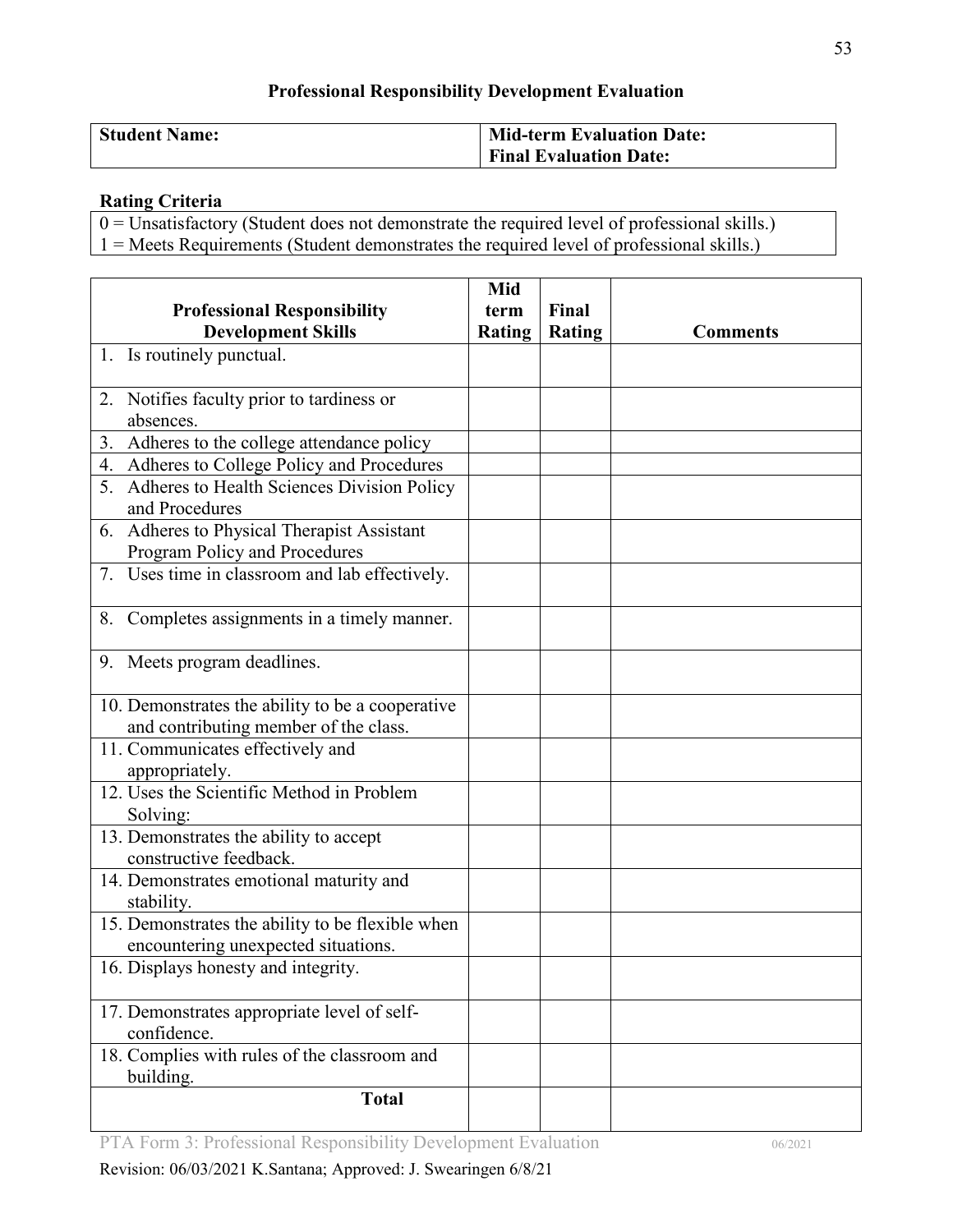| <b>Evaluator Comments:</b>                                  |
|-------------------------------------------------------------|
|                                                             |
|                                                             |
|                                                             |
|                                                             |
|                                                             |
|                                                             |
|                                                             |
|                                                             |
|                                                             |
|                                                             |
| <b>Student's Comments:</b>                                  |
|                                                             |
|                                                             |
|                                                             |
|                                                             |
|                                                             |
|                                                             |
|                                                             |
|                                                             |
|                                                             |
|                                                             |
|                                                             |
| Students Plan to Improve Performance Prior to Final Review: |
|                                                             |
|                                                             |
|                                                             |
|                                                             |
|                                                             |
|                                                             |
|                                                             |
|                                                             |
|                                                             |
|                                                             |
|                                                             |
|                                                             |
| Mid-Term Student Signature and Date:                        |
| $\mathbf X$                                                 |
| Mid-Term Faculty Signature and Date:                        |
| $\mathbf X$                                                 |
|                                                             |
| Final Student Signature and Date:                           |
| $\mathbf X$                                                 |
| Final Faculty Signature and Date:                           |
| $\mathbf X$                                                 |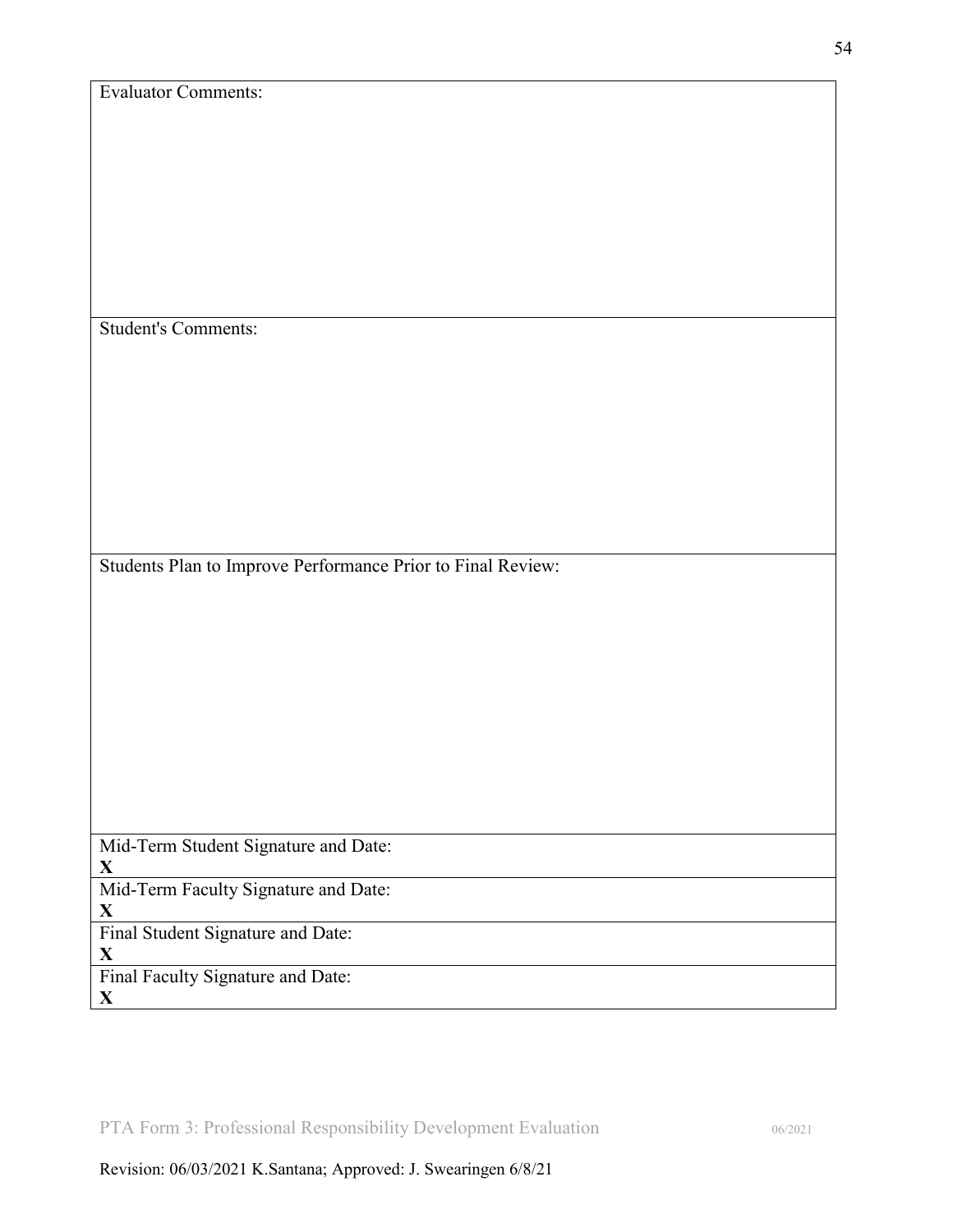## **Description of Satisfactory Performance for Professional Responsibility Development**

The following definitions are a guide for acceptable student performance in regards to professional responsibility development.

**Is Routinely Punctual:** The student is expected to be on time for all classes and laboratory sessions. Faculty will adhere to the Technical College of the Lowcountry policy on absences and tardiness.

**Notification:** The student is expected to notify faculty prior to tardiness or absences.

**Adheres to the College Attendance Policy:** Find the current policy at <https://www.tcl.edu/catalog-search/>

**Adheres to College Policy and Procedures:** Find the current policy at <https://www.tcl.edu/catalog-search/>

**Adheres to Health Sciences Division Policy and Procedures:** Find the current policy at <https://www.tcl.edu/catalog-search/>

**Adheres to Physical Therapist Assistant Program Policy and Procedures:** Find the current policy at<https://www.tcl.edu/catalog-search/>

**Uses Time in Classroom and Lab Effectively:** The student is expected to assertively and independently seek out learning experiences. The student utilizes learning resources, looks up information independently, and practices procedures/skills demonstrated by instructor.

**Completes Assignments:** Students are expected to turn in all assignments on time unless other arrangements have been made prior to the assignment deadline.

**Meets Program Deadlines:** Student is expected to meet all program deadlines including renewing certifications and immunization data.

**Demonstrates the Ability to be a Cooperative and Contributing Member of the Class:** The student exhibits a courteous and respectful demeanor. Consideration and respect is shown to peers and instructors. Peers and instructors are addressed in an appropriate manner. Seeks out new or additional activities to improve classroom and/or laboratory performance.

**Communicates Effectively and Appropriately:** The student communicates clearly, concisely, unambiguously and appropriately for the level of the health care professional. Medical terminology is employed appropriately.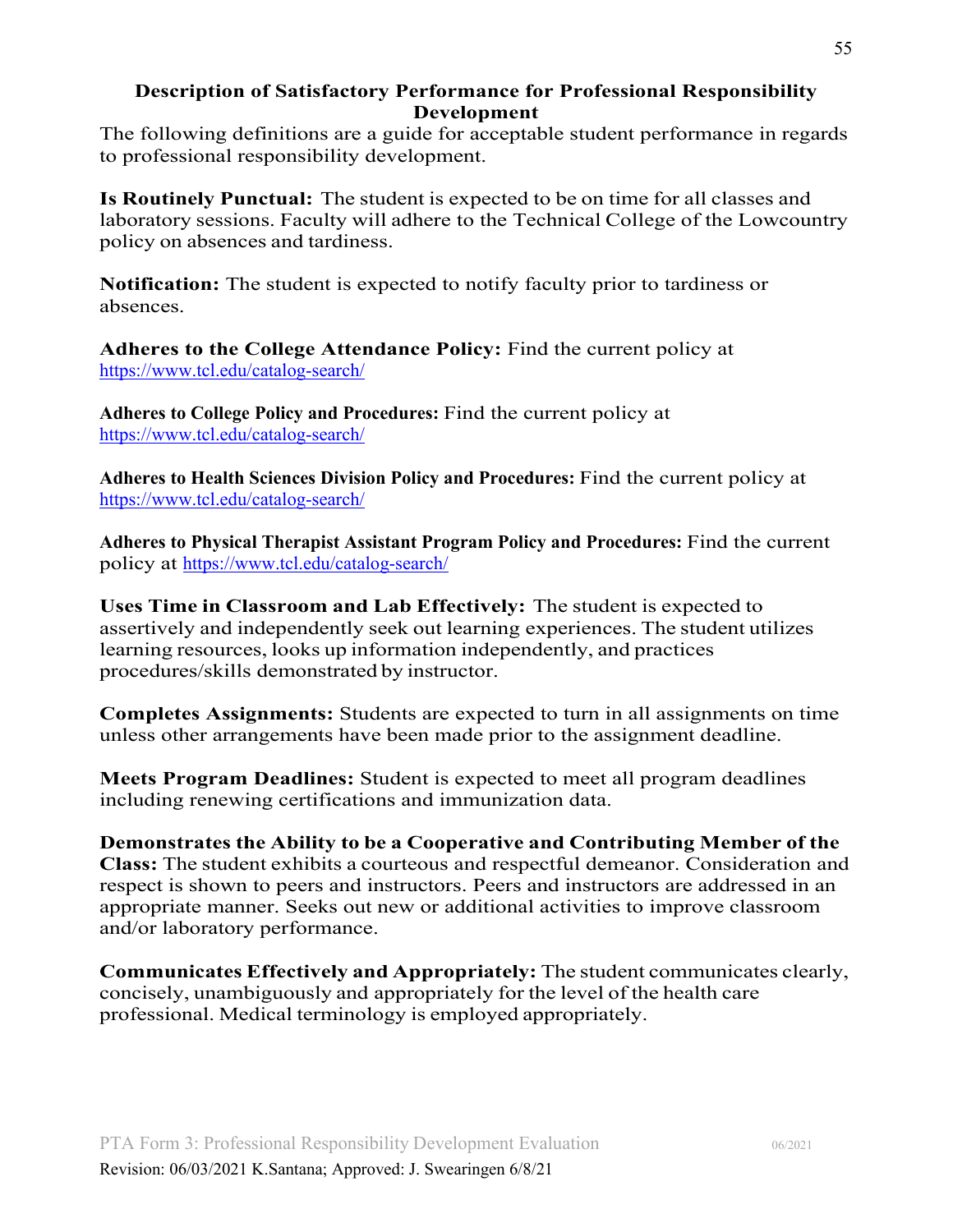**Uses the Scientific Method in Problem Solving:** The student displays the ability to "think on your feet". Problem‐solving skills are demonstrated regularly without excessive prompting from the instructor. Student identifies problem, formulates solutions based on previous knowledge and/or experience, implements or describes appropriate corrective action or plan and evaluates effectiveness or need for modification.

**Demonstrates the Ability to Accept Constructive Feedback:** Constructive criticism is handled in a manner which allows for reciprocal communication and professional growth. Temperament is of a controlled, respectful nature.

**Demonstrates Emotional Maturity and Stability:** The student demonstrates appropriate personal characteristics and behaviors consistent with expectations of professionals in the field in a variety of settings. The student's attitude toward classroom and laboratory activities is positive and enthusiastic. Instructions are followed willingly and completely. When errors, shortcomings, or less than complete procedures/assignments are pointed out, the student does not attempt to shift the responsibility elsewhere.

**Displays Honesty and Integrity:** The student demonstrates integrity and forthrightness while interacting with peers and instructors.

**Demonstrates Appropriate Level of Self**‐**Confidence:** Demonstrates level of self‐confidence appropriate for the level of didactic and laboratory material presented. Student responds to questions in a confident and self‐assured manner. Student recognizes own limits and asks for assistance when appropriate. Student is responsible for all information presented from the beginning of the professional courses.

**Demonstrates the Ability to be Flexible when Encountering Unexpected Situations:** The student needs to be willing to change classroom/laboratory schedules as dictated by the situation. The student needs to understand that not all equipment may be readily available at all times.

**Demonstrates the Ability to Complete Tasks/Laboratory Skills in a Timely Manner:** The student is expected to complete class and/or laboratory assignments in the allotted time. The instructor will inform the student of the maximum allowable time for each assignment or task.

**Complies with Rules of the Classroom and Building:** As per TCL's Student Handbook, there is no smoking or drinking of alcoholic beverages in the classroom, laboratory or buildings. The student is responsible for aiding in keeping the classroom and lab neat. The student will comply with other specific rules in the classroom/lab areas. The student is expected to show responsibility and respect regarding appropriate attire.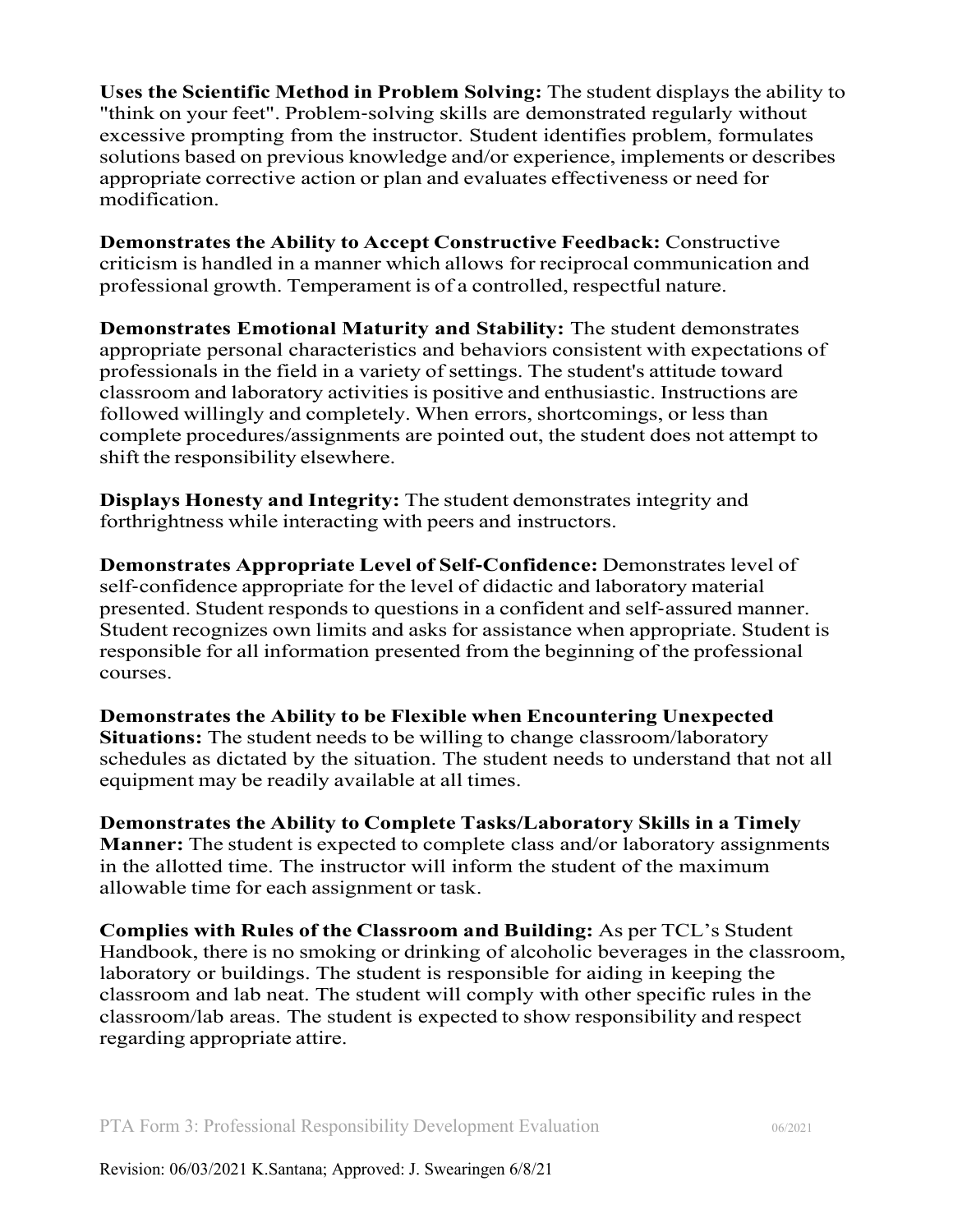# **PTA OFF CAMPUS EDUCATIONAL EXPERIENCES FOR HOST SITES**

| <b>GENERAL INFORMATION</b>       |  |  |
|----------------------------------|--|--|
| Date of Off Campus Experience(s) |  |  |
| Site Name(s)                     |  |  |
| Designated Person /Tel $\#$      |  |  |

In preparation for the off campus experience for TCL PTA students, I attest to the following:

- 1. All clinical equipment used by the students has been inspected within the last year and is safe for student use.
- 2. The person named as the "designated individual" above is the primary contact for TCL students/instructors for this event and is available at this facility.
- 3. Administration at this facility has been informed that TCL students are participating in this Off Campus experience.
- 4. Students will be instructed in emergency policies & policies regarding evacuation of the building & accessing emergency help at the start of the off campus experience.
	- a. Should the students participate at multiple sites, each site will identify their specific
	- b. policies & procedures.
- 5. In the event a student requires emergency services, this site is responsible for obtaining emergency medical care for the student; the student is responsible for the cost of any medical care administered.
- 6. Information regarding parking, fees, and dress codes will be provided to the TCL instructor prior to the date of the off campus experience.

| <b>Signature of Designated Individual</b> | Date |
|-------------------------------------------|------|
|                                           |      |
|                                           |      |
| <b>Signature of Department Director</b>   | Date |
|                                           |      |
|                                           |      |

| Please complete and return to: |                                                        |  |  |  |  |
|--------------------------------|--------------------------------------------------------|--|--|--|--|
| TCL PTA Program                | $\mathbf{E}\text{-}\mathbf{Mail:}$ iswearingen@tcl.edu |  |  |  |  |
| 921 Ribaut Road                | Fax: 843-525-8268                                      |  |  |  |  |
| Beaufort, SC 29901             |                                                        |  |  |  |  |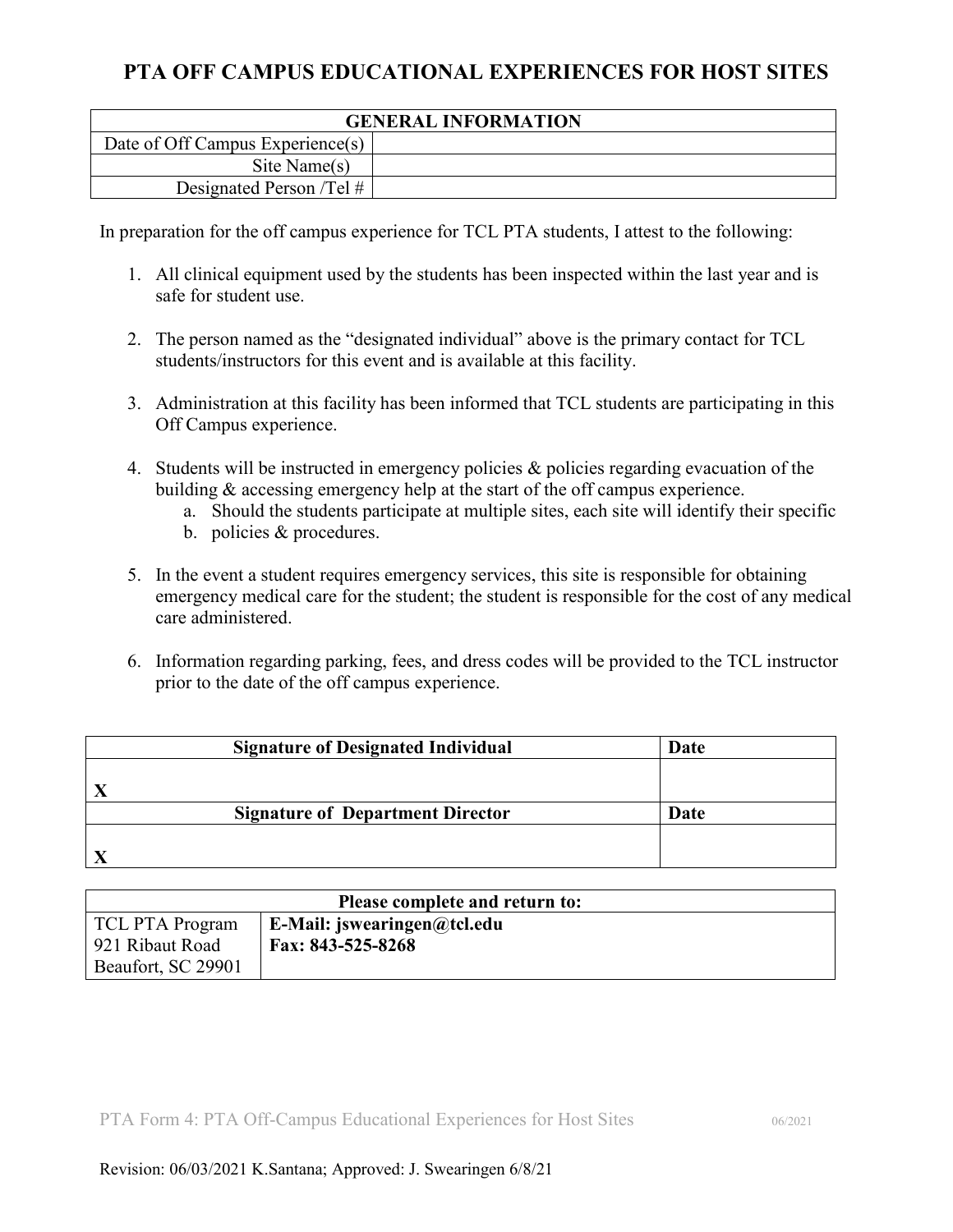# **PTA STUDENT OFF CAMPUS EDUCATIONAL EXPERIENCES**

#### **GENERAL INFORMATION**

#### Today's Date:

Date/Times of Off Campus Experience(s):

Site Name(s):

Contact Name/Tel #: Class: PTH Semester:

# **STUDENT CONTACT INFORMATION**

Name:

Address:

Home Phone: Cell Phone: Work Phone: E-mail Address:

## **EMERGENCY CONTACT INFORMATION**

Name: Address:

Phone Number:

Alternate Phone:

### **STUDENT ATTESTATION**

I have been informed of the recommended parking locations & costs at this facility.

I have been informed of the dress code requirements at this facility.

I understand that I am responsible financially should I become ill/ injured and require medical care during this off campus experience.

## **STUDENT SIGNATURE**

**X Date:** 

Form 5: PTA Student Off-Campus Educational Experience 06/2022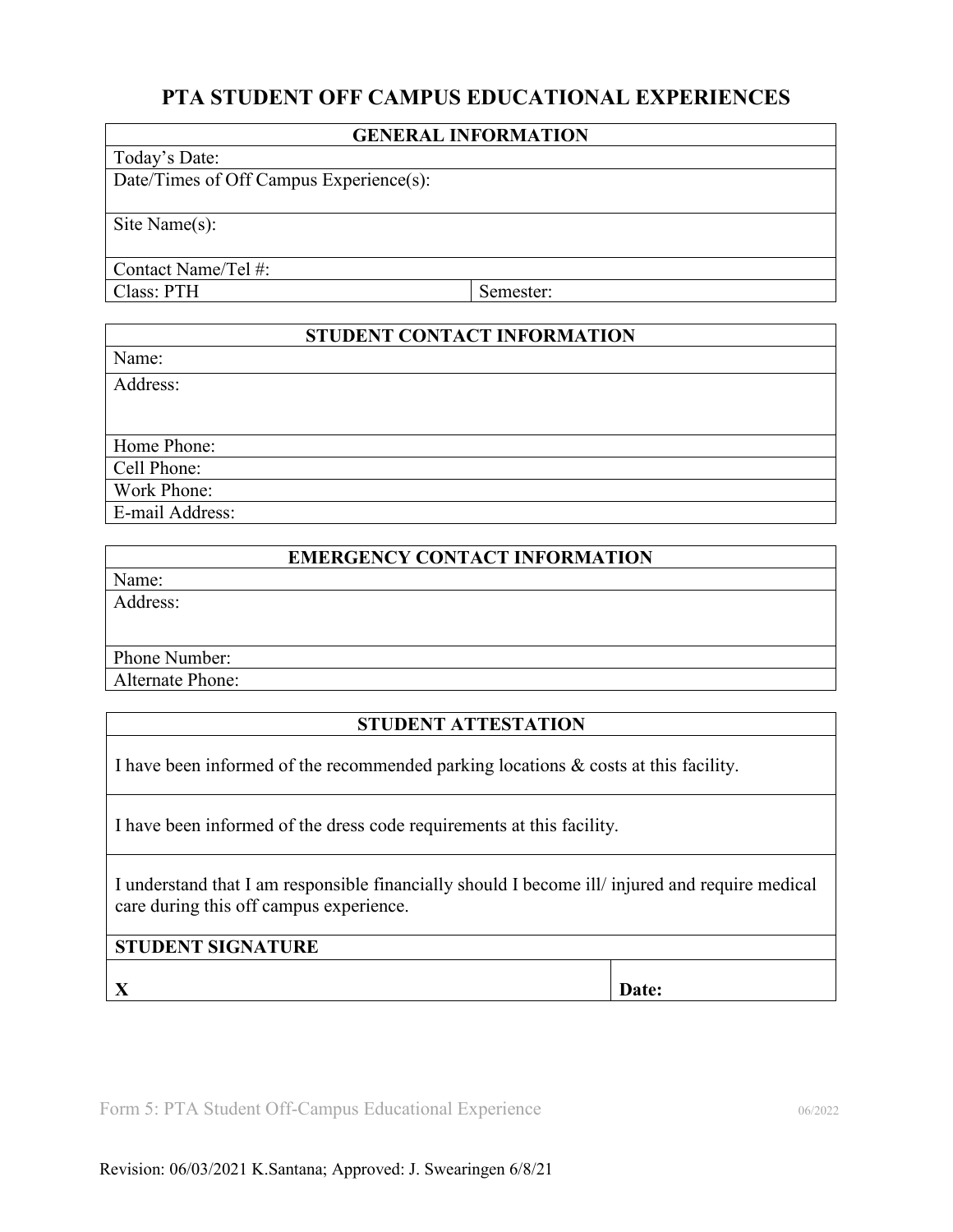### **PTA LABORATORY CONSENT FORM**

As a student in the Physical Therapist Assistant (PTA) Program, you will be participating in a variety of educational activities including, but not limited to, treating and being treated with physical modalities (heat, light, water, sound, etc.); participation in physical activities such as lifting, carrying, falling, using crutches and wheelchairs; and other forms of physical exertion.

Although carried out as a part of normal coursework in the PTA program, participation in these activities may involve some degree of risk. It is each student's responsibility to exercise common sense and judgment while engaged in learning activities.

If you are for any reason uncomfortable regarding the safety of an activity, you are expected to consult with an Instructor prior to engaging in that activity.

I certify that I have read the above, and understand the hazards to be faced by program participants. Notwithstanding said dangers, I freely and voluntarily accept such risks involved in such activities, and agree to hold Technical College of the Lowcountry and all of their officers, staff, and faculty free from liability in the event I suffer either personal or property injury or damage, because of, or in the course of, participating in program activities.

| Signature: $X$                      | Date: |
|-------------------------------------|-------|
| <b>Witness Name (Please Print):</b> |       |
| Signature: $X$                      | Date: |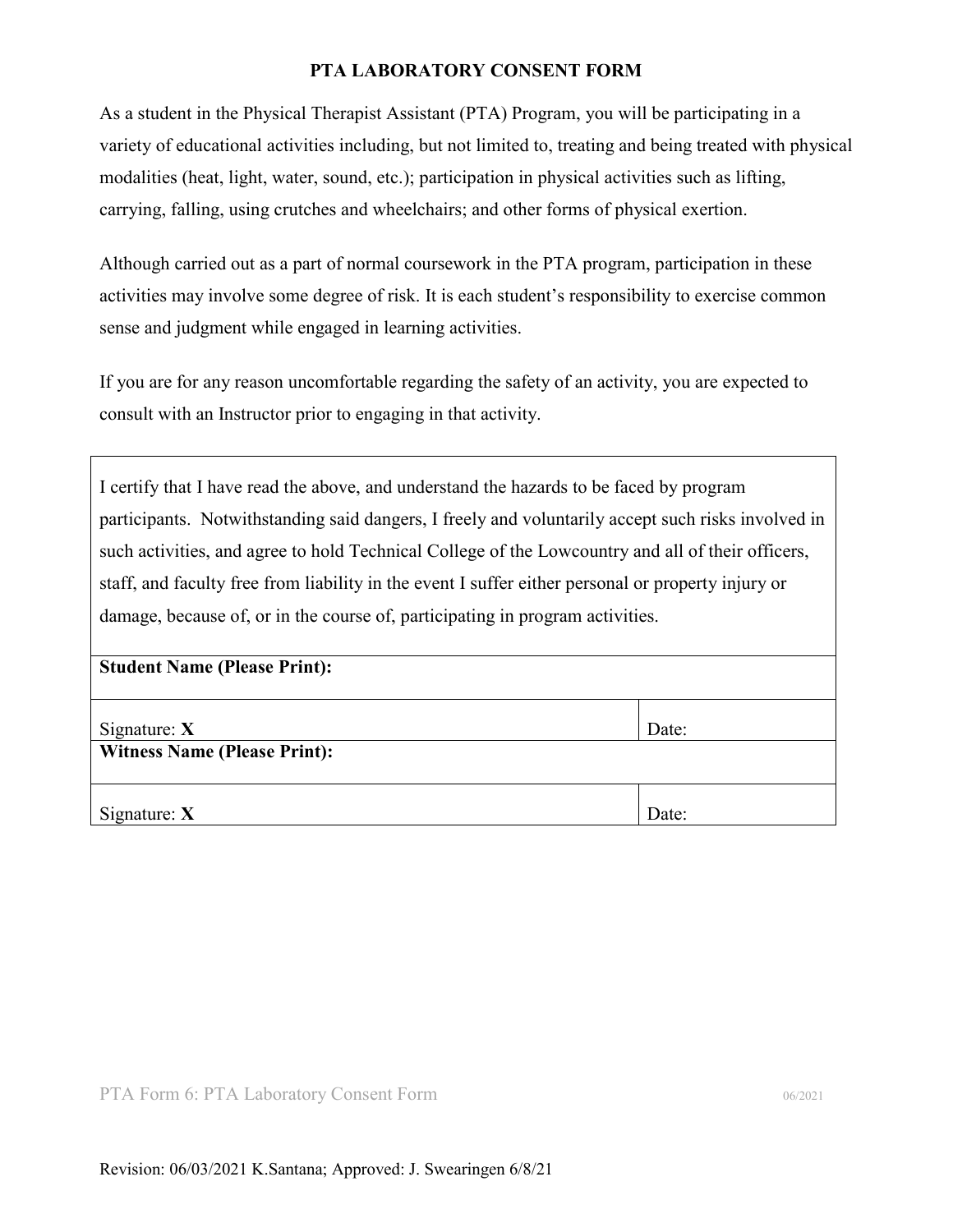## **PTA STUDENT OBSERVATION FORM**

**Prior to commencing the PTA program**, you are required to complete 12 hours of observation shadowing a physical therapist or physical therapist assistant.

| <b>Student Name:</b>                                                 | <b>Student ID#:</b> |
|----------------------------------------------------------------------|---------------------|
| Observation hours must total 12 hours in the setting of your choice. |                     |
|                                                                      |                     |

<u> 1980 - Johann Stoff, deutscher Stoff, der Stoff, der Stoff, der Stoff, der Stoff, der Stoff, der Stoff, der S</u>

|                         | <b>Hours</b> |                                                                      |
|-------------------------|--------------|----------------------------------------------------------------------|
| <b>Type of Facility</b> | observed     | <b>Facility Name</b>                                                 |
| Acute care/Acute Rehab  |              |                                                                      |
| Outpatient              |              |                                                                      |
| Other (List):           |              |                                                                      |
|                         |              | This part must be completed on site by the person you are shadowing. |
| Name of facility        |              |                                                                      |
| <b>Phone Number</b>     |              |                                                                      |
| City/State              |              |                                                                      |
| PT/PTA Name (Print)     |              |                                                                      |
|                         |              |                                                                      |
| PT/PTA Signature/Date   | X            | Date:                                                                |
| PT/PTA License Number   |              |                                                                      |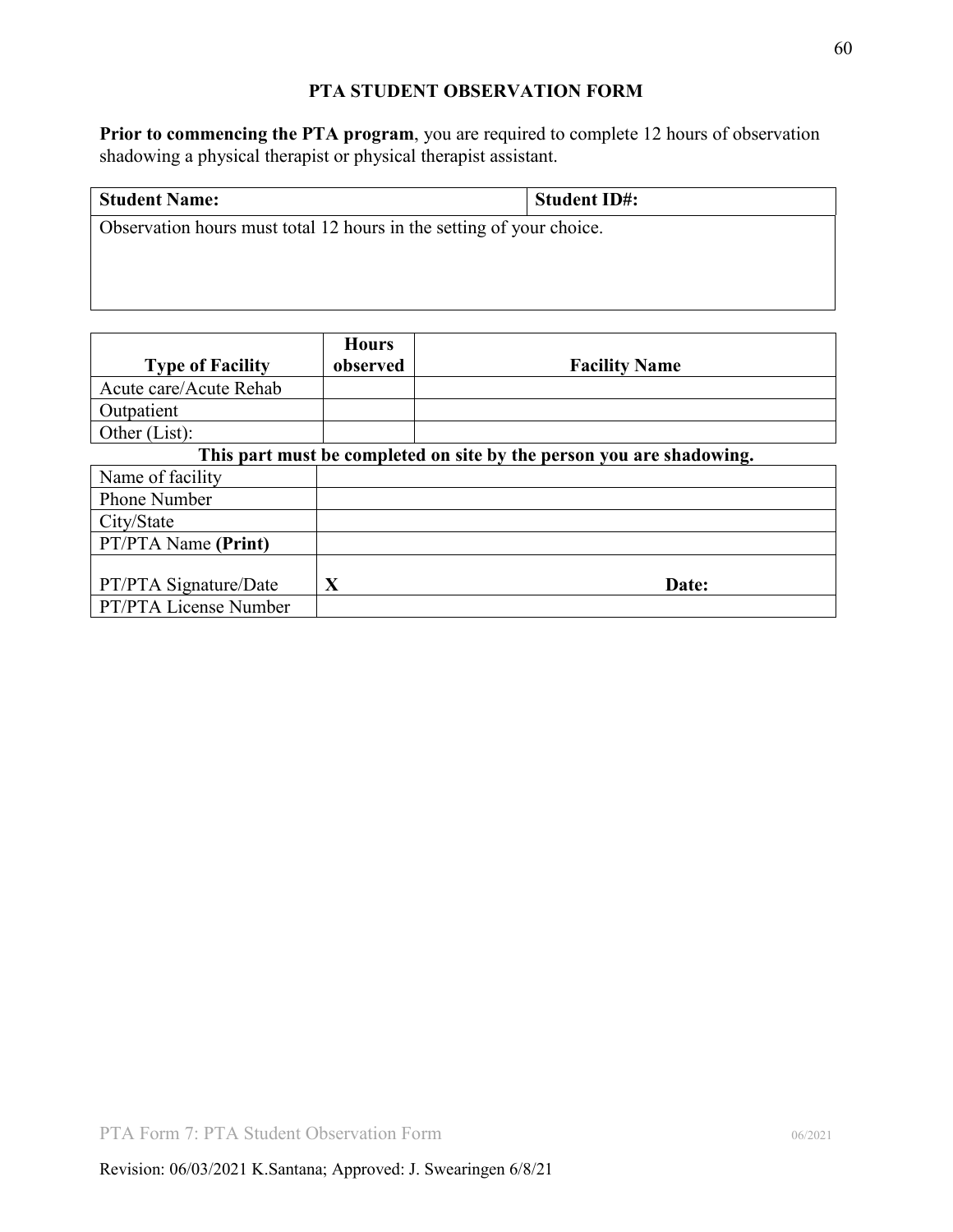# **PTA STUDENT INCOMING DATA**

| <b>Student Legal Name:</b>    |  |
|-------------------------------|--|
| <b>Student ID Number:</b>     |  |
| <b>Address:</b>               |  |
|                               |  |
| <b>School E-Mail address:</b> |  |
| <b>Home E-Mail address</b>    |  |
| <b>Home Phone:</b>            |  |
| <b>Cell Phone:</b>            |  |

| <b>Term/Year Starting Program:</b> |                                           |  |               | <b>Expected Term/Year of Graduation:</b> |          |                   |  |
|------------------------------------|-------------------------------------------|--|---------------|------------------------------------------|----------|-------------------|--|
| <b>FALL</b>                        |                                           |  |               | <b>SPRING</b>                            |          |                   |  |
| <b>Your Current Age:</b>           |                                           |  |               | Gender: M F                              |          |                   |  |
|                                    |                                           |  |               |                                          |          | Other (describe): |  |
|                                    | <b>Highest Earned Degree (check one):</b> |  |               |                                          |          |                   |  |
|                                    | None                                      |  | Baccalaureate |                                          | Master's | Doctoral          |  |

| Race or ethnic origin (check one): |            |  |                            |  |                     |  |       |
|------------------------------------|------------|--|----------------------------|--|---------------------|--|-------|
| Hispanic/Latino                    | Asian      |  | American<br>Indian/Alaskan |  | Black or<br>African |  | White |
|                                    |            |  | Native                     |  | American            |  |       |
| Native                             | Two or     |  | Unknown                    |  |                     |  |       |
| Hawaiian or                        | more races |  |                            |  |                     |  |       |
| other pacific                      |            |  |                            |  |                     |  |       |
| islander                           |            |  |                            |  |                     |  |       |

| Check the classes you have remaining to take to complete the program required<br>coursework |                |  |                            |  |                |             |                |
|---------------------------------------------------------------------------------------------|----------------|--|----------------------------|--|----------------|-------------|----------------|
|                                                                                             | <b>BIO 210</b> |  | <b>BIO 211</b>             |  | <b>ENG 101</b> | ENG 102     | <b>PSY 201</b> |
|                                                                                             | <b>MAT 120</b> |  | <b>HUMANITIES ELECTIVE</b> |  |                | <b>NONE</b> |                |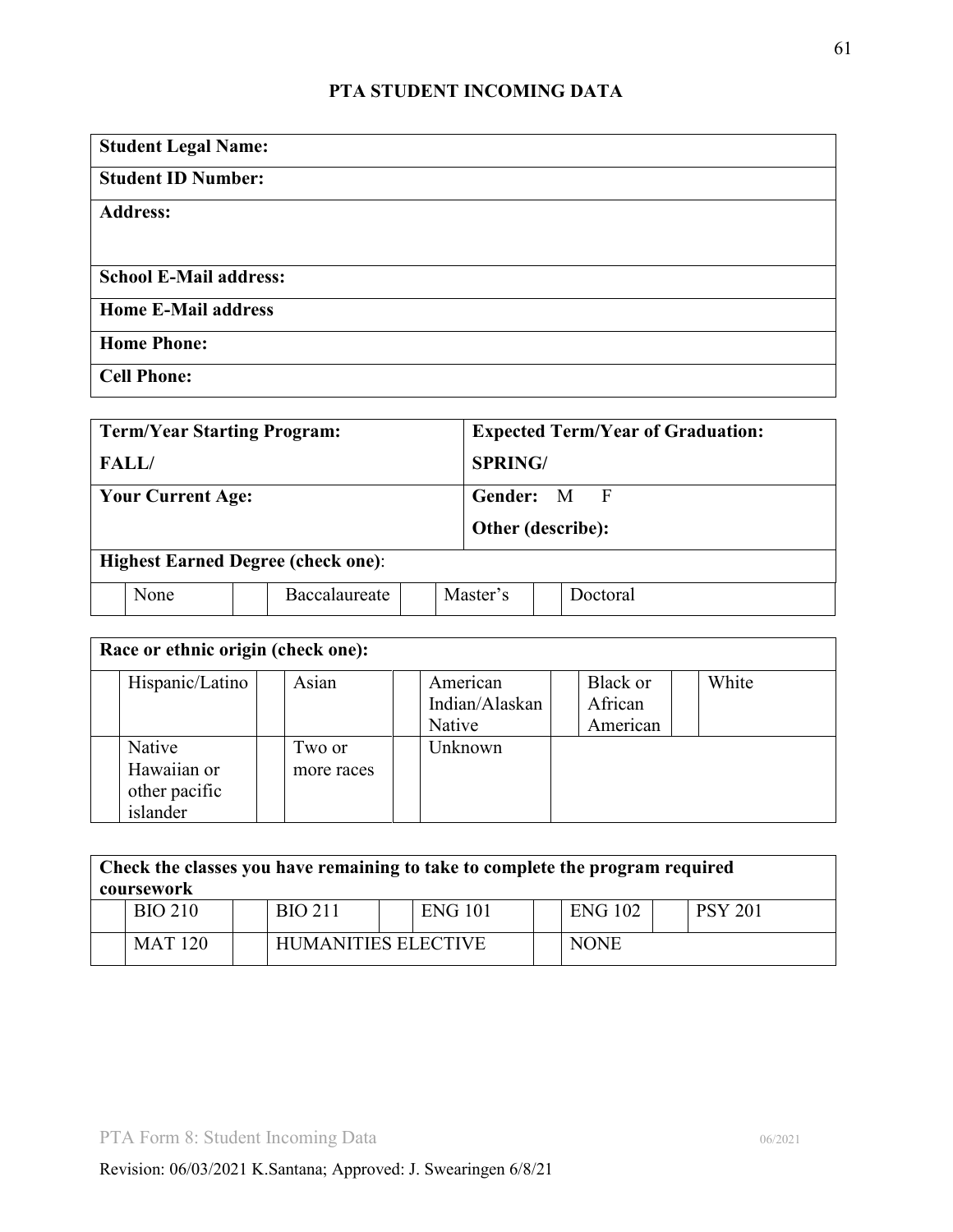# **PTA PROFESSIONAL EXPECTATIONS FORM**

I, a student enrolled in the PTA Program at Technical College of the Lowcountry, agree to conduct myself in a manner which displays to those for whose care I will be delegated that I am dedicated to integrity, respect, compassion, and confidentiality.

# **Individual accountability shall include:**

- 1. Promote a positive learning environment.
- 2. Inform the instructor whenever an unavoidable absence or lateness may occur.
- 3. Accept responsibility for obtaining notes, handouts, or other materials introduced during an absence.
- 4. Refrain from beeper or cell phone use while in classes or clinical activities.
- 5. Assume personal responsibility for appropriate behavior.
- 6. Maintain high standards of personal hygiene.
- 7. Arrive organized and equipped for class, lab or clinical, with assigned task completed.
- 8. Attend as required by the attendance policy of the program.
- 9. Avoid eating and drinking in the class, labs or in clinical settings except if allowed by the instructor.
- 10. Arrive on time for all classroom, laboratory, and clinical activities.
- 11. Dress in the assigned lab or clinical uniform whenever required.
- 12. Conduct self as a positive representative of Technical College of the Lowcountry.

# **I shall demonstrate lifelong learning and self-assessment by**:

- 1. Being motivated to learn and take appropriate initiative to enhance the learning Experiences.
- 2. Executing self-assessment to develop increased performance on a regular basis.
- 3. Committing to the knowledge and mastery of skills, attitudes, and principles of the chosen profession.
- 4. Recognizing the threshold of own abilities; identifying the necessity for supplementary practice when insufficiencies are displayed.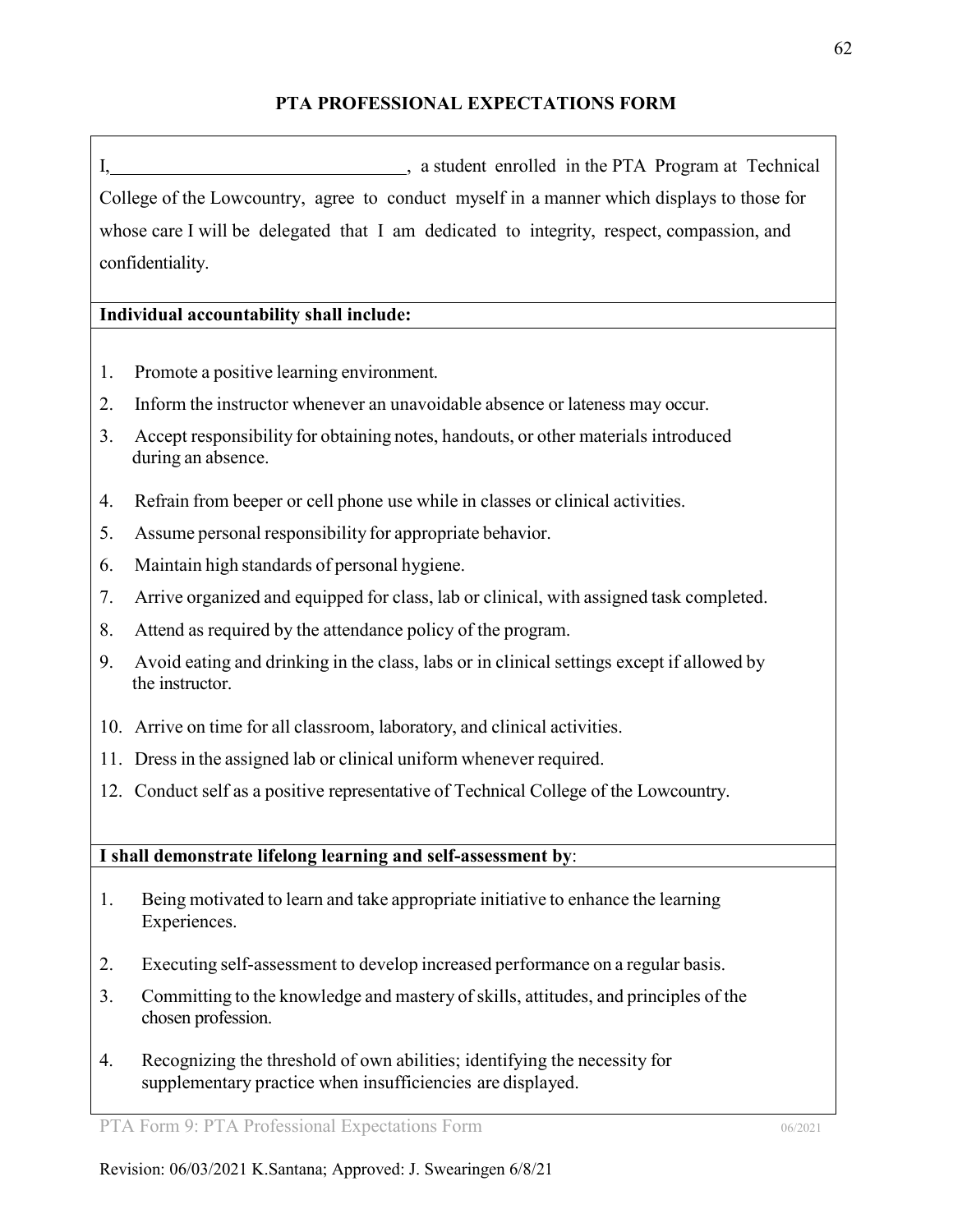#### **I shall exemplify professionalism by:**

- 1. Communicating in an appropriate manner at all times, including abstaining from the use of inappropriate language and/or gestures.
- 2. Discussing difficult matters with sensitivity and objectivity.
- 3. Demonstrate good judgment in negotiating differences that may occur.
- 4. Preserving confidentiality in all interactions.
- 5. Committing to honesty in all interactions.
- 6. Exhibiting a respectful attitude towards fellow students and staff.
- 7. Showing respect for the patient/client's dignity, privacy, and cultural values.
- 8. Abiding by HIPAA regulations pertaining to confidentiality in all patient/client Interactions.
- 9. Demonstrating compassion, emotional support, and empathy at all times without projecting one's own viewpoints or values.
- 10. Accepting constructive feedback in a positive manner.

I have reviewed the conduct expectations and agree to abide by the terms discussed therein. I also agree to abide by and uphold regulations and policies set forth by the Student Code for the South Carolina Technical College System SBTCE 3-2-106.1, as well as the Code of Ethics advocated by the professional organizations, regulating bodies, and credentialing agencies of my chosen profession.

| <b>Student Name (Please Print):</b> |       |
|-------------------------------------|-------|
| Signature: $X$                      | Date: |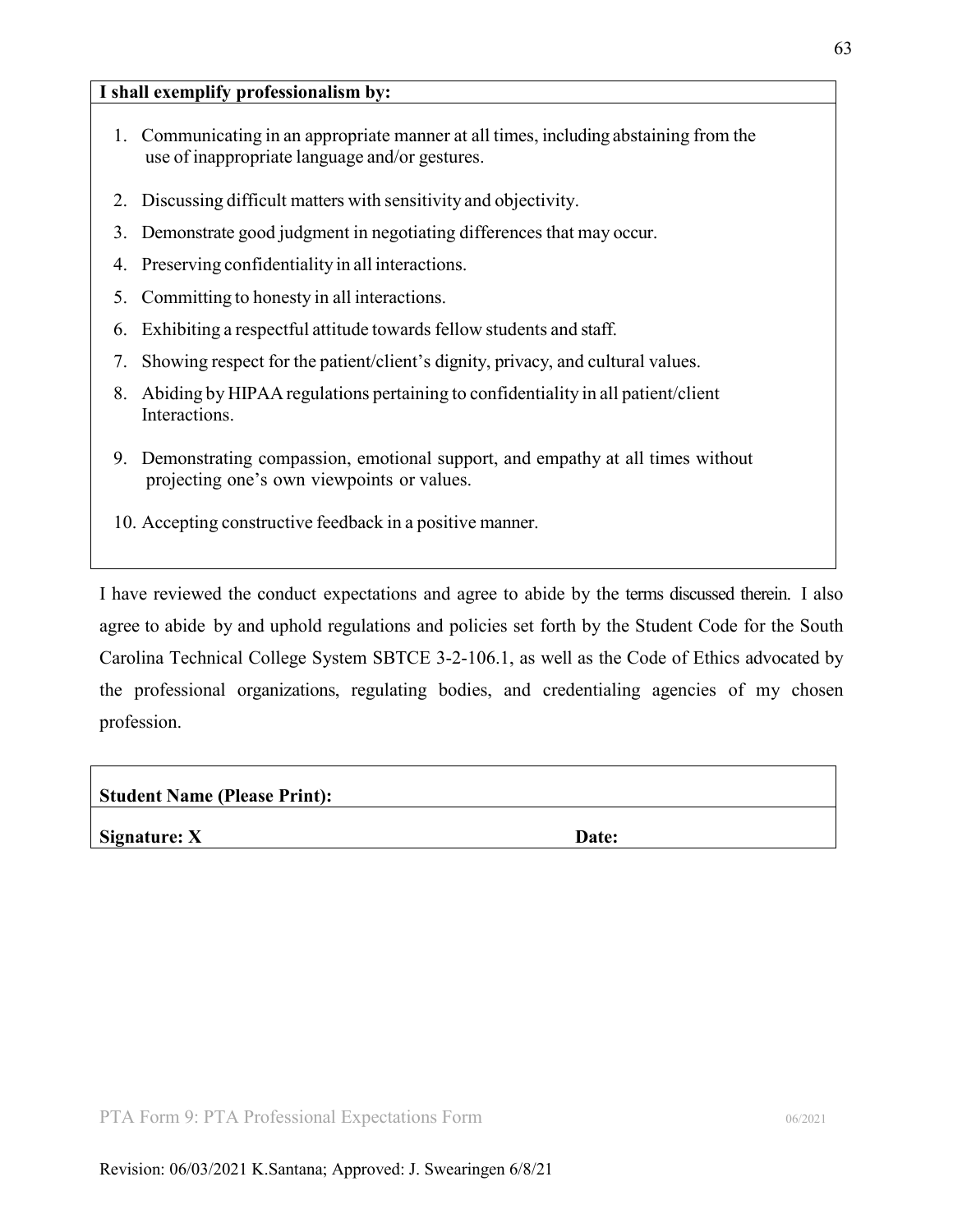# **Summary of Accident Report**

| <b>Accident Details</b>                              | <b>Report Information Here</b> |
|------------------------------------------------------|--------------------------------|
| Date of this report:                                 |                                |
| Report submitted by:                                 |                                |
| Reporter's title:                                    |                                |
| Student's Name:                                      |                                |
| Date and Time of Accident:                           |                                |
| Place of Accident:                                   |                                |
| What caused the Accident:                            |                                |
| Indicate part of the body<br>that was injured:       |                                |
| Describe activity engaged<br>in at time of accident: |                                |
| Witness to the Accident:                             |                                |
| Witness' address:                                    |                                |
| Was treatment provided?                              |                                |
| Who provided treatment?                              |                                |

To be submitted by **TCL's supervisor** of the activity

# **Supervisor Name (Please Print):**

**Signature: X** Date: Please return to:

Technical College of the Lowcountry Office for Student Affairs P.O. Box 1288 Beaufort, SC 29901

PTA Form 10: Summary of Accident Report 06/2021

Revision: 06/03/2021 K.Santana; Approved: J. Swearingen 6/8/21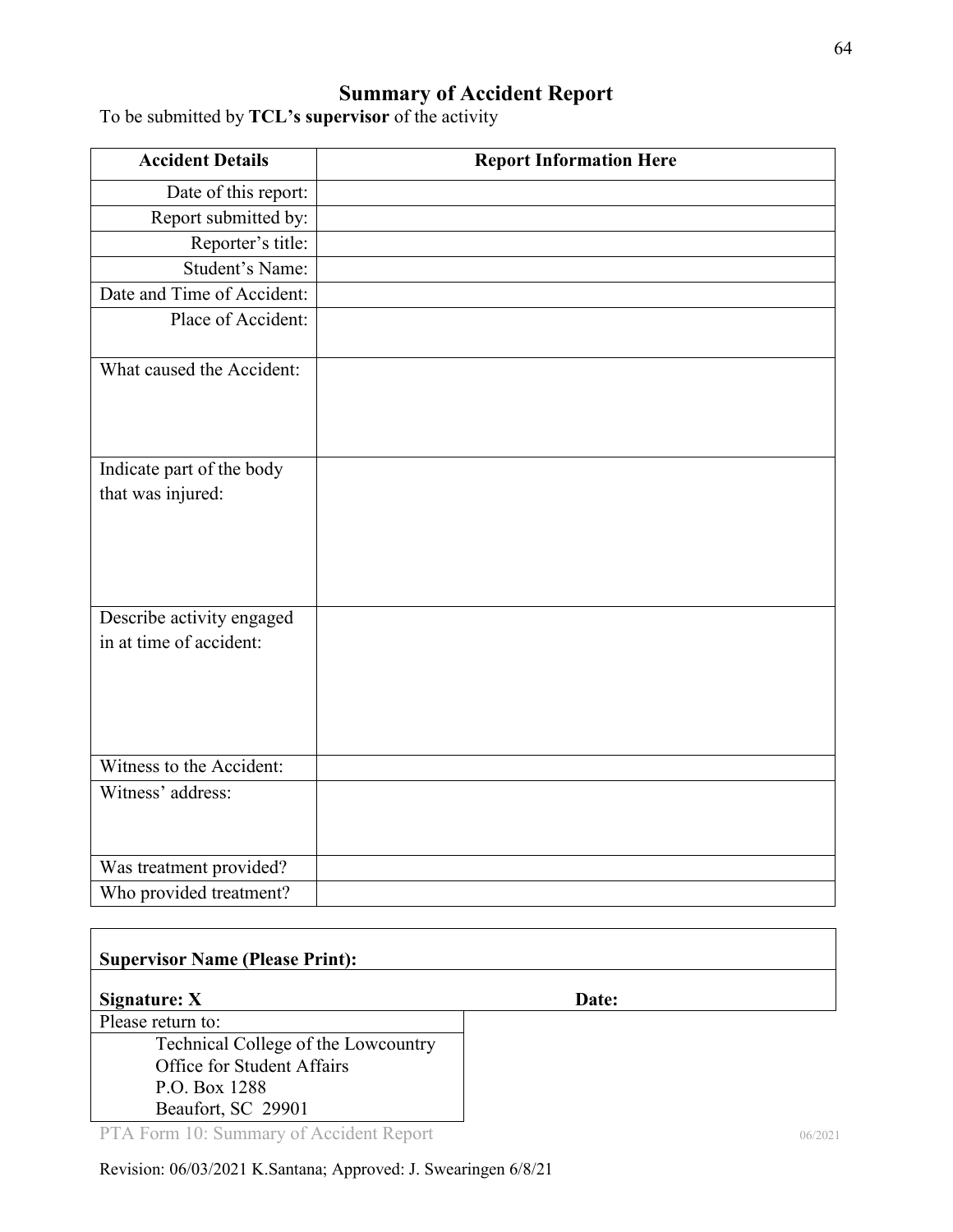### **PTA PROGRAM EXIT INTERVIEW**

#### **(to be completed by the program coordinator)**

| Date of Exit Interview:            |         |                     |      |  |
|------------------------------------|---------|---------------------|------|--|
| Student:                           | $ID#$ : |                     |      |  |
| Date of Initial Program Admission: |         | Date of withdrawal: |      |  |
| Student's Mailing Address:         |         |                     |      |  |
| City:                              | State:  |                     | Zip: |  |
| Telephone Number:                  |         |                     |      |  |
| E-mail Address:                    |         |                     |      |  |

**STATE REASON FOR WITHDRAWAL:** (i.e., academic failure, clinical failure,

dissatisfaction with classes or program, change in career goals, personal obligations or problems, financial reasons, transfer from area):

## **FUTURE EDUCATION PLANS AND READMISSION STATUS:**

Student is planning to reapply to program?: YES or NO

Student is **NOT ELIGIBLE** to reapply?: YES or NO or UNKNOWN Comments:

**Review Change of Major form and fill out (Required):** YES If no, explain:

#### **DISCUSS AND RECOMMEND/REQUIRE STUDENT SUPPORT SERVICES:** Explain

Financial Aid: what (if any) special services the student has sought or received while enrolled in the program. Discuss these services with the student and offer to make an immediate referral if student agrees.

Tutoring:

Career Planning:

Counseling:

Other: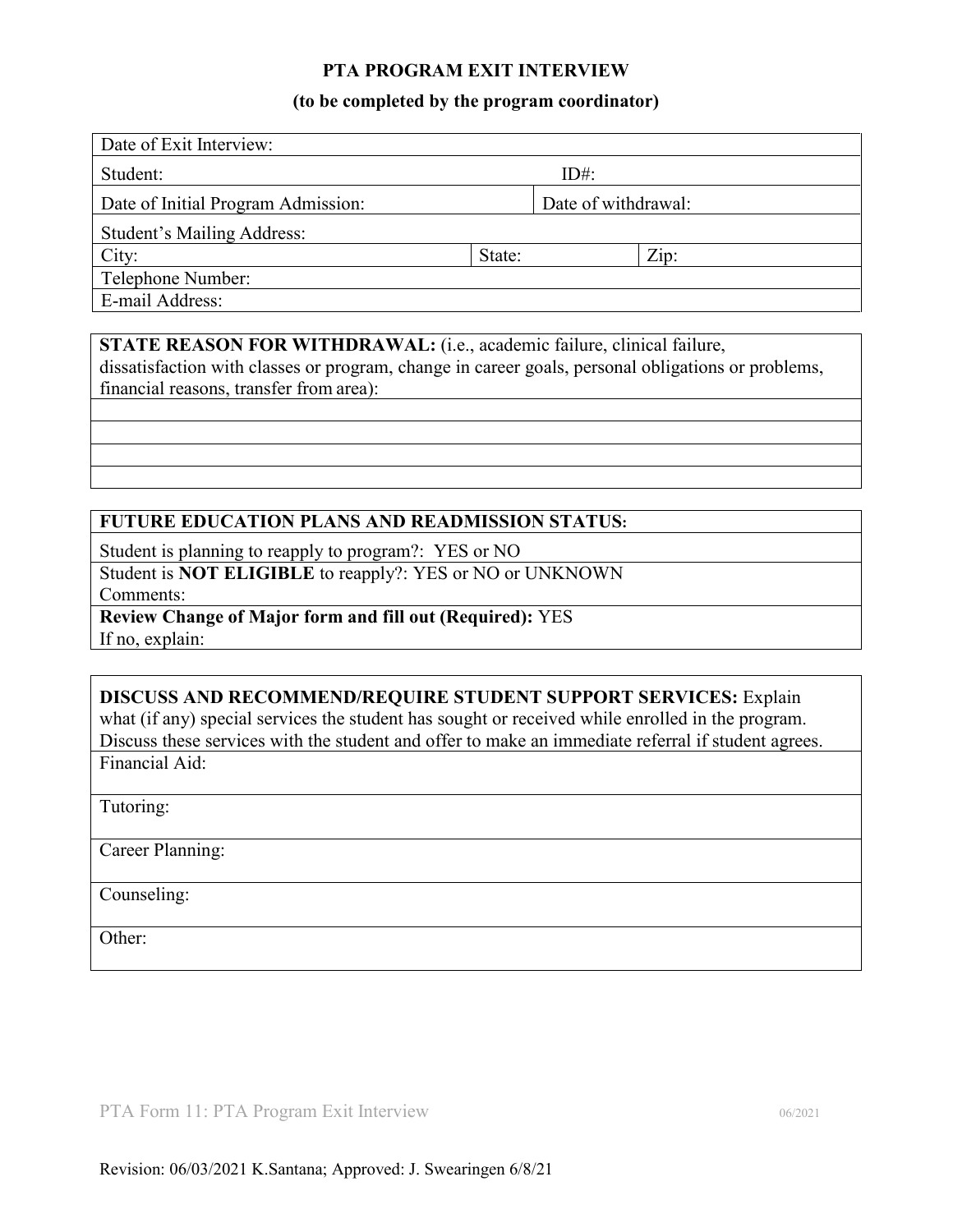# **EXPLAIN SPECIFIC CONDITIONS FOR READMISSION AND MAKE RECOMMENDATIONS TO THE STUDENT:**

• Students must be eligible to re-apply per the PTA application checklist. This checklist includes, but is not limited to, timeframes for certain math/science courses, admission counseling, and entry exams as well as minimum GPA standards.

# **WE HAVE DISCUSSED EACH OF THESE ITEMS:**

 $\Box$  Reason for leaving the program

Availability of Student Support Services

Readmission policy and procedure

Filled out Change of Major Form

# **STUDENT COMMENTS:**

| Student Signature: $X$                  | Date: |         |
|-----------------------------------------|-------|---------|
| <b>Coordinator Signature:</b> $X$       | Date: |         |
| PTA Form 11: PTA Program Exit Interview |       | 06/2021 |

Revision: 06/03/2021 K.Santana; Approved: J. Swearingen 6/8/21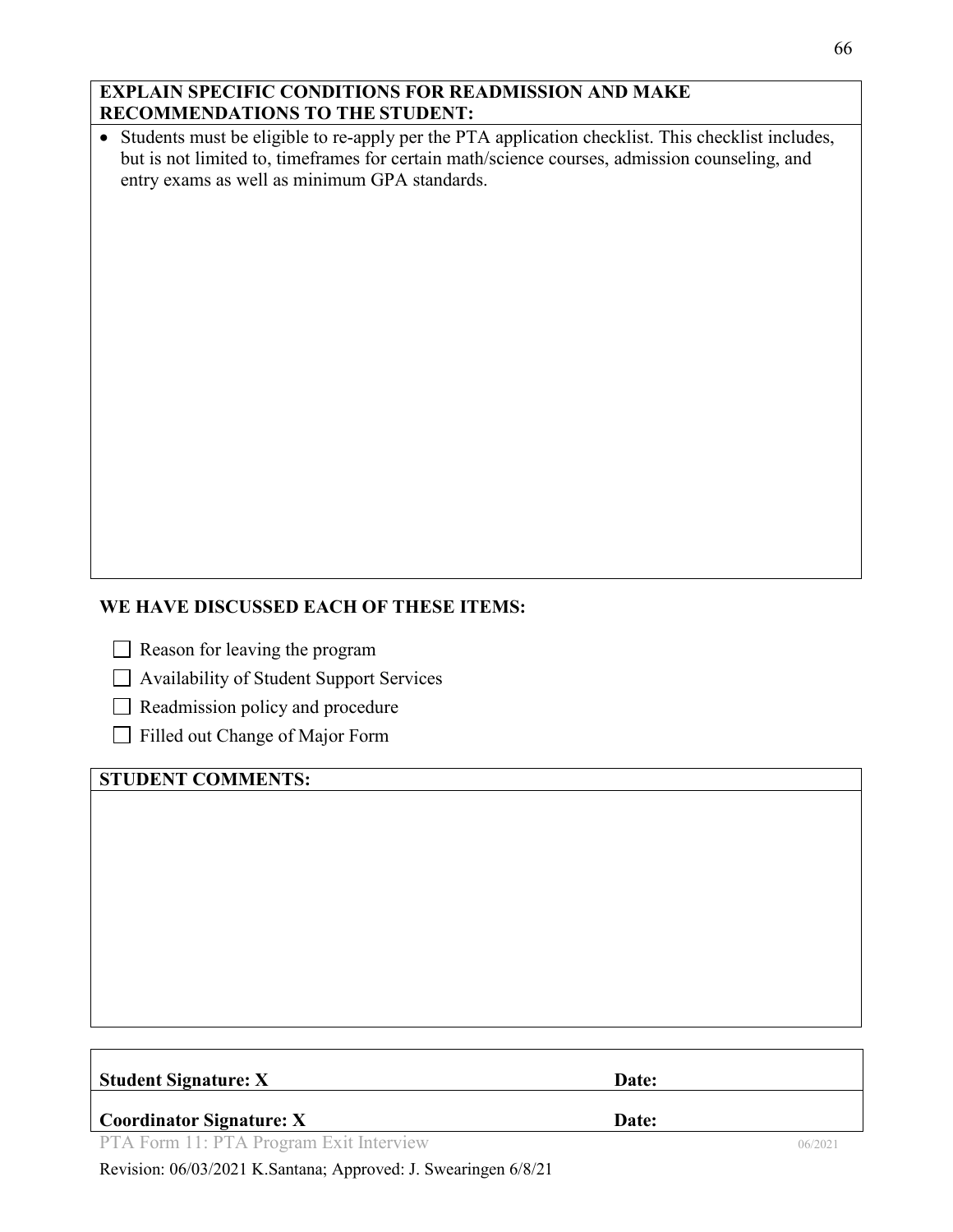# **PTA CONFIDENTIALITY STATEMENT AND ACKNOWLEDGMENT**

I understand and agree that in the performance of my duties as a student in the Physical Therapist Assistant Program, I must hold all patients, personal and health information in strict confidence. This information must not be repeated or discussed with anyone outside of the direct care of the patient.

I further understand that the APTA professional code of ethics stipulate that maintaining confidentiality of patient information is a part of a professional responsibility and integrity.

I understand that removal or copying of health records is prohibited.

I understand that some penalties for breaches of confidentiality are subject to certain provisions of state and federal law.

By signing this statement, I agree to maintain the confidentiality of all patient information to which I am exposed to as a student.

This statement will remain on file in the Health Science Office.

**Student Name (Please Print):**

**Signature: X** Date: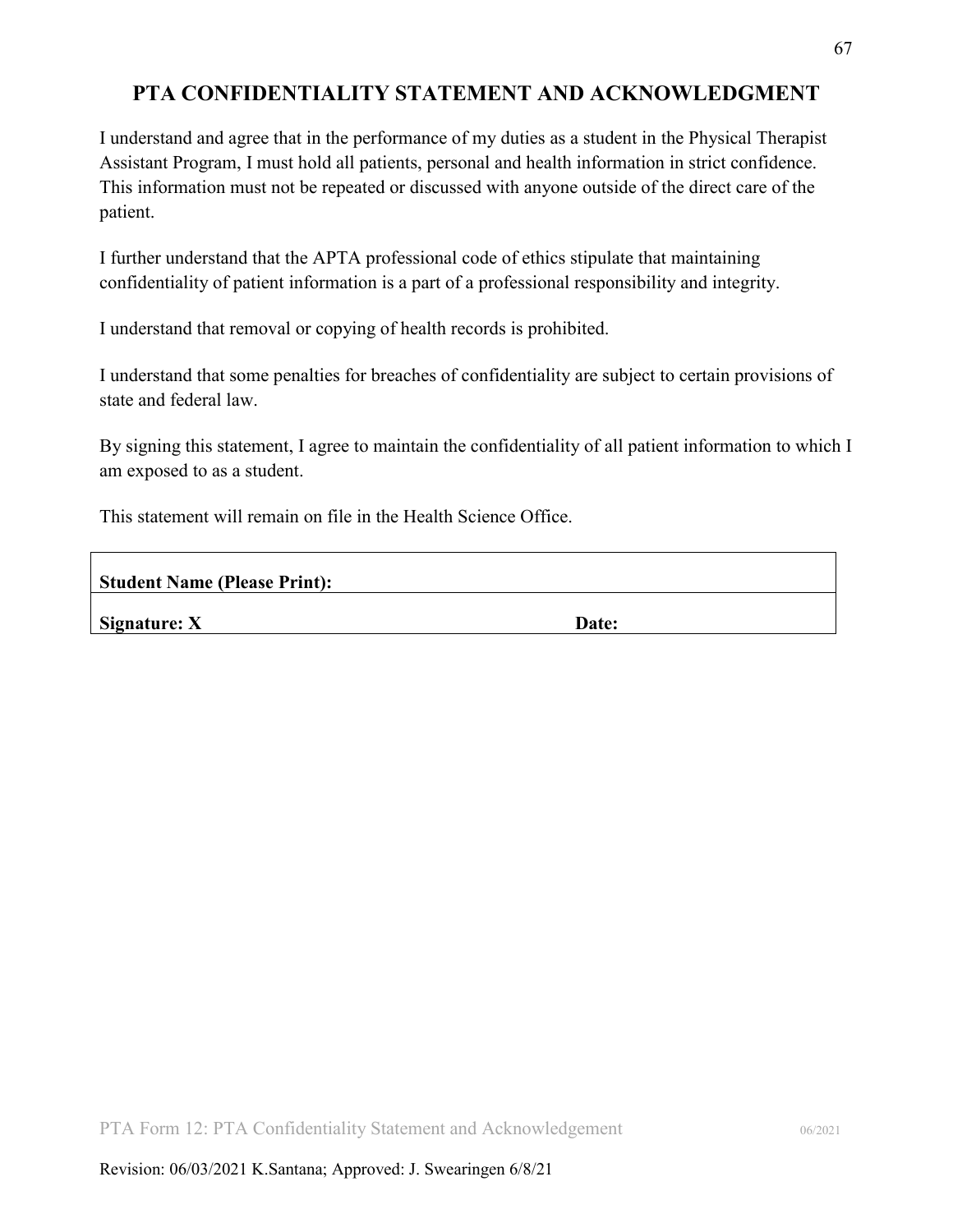# **PTA INFECTIOUS DISEASE POLICY FORM**

The threat of being infected with the Hepatitis B virus or other infectious diseases is greater than the threat of being infected with HIV. Consequently, recommendations for the control of Hepatitis B infections will effectively avert the spread of AIDS. Recommendations are listed below.

- 1. Sharp items, (needles, scalpel blades, and other sharp instruments) shall be regarded as potentially infective and be managed with special precaution to avoid unintentional injuries. OSHA guidelines shall be adhered to with regard to the appropriate disposal of sharp items.
- 2. Disposable syringes and needles, scalpel blades, and other sharp items should be placed in puncture resistant containers that will be placed as close as possible to the working area. To prevent needle stick injuries, needles shall not be recapped, purposely bent, broken, removed from disposable syringes, or otherwise manipulated by hand.
- 3. When the possibility of exposure to blood or other body fluid exists, routinely recommended universal precautions should be followed. The anticipated exposure may require gloves as in handling items soiled with blood or other body fluids or may also require gowns, masks, and eye coverings when performing procedures or postmortem examinations.
- 4. If any unintentional contamination with blood or body fluids should occur, immediate and thorough hand washing should be completed. To minimize need for emergency mouth-tomouth resuscitation, mouth-pieces, resuscitation bags, or other ventilation devices should be located and available for use in areas where need for resuscitation is predictable.
- 5. Pregnant health science students or students engaged in health care are not known to be at greater risk of contracting the HIV virus than students who are not pregnant. However, if a student develops infection with the HIV virus during pregnancy, an infant has an increased risk of infection through prenatal or perinatal transmission. Because of this threat, pregnant students should be especially familiar with precautions regarding the HIV virus.
- 6. PTA students participating in health care who are infected with the HIV virus and who are not involved in invasive procedures need not be restricted from work unless they have some other illness for which any health care worker would be restricted.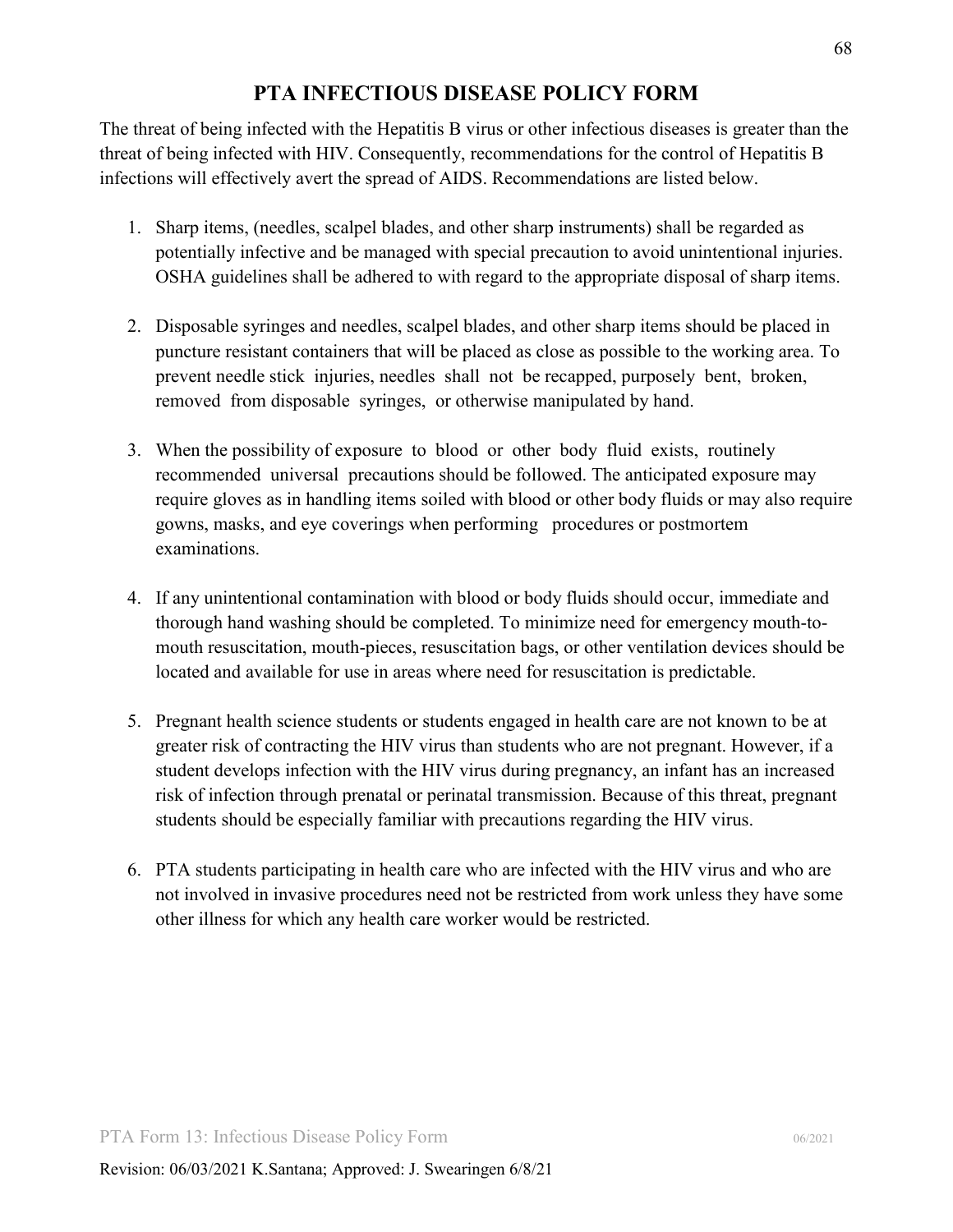- 7. For PTA students participating in health care who have been diagnosed as HIV positive, there is an increased danger from infection due to disease. Students who are HIV infected are at risk of acquiring or experiencing serious complications of such diseases. Of particular concern is the risk of severe infection following exposure to patients with easily transmitted infectious diseases (e.g. tuberculosis or chicken pox). HIV infected students will be counseled about potential risks associated with exposure to or taking care of patients with transmissible infections and should continue to follow universal precautions to minimize their risk of exposure to other infectious agents.
- 8. The student's physician in conjunction with the appropriate College official will determine on an individual basis whether the student who is HIV positive, with symptoms, can adequately and safely perform patient care.
- 9. A student with an infectious disease who cannot control bodily secretions and students who have uncoverable oozing lesions will not be permitted to participate in health care services. The student's physician and the appropriate College officials shall make the determination of whether an infected student should be excluded from providing health care on a case-by-case basis.
- 10. Students who are exposed to infectious body fluids in the clinical area must report to the clinical instructor immediately. The hospital shall be notified and the hospital protocol for such exposure followed.

I have read, understand, and accept this policy:

| <b>Student Name (Please Print):</b> |  |
|-------------------------------------|--|
|-------------------------------------|--|

**Signature: X** Date: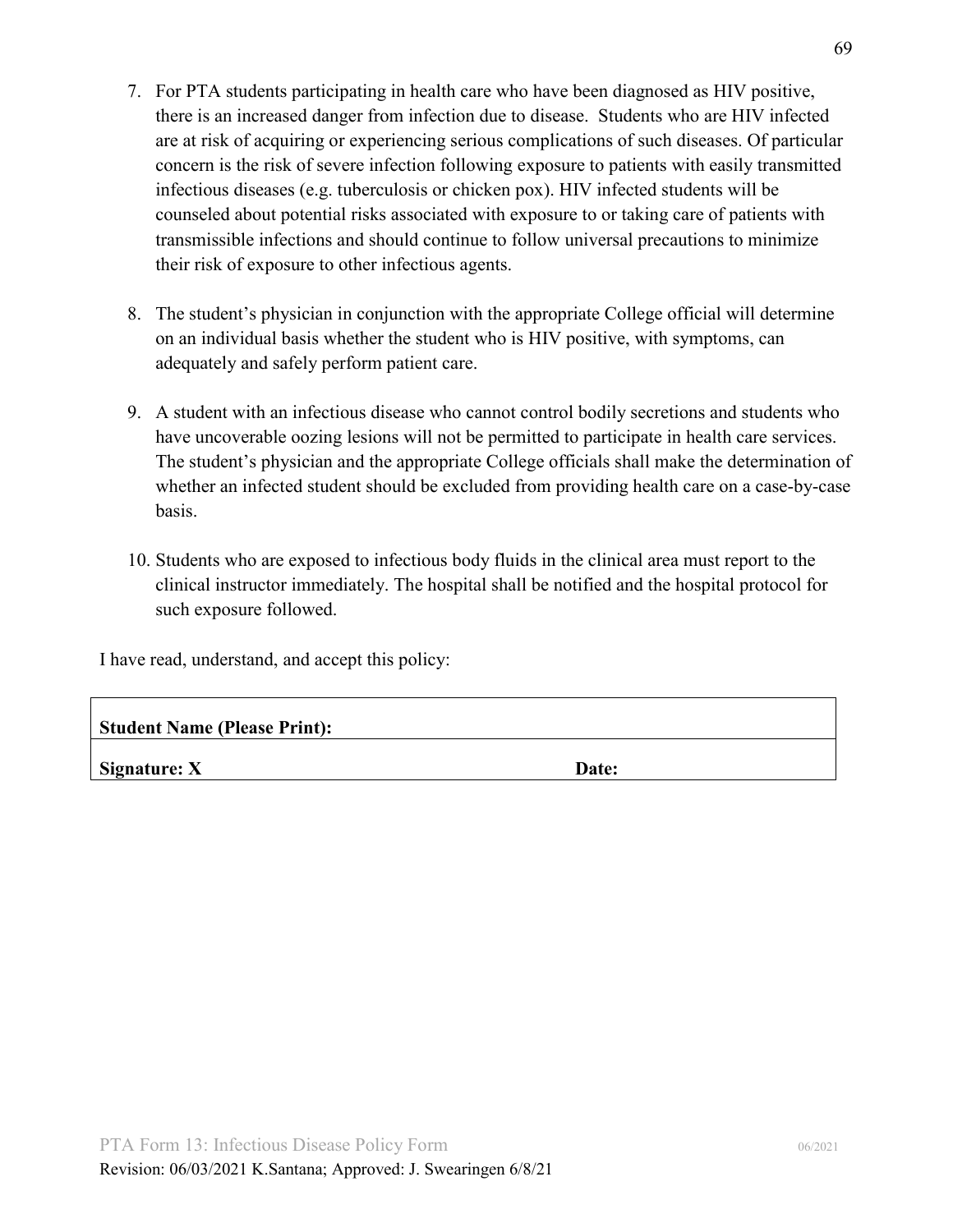# **PTA INFORMED CONSENT FORM**

Informed consent is the practice of informing students of the risks and benefits involved in participating as a student enrolled in the PTA Program. By signing this form, you willingly agree to participate in the programmatic activities and have acknowledged awareness of the risks and benefits.

I, the contract of the contract of the student of the student of the student, I may be student, I may be student. exposed to environmental hazards and infectious diseases including, but not limited to: Tuberculosis, Hepatitis B, and HIV (AIDS) while in a clinical facility and waive liability of Technical College of the Lowcountry or any of the clinical facilities used for clinical practice during participation. (Refer to Infectious Disease Policy).

I understand that during the course of the Program, I will be participating in the simulation of a variety of patient conditions and will serve in roles such as a demonstrator, a model, a simulated patient and a student PTA. I consent that Physical Therapist Assistant students and faculty may contact or touch my body for the purpose of demonstration or training.

In any of the above roles, the risk of injury may occur. In such case, I will not hold the Technical College of the Lowcountry, the core faculty and administration, or any fellow student(s) liable. I am acknowledging that I am aware of the need to participate in laboratory sessions in which the above roles will likely occur. By signing this form, I confirm my willingness to participate in any of the above-mentioned roles as I commence the educational training to become a PTA. I release the parties listed above from any liability that might arise out of the injuries that I might incur as a result of participating in a variety of roles while enrolled in the PTA Program.

I acknowledge that I am aware that neither Technical College of the Lowcountry nor any of the clinical facilities used for internship accepts liability if a student is injured on the campus or in the clinical facility/internship during training unless the injury is a direct result of negligence by Technical College of the Lowcountry or clinical facility. I understand that I am responsible for the cost of health care for any personal injury I may experience during my education. I understand that I should obtain private health insurance.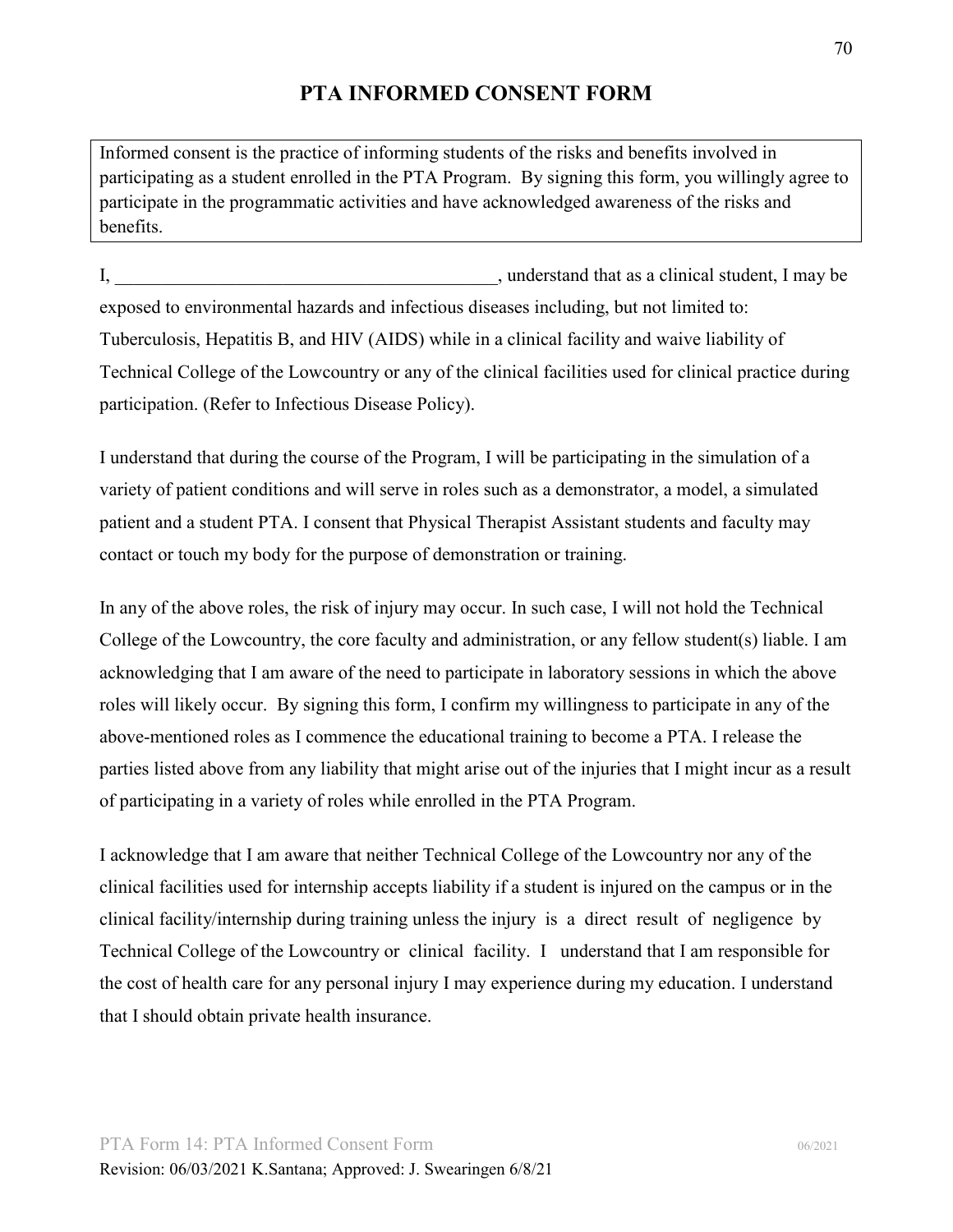I further understand that I shall have liability insurance (which covers malpractice) while enrolled in classes involving clinical activities. This annual insurance fee is automatically incorporated when I enroll in a laboratory or clinical course.

Overall, I understand and assume responsibility for the policies, objectives, course requirements, and inherent risks involved in the education of Health Science students at the Technical College of the Lowcountry.

| <b>Student Name (Please Print):</b> |       |  |
|-------------------------------------|-------|--|
| Signature: $X$                      | Date: |  |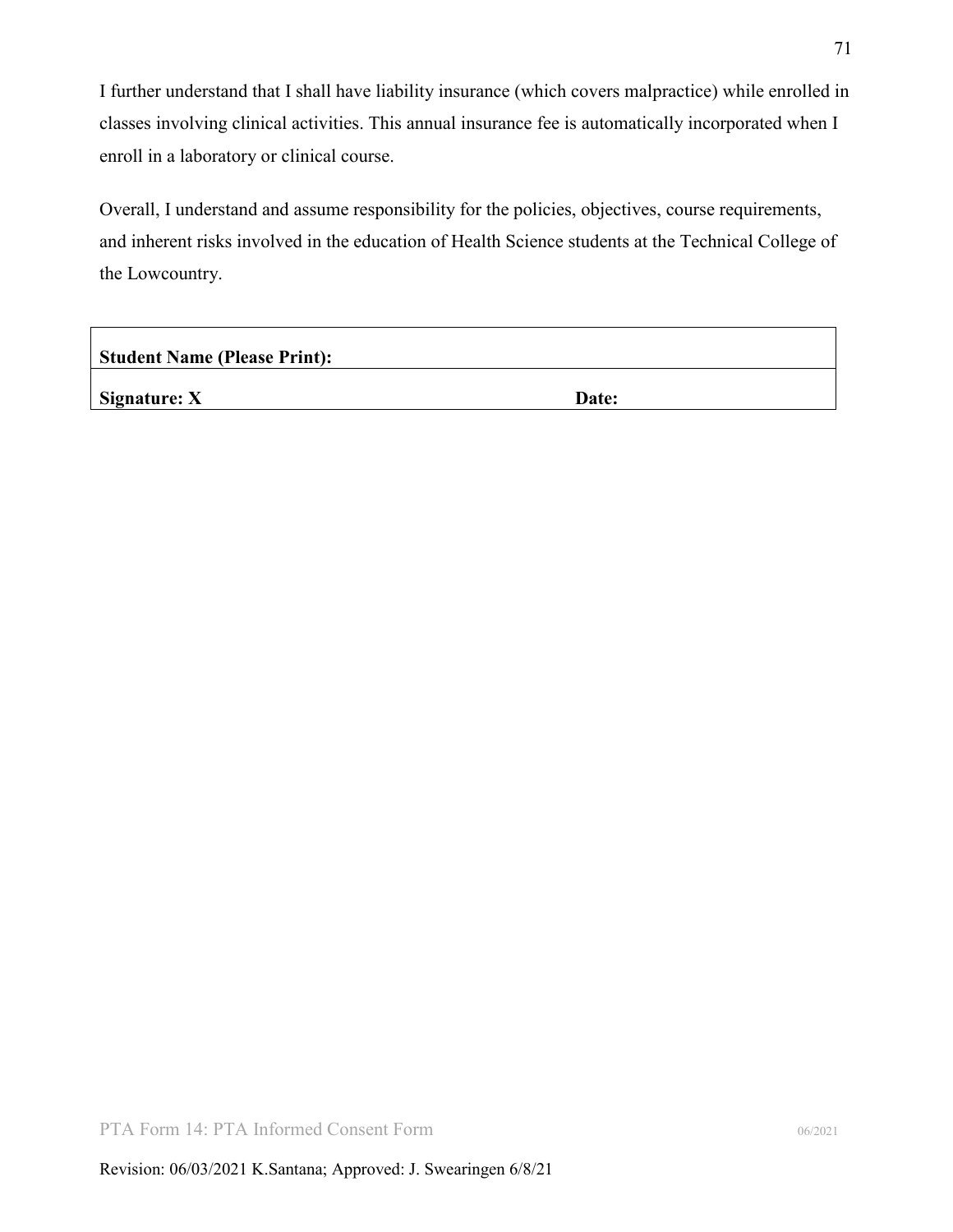# **PTA NOTICE OF TARDINESS/ABSENCE FORM**

| Student:                       |             |             |  |
|--------------------------------|-------------|-------------|--|
| Course: PTH                    | Instructor: |             |  |
|                                |             |             |  |
| Date Absent:                   |             | Date Tardy: |  |
| Instructor Notified? Yes or No |             |             |  |
| Reason:                        |             |             |  |
| <b>Documentation Provided:</b> |             |             |  |
| Instructor comments:           |             |             |  |
|                                |             |             |  |

The College's statement of policy indicates that students must attend ninety percent of total class hours or they will be in violation of the attendance policy.

Students not physically attending class during the first ten calendar days from the start of the semester must be dropped from the class for NOT ATTENDING.

When a student exceeds the allowed absences, the student is in violation of the attendance policy. The instructor MUST withdraw the student with a grade of "W", "WP", or "WF" depending on the date the student exceeded the allowed absences and the student's progress up to the last date of attendance.

Three Tardies equals one absence.

| Number of Tardies currently in this course:  |  |
|----------------------------------------------|--|
| Number of Absences currently in this course: |  |

Additional tardiness/absences during this course may result in failure of the course and thus dismissal from the PTA Program.

| Student Signature: X            | Date: |  |
|---------------------------------|-------|--|
| <b>Coordinator Signature: X</b> | Date: |  |

PTA Form 15: PTA Notice of Tardiness/Absence Form 06/2021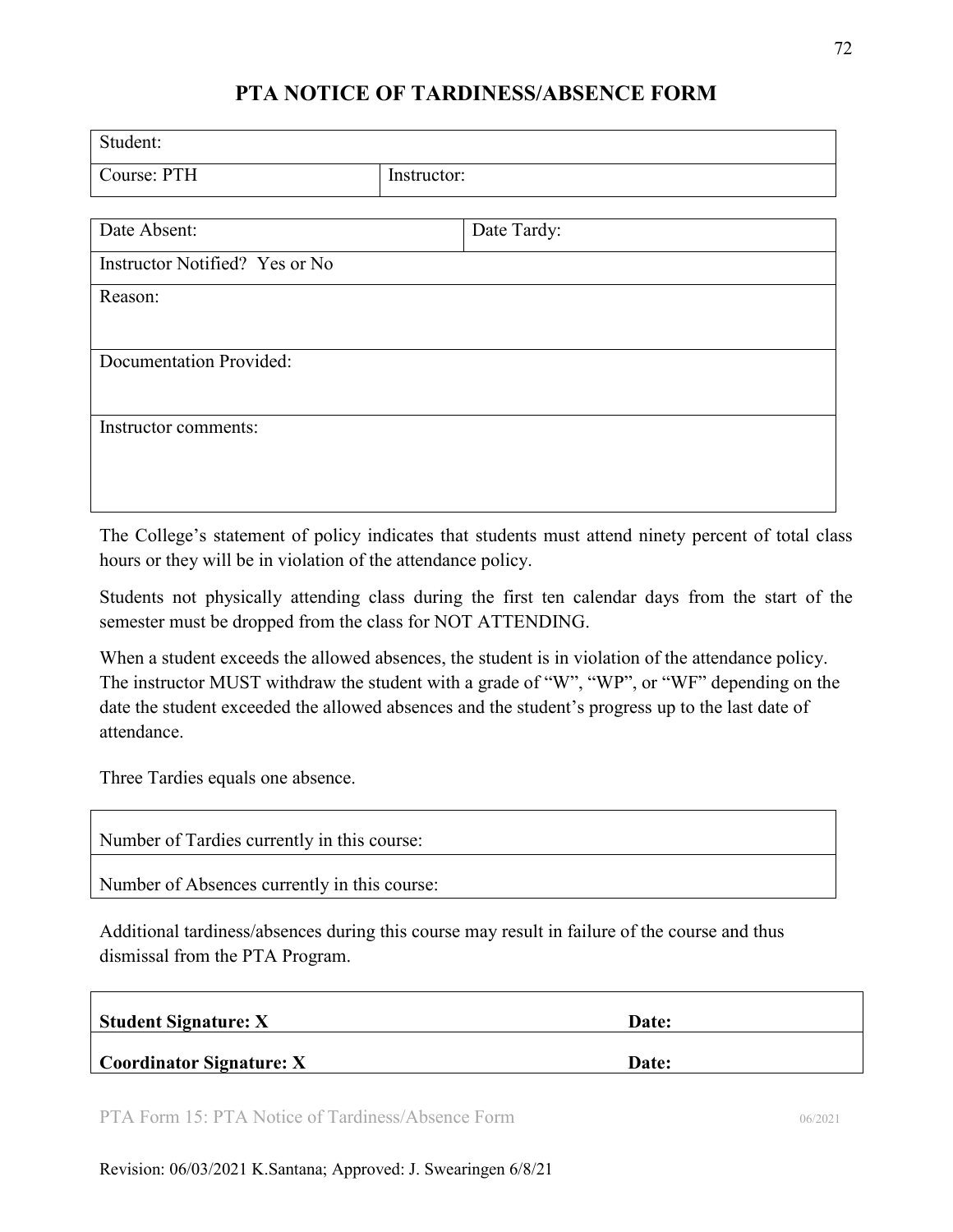|                                                  | <b>No</b> | <b>Occasional</b> | <b>Frequent</b>  | Unable  | <b>Total</b> | <b>Comments</b> |
|--------------------------------------------------|-----------|-------------------|------------------|---------|--------------|-----------------|
|                                                  | Prompting | Prompting         | <b>Prompting</b> | to      | <b>Score</b> |                 |
|                                                  | (Full     | $(2.0 - 2.9)$     | $(1-1.9)$        | Perform |              |                 |
|                                                  | Points)   |                   |                  | (0)     |              |                 |
| <b>Communication</b>                             |           |                   |                  |         |              |                 |
| Introduction (3 points)*                         |           |                   |                  |         |              |                 |
| Introduces Self to Patient<br>$\frac{1}{2}$      |           |                   |                  |         |              |                 |
| Indicates Review of PT                           |           |                   |                  |         |              |                 |
| Evaluation/POC                                   |           |                   |                  |         |              |                 |
| Asks appropriate<br>$\overline{a}$               |           |                   |                  |         |              |                 |
| Questions                                        |           |                   |                  |         |              |                 |
|                                                  |           |                   |                  |         |              |                 |
| Instruction (3 points)                           |           |                   |                  |         |              |                 |
| Instructs patient<br>$\overline{\phantom{a}}$    |           |                   |                  |         |              |                 |
| according to treatment<br>plan                   |           |                   |                  |         |              |                 |
| Give clear & concise                             |           |                   |                  |         |              |                 |
| instruction/explanation                          |           |                   |                  |         |              |                 |
| Use correct language<br>$\overline{\phantom{0}}$ |           |                   |                  |         |              |                 |
| Safety**                                         |           |                   |                  |         |              |                 |
| Patient Safety (1 point) - All or                |           |                   |                  |         |              |                 |
| <b>None</b>                                      |           |                   |                  |         |              |                 |
| Determines patient is                            |           |                   |                  |         |              |                 |
| safe for treatment (vital                        |           |                   |                  |         |              |                 |
| signs/change in status)*                         |           |                   |                  |         |              |                 |
|                                                  |           |                   |                  |         |              |                 |
| Environment* (3 points)                          |           |                   |                  |         |              |                 |
| Set-up Tx area<br>$\qquad \qquad -$              |           |                   |                  |         |              |                 |
| appropriately*                                   |           |                   |                  |         |              |                 |
| Washes hands/table and                           |           |                   |                  |         |              |                 |
| applies PPE as needed*                           |           |                   |                  |         |              |                 |
| Table Locked*<br>$\overline{\phantom{a}}$        |           |                   |                  |         |              |                 |
|                                                  |           |                   |                  |         |              |                 |
| <b>Body Mechanics (3 points)</b><br>Demonstrates |           |                   |                  |         |              |                 |
| Appropriate body                                 |           |                   |                  |         |              |                 |
| mechanics/positioning                            |           |                   |                  |         |              |                 |
| PTA<br>$\circ$                                   |           |                   |                  |         |              |                 |
| Patient<br>$\circ$                               |           |                   |                  |         |              |                 |
| <b>Table Height</b><br>$\circ$                   |           |                   |                  |         |              |                 |

## **PTH Lab Practical Grading Rubric**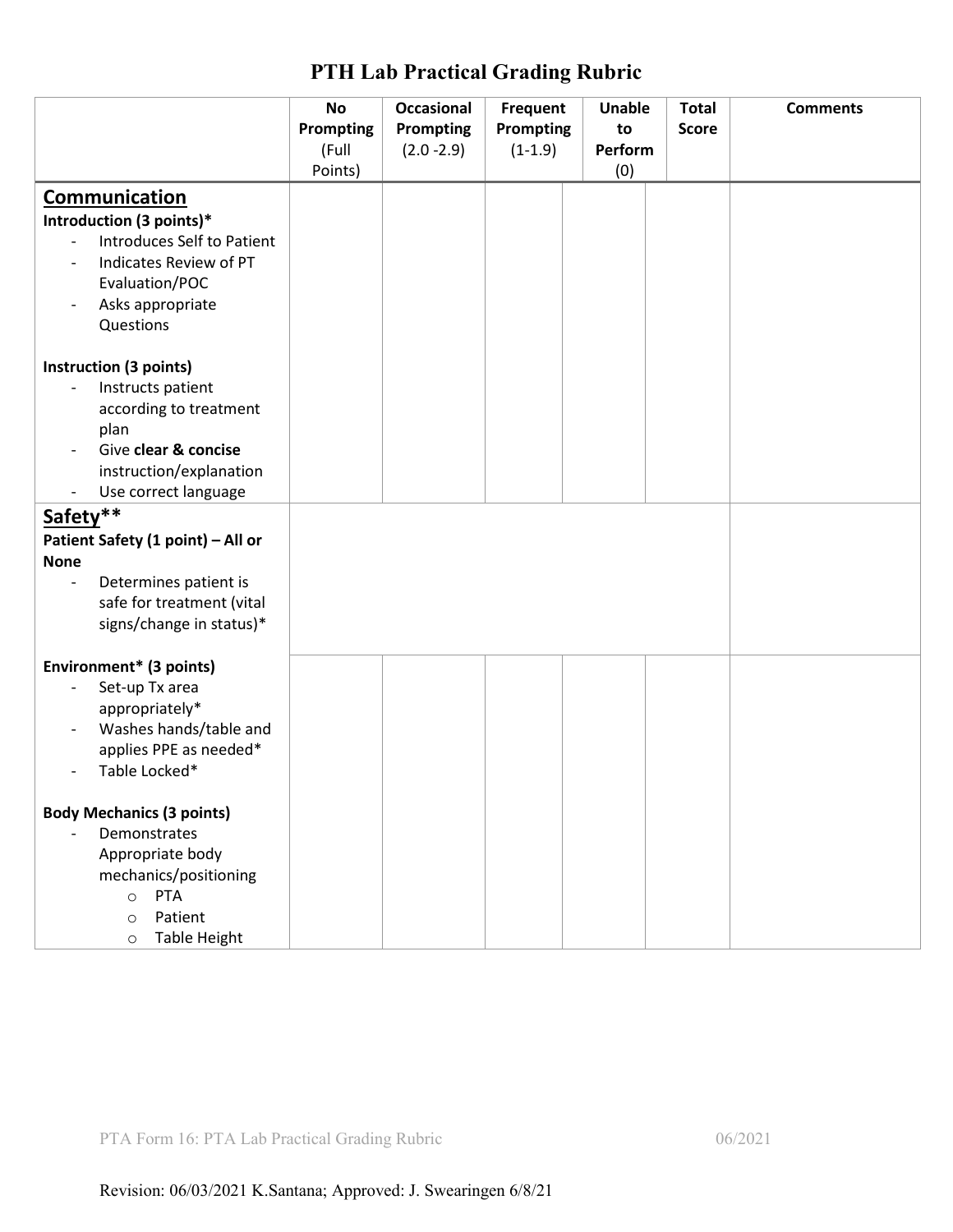| Intervention<br><b>Chooses Appropriate Intervention (3</b><br>points)<br>Utilizes knowledge of health<br>$\frac{1}{2}$<br>condition (patient chart) to<br>determine appropriate<br>interventions<br>Relates intervention to ICF<br>model |  |  |  |
|------------------------------------------------------------------------------------------------------------------------------------------------------------------------------------------------------------------------------------------|--|--|--|
| <b>Applies Intervention Correctly (3</b><br>points)<br>Correct positioning/technique<br>$\overline{\phantom{a}}$<br>Appropriate verbal/tactile<br>cues<br>Identifies modifications based<br>on patient response                          |  |  |  |
| <b>Education (3 points)</b><br>Instructs patient, family,<br>and/or caregiver on rationale<br>and technique of interventions<br><b>Mentions written HEP</b><br>Identifies community<br>resources (if appropriate)                        |  |  |  |
| <b>General/Reflection</b><br><b>Questions (3 points)</b><br>Assess response to treatment<br>via relevant post-tx questions<br>Identifies areas of<br>improvement/requiring<br>further practice                                           |  |  |  |
| <b>Documentation</b><br><b>Functional SOAP Note (5 points)</b><br>Based on case scenario<br>S, O, Interventions, A, P                                                                                                                    |  |  |  |

\*Indicates critical element of communication to build patient rapport

\*\*Indicates critical safety element that must be met (Student cannot pass practical without meeting these elements)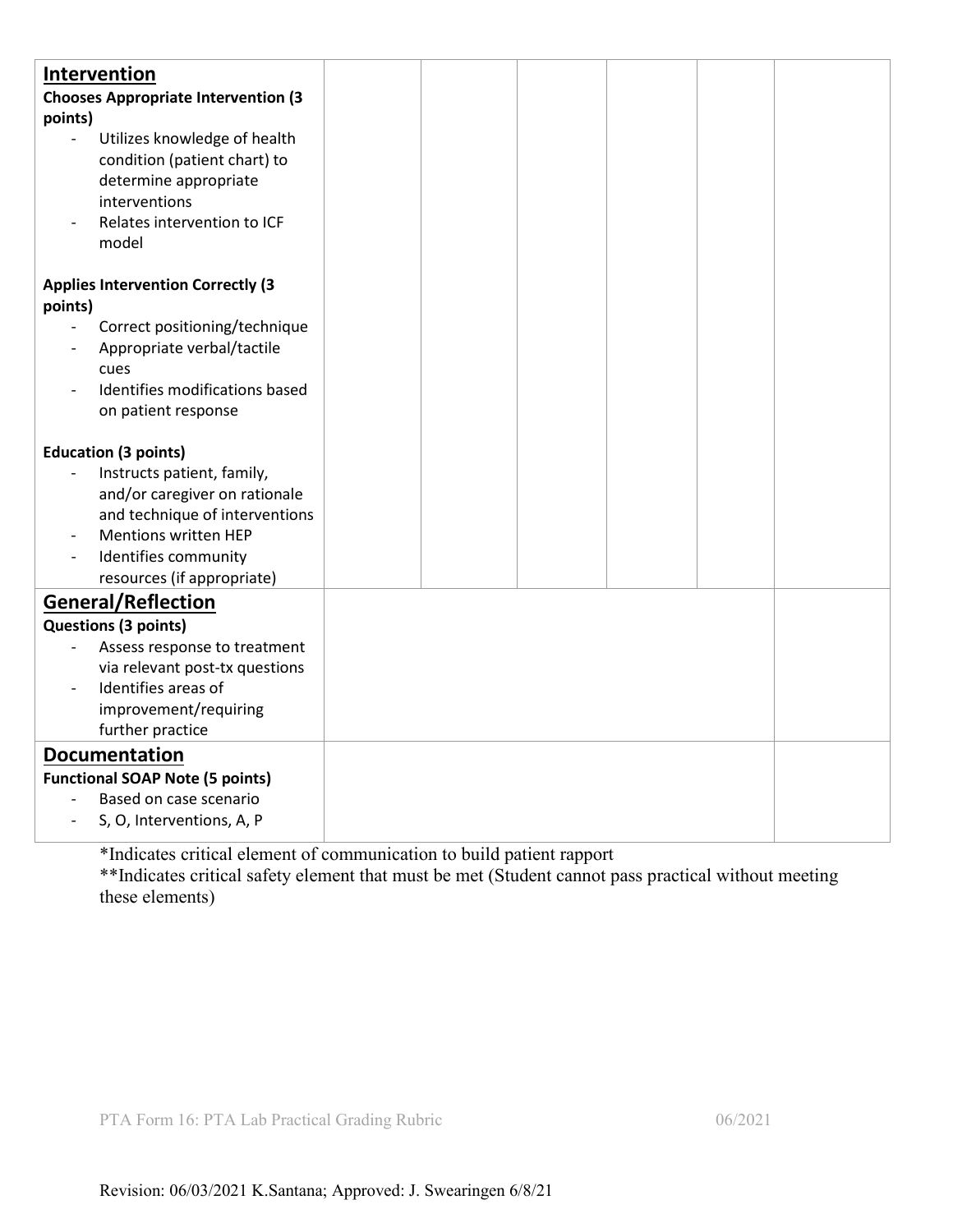## **PTA Lab Expectations**

| <b>Expectation</b> | <b>Points/Description</b>                                                                    | <b>Points</b> |
|--------------------|----------------------------------------------------------------------------------------------|---------------|
| Attendance         | Students attend all lab sessions. Any absences must be pre-approved by<br><b>TCL</b> faculty | 4 points      |
|                    | Students are in lab and ready to begin at class time. Student must notify                    |               |
|                    | TCL faculty (and adjunct if applicable) if they are going to be late                         |               |
|                    | 1 unexcused absence $=$ -4 points                                                            |               |
|                    | $3$ tardies = 1 unexcused absence                                                            |               |
| Professionalism    | Appropriate Dress via TCL PTA Handbook                                                       | $2$ points    |
|                    | Proper communication with faculty and other students                                         |               |
|                    | Lab Assignments are complete and turned in on time                                           |               |
| Participation      | Students participate and are engaged in lab discussion and activities                        | $2$ points    |
|                    | Students come prepared to lab. Students should review course materials<br>and bring lab kits |               |
| Respect            | Students will have respect for their classmates and the lab equipment                        | $2$ points    |
|                    | Equipment should be treated respectfully, and the lab should be cleaned                      |               |
|                    | after each class                                                                             |               |
|                    | Treat your classmates with dignity (seeks permission for tx, drapes                          |               |
|                    | appropriately, and communicates with respect).                                               |               |

\*Students may face disciplinary action (up to and including dismissal from the program) for repeated violations of PTA lab expectations